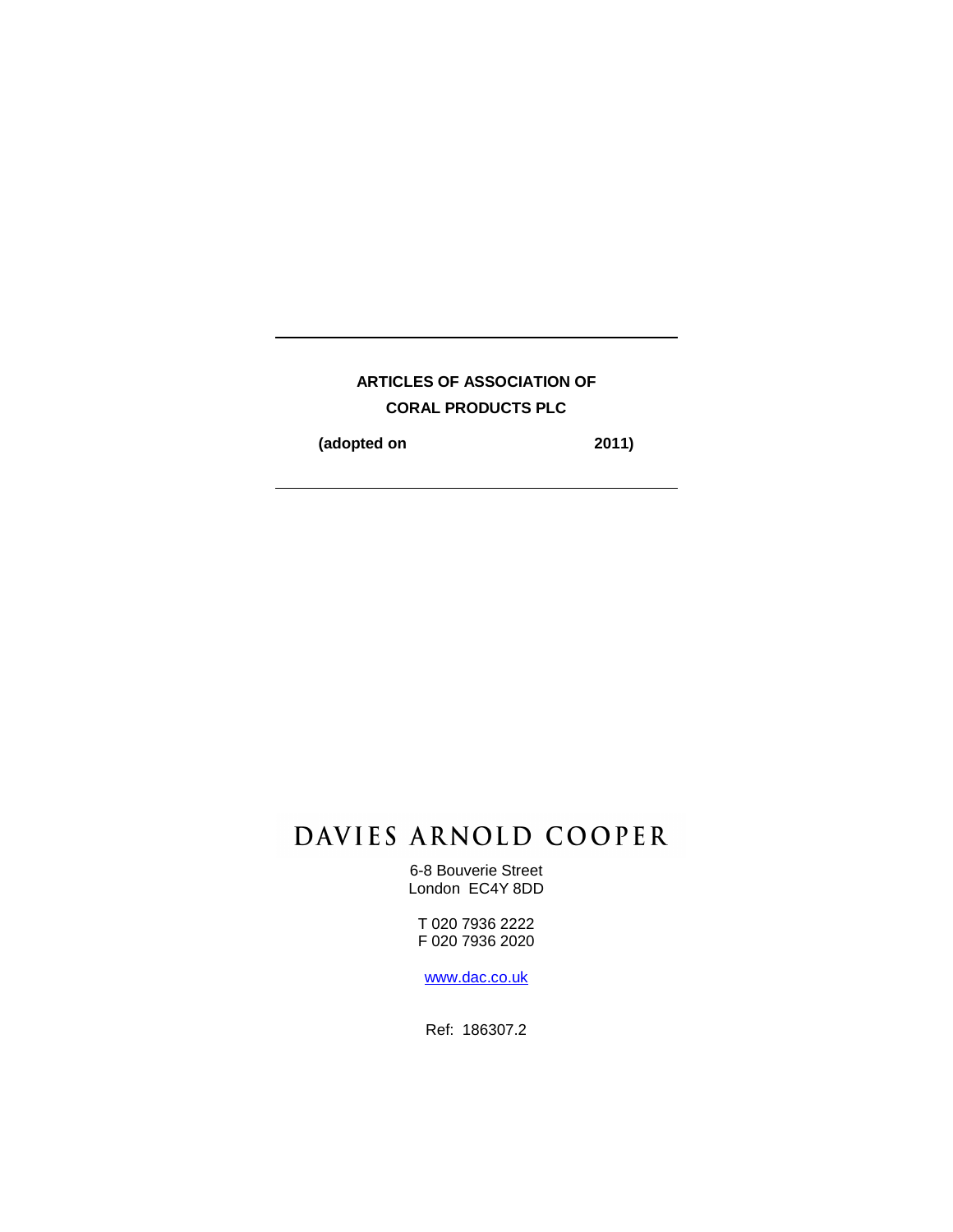# **CONTENTS**

| <b>Article</b>  | <b>Heading</b><br>Page |
|-----------------|------------------------|
| 1.              |                        |
| 2.              |                        |
| 3.              |                        |
| 4.              |                        |
| 5.              |                        |
| 6.              |                        |
| 7.              |                        |
| 8.              |                        |
| 9.              |                        |
| 10 <sub>1</sub> |                        |
| 11.             |                        |
| 12.             |                        |
| 13.             |                        |
| 14.             |                        |
| 15.             |                        |
| 16.             |                        |
| 17.             |                        |
| 18.             |                        |
| 19.             |                        |
| 20.             |                        |
| 21.             |                        |
| 22.             |                        |
| 23.             |                        |
| 24.             |                        |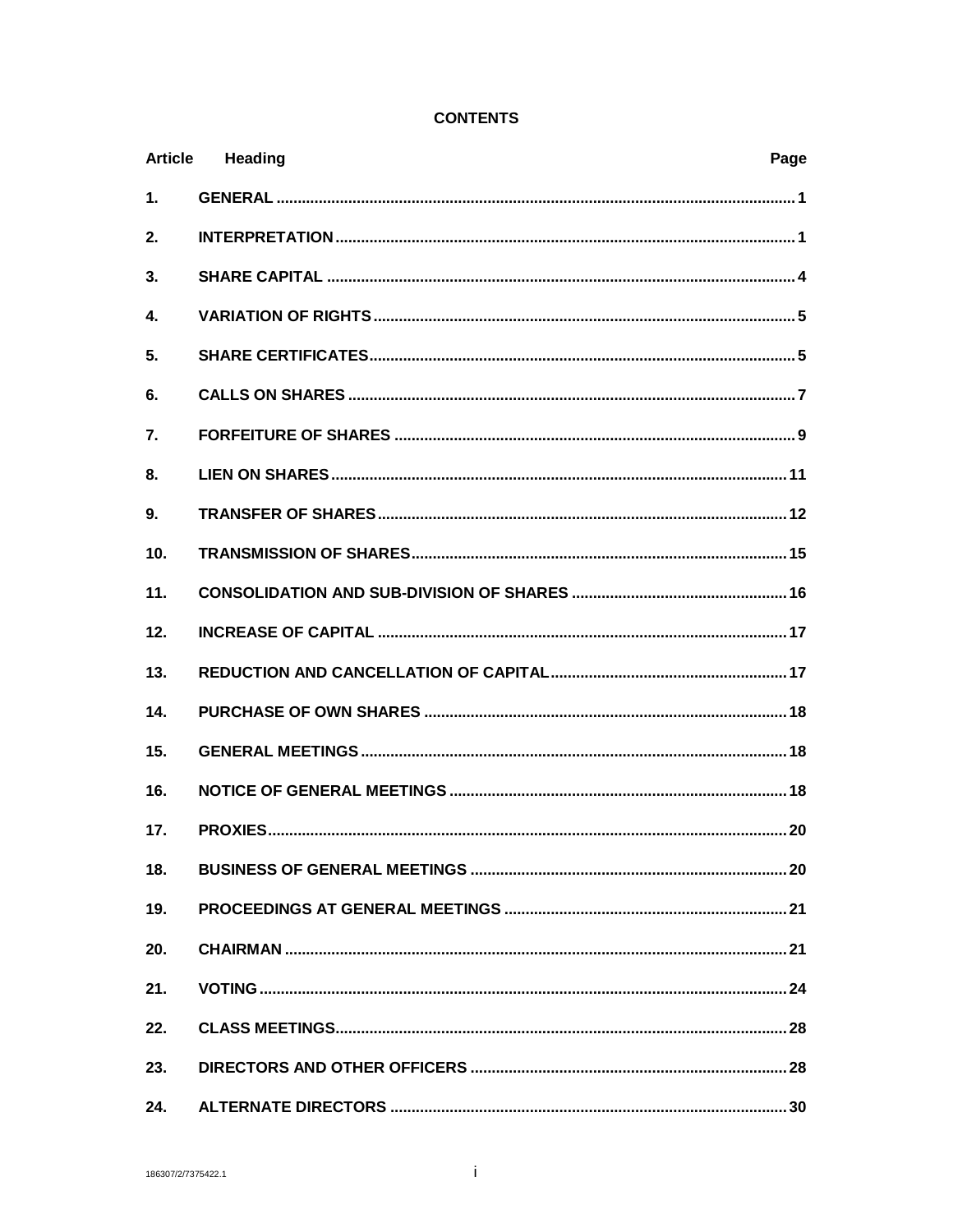| 25. |                                                     |  |
|-----|-----------------------------------------------------|--|
| 26. |                                                     |  |
| 27. |                                                     |  |
| 28. |                                                     |  |
| 29. |                                                     |  |
| 30. |                                                     |  |
| 31. | RETIREMENT, ELECTION AND APPOINTMENT OF DIRECTORS37 |  |
| 32. |                                                     |  |
| 33. |                                                     |  |
| 34. |                                                     |  |
| 35. |                                                     |  |
| 36. |                                                     |  |
| 37. |                                                     |  |
| 38. |                                                     |  |
| 39. |                                                     |  |
| 40. |                                                     |  |
| 41. |                                                     |  |
| 42. |                                                     |  |
| 43. |                                                     |  |
| 44. |                                                     |  |
| 45. |                                                     |  |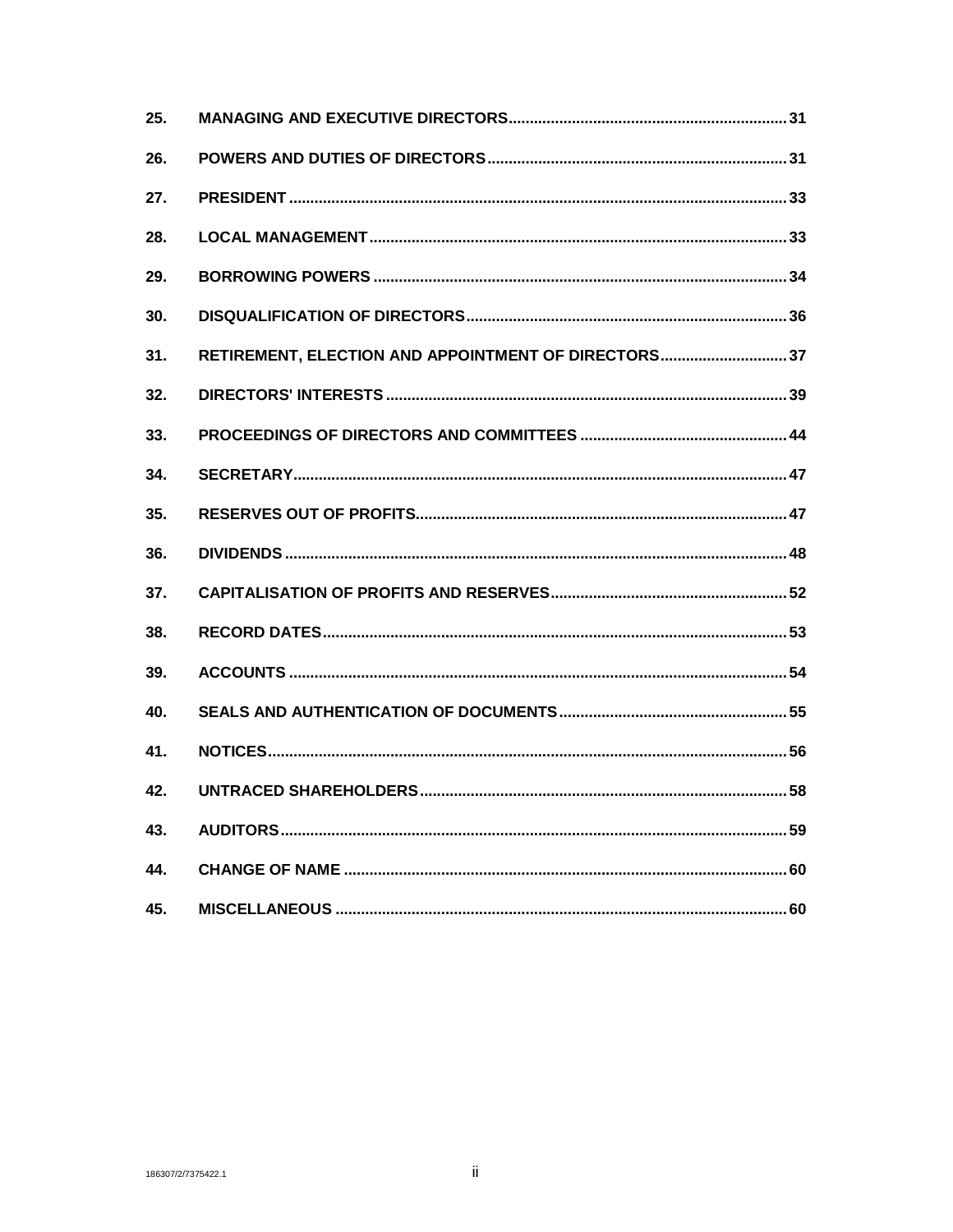#### **COMPANY NUMBER: 02429784**

# **PUBLIC COMPANY LIMITED BY SHARES**

# **ARTICLES OF ASSOCIATION**

#### **of**

# **CORAL PRODUCTS PLC**

#### **(adopted pursuant to a special resolution passed on 2011)**

## 1. **GENERAL**

No regulations set out in any statute (including any schedule thereto) or in any subordinate legislation shall apply as regulations or articles of association of the Company.

# 2. **INTERPRETATION**

2.1 In these Articles the following words and expressions have the following meanings unless the context otherwise requires:

> **these Articles** these articles of association in their present form or as from time to time altered;

**Appropriate Rate** has the meaning attributed to it in section 592 CA2006;

**Auditors** the auditors for the time being of the Company or, if the auditors are unable or unwilling to act in connection with the reference in question a chartered accountant nominated by the Directors;

**Board** the Directors or any of them acting as the board of directors of the Company;

**business day** a day (not being a Saturday or Sunday) on which clearing banks are open for business in London;

**CA2006** the Companies Act 2006;

**certificated share** a share of the Company which is not an uncertificated share and reference to a share being in certificated form shall be construed accordingly;

**Clear Days** in relation to a period of notice the period excluding the day on which the notice is served or deemed to have been served and the day for which it is given or on which it is to take effect;

**communication** the meaning ascribed to it by section 15 of the Electronic Communications Act 2000;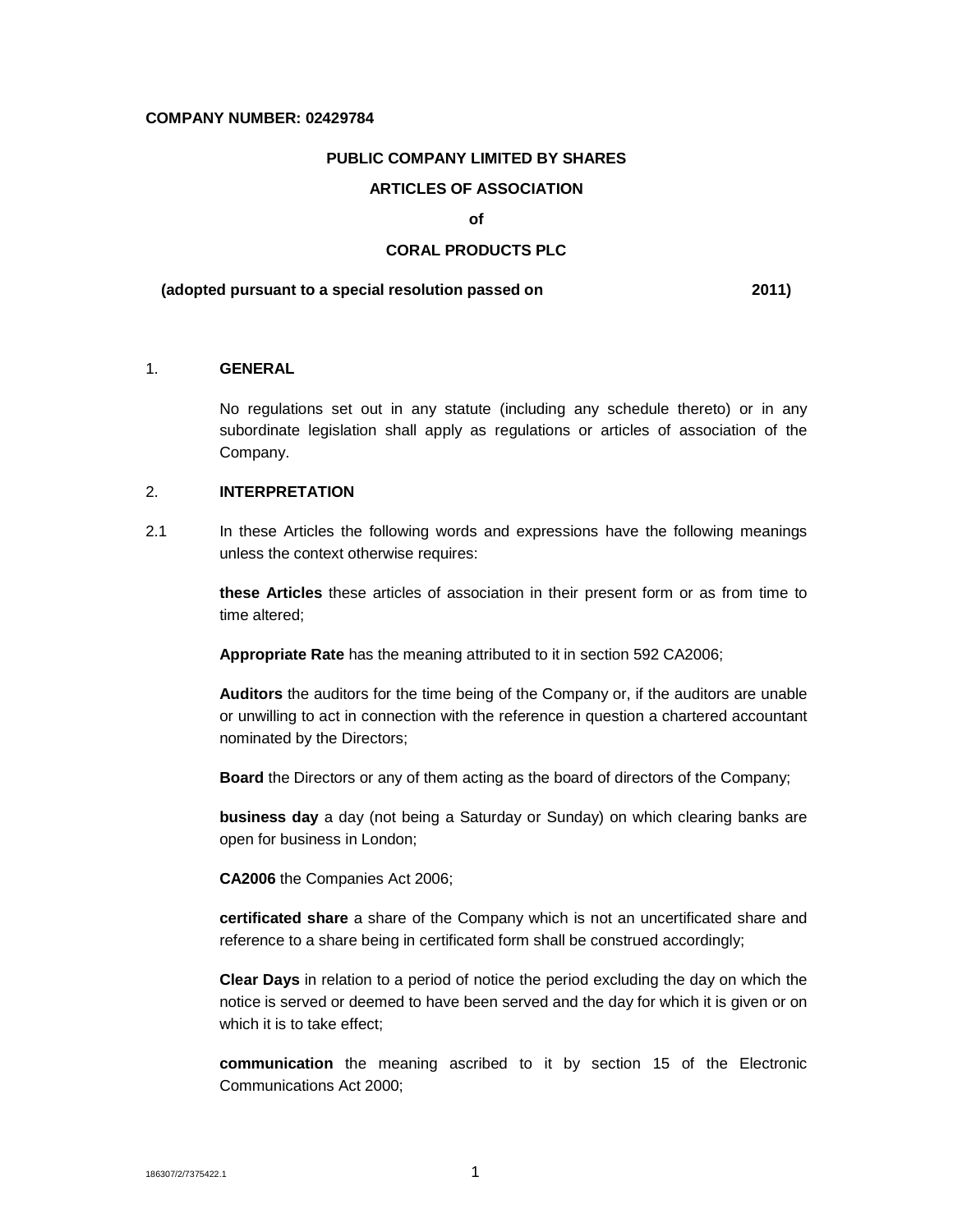**Director** a duly appointed director of the Company from time to time and **Directors** shall be construed accordingly;

**electronic communications** the meaning ascribed to it by section 15 of the Electronic Communications Act 2000;

**holder** in relation to a share means the member whose name is entered in the register as the holder of that share;

**London Stock Exchange** London Stock Exchange plc or its successors;

**member** a holder of an issued share from time to time and **members** shall be construed accordingly;

**month** a calendar month;

**Office** the registered office for the time being of the Company;

**Recognised Person** a recognised clearing house or a nominee of a recognised clearing house or of a recognised investment exchange each of which terms has the meaning given to it in Part 18 of the Financial Services and Markets Act 2000;

**Register** the register of members of the Company (required to be kept pursuant to section 113 CA2006);

**Regulations** the Uncertificated Securities Regulations 2001;

**Relevant System** a computer-based system, and procedures, which enable title to units of a security to be evidenced and transferred without a written instrument and which facilities supplementary and incidental matters in accordance with the Regulations;

**Seal** the common seal of the Company;

**Statutes** CA2006 (as in force from time to time) and every other Act of Parliament and statutory instrument relating to companies and affecting the Company;

**Transfer Office** the place where the Register is kept from time to time (subject to the provisions of section 1136 CA2006);

**uncertificated share** a share of the Company to which Article 5.1 applies and references to a share being in uncertificated form shall be construed accordingly;

**United Kingdom** Great Britain and Northern Ireland;

**in writing** written, printed, typewritten, sent or received by facsimile, photographed or lithographed or visibly expressed in all or any of these or any other modes of representing or reproducing words in a legible and non-transitory form including (to the extent permitted from time to time by the Statutes) electronic form;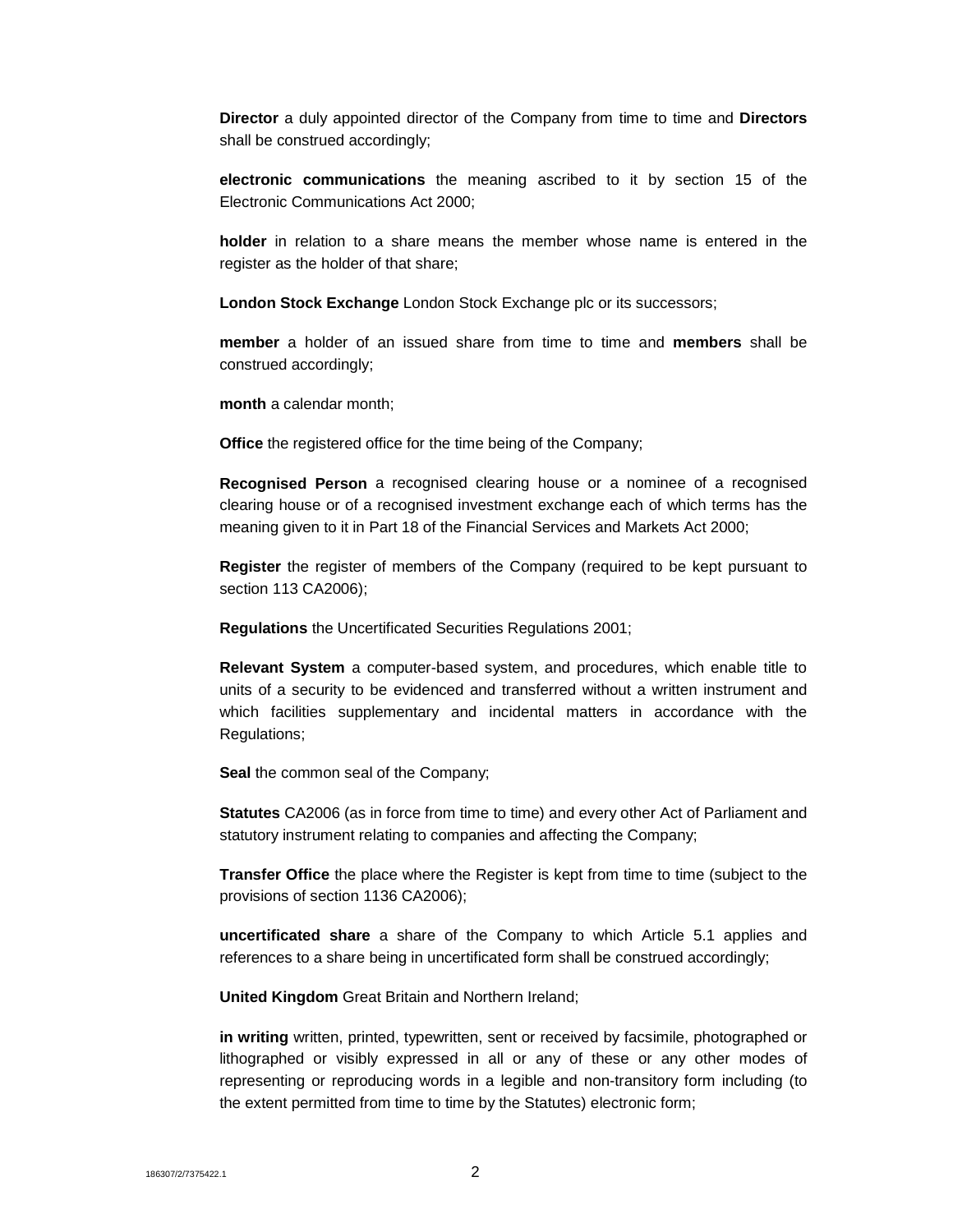- 2.2 In these Articles any reference to:
	- 2.2.1 **dividend** includes bonus;
	- 2.2.2 the **secretary** includes (subject to the Statutes) any assistant or deputy secretary of the Company appointed pursuant to these Articles and any person duly appointed by the Directors to perform any of the duties of the secretary of the Company and, where two or more persons are duly appointed to act as joint secretaries of the Company, includes any one of those persons;
	- 2.2.3 **paid up** includes credited as paid-up;
- 2.3 words denoting the singular number also include the plural number and vice versa, words denoting one gender include the others and words denoting persons include individuals, corporations and unincorporated associations;
- 2.4 words and expressions defined in the Statutes shall, unless the context otherwise requires, have the same meanings in these Articles;
- 2.5 the headings in these Articles are for ease of reference only and shall not affect construction;
- 2.6 a statutory provision includes a reference to the statutory provision as replaced, modified or re-enacted from time to time before or after the date of these Articles and any subordinate legislation made under the statutory provision before or after the date of these Articles;
- 2.7 where an ordinary resolution of the Company is expressed to be required for any purpose, a special resolution is also effective for that purpose; and
- 2.8 In these Articles:
	- 2.8.1 powers of delegation shall not be restrictively construed but the widest interpretation shall be given thereto;
	- 2.8.2 the word **Board** in the context of the exercise of any power contained in these Articles includes any committee consisting of one or more Directors, any Director holding executive office and any local or divisional board, manager or agent of the Company to which or, as the case may be, to whom the power in question has been delegated;
	- 2.8.3 no power of delegation shall be limited by the existence or, except where expressly provided by the terms of delegation, the exercise of that or any other power of delegation; and
	- 2.8.4 except where expressly provided by the terms of delegation, the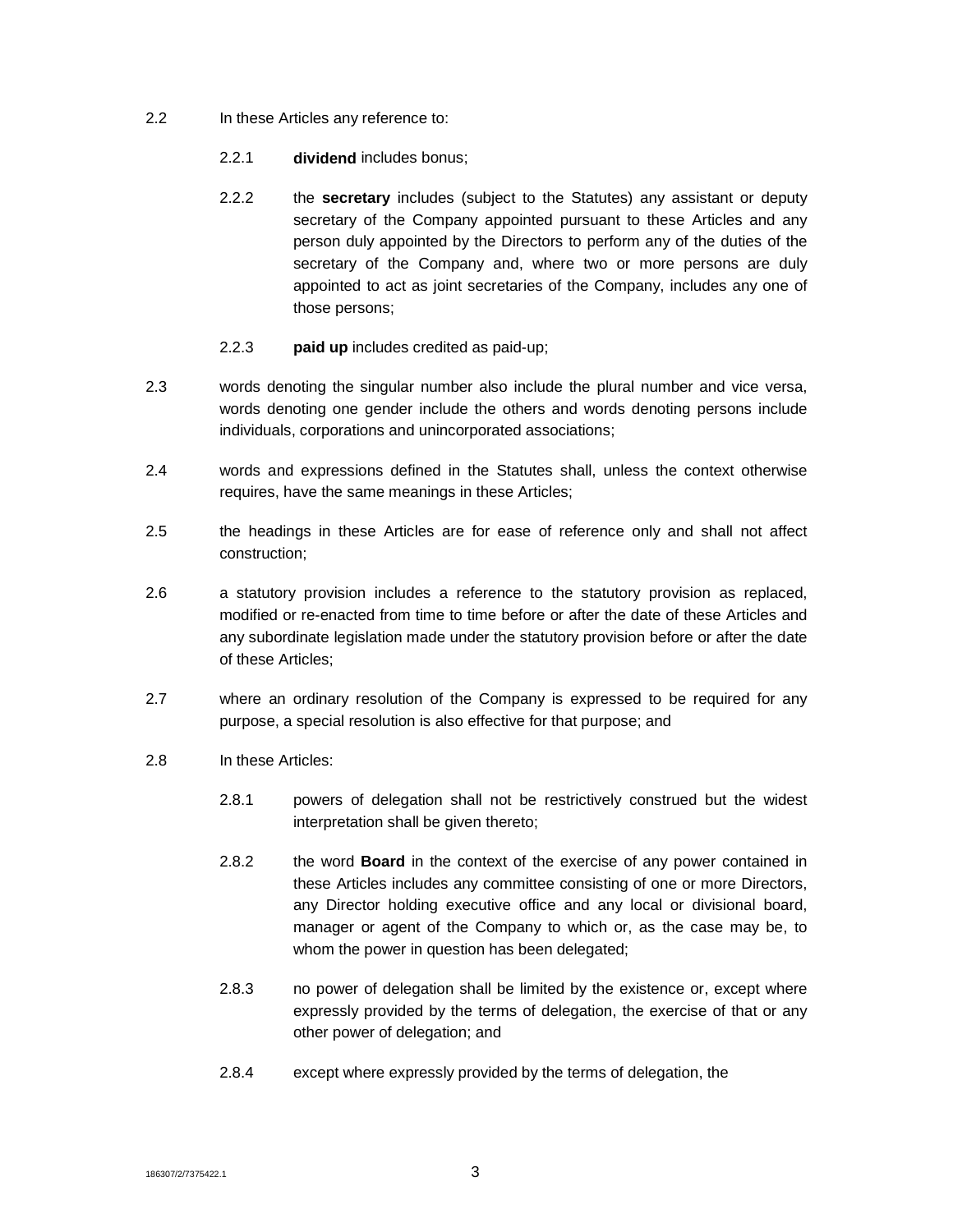2.8.5 delegation of a power shall not exclude the concurrent exercise of that power by any other body or person who is for the time being authorised to exercise it under these Articles or under another delegation of power.

## 3. **SHARE CAPITAL**

# 3.1 **Liability of members**

The liability of the members is limited to the amount, if any, unpaid on the shares held by them.

# 3.2 **Allotment of shares**

- 3.2.1 Subject to the provisions of the Statutes regarding pre-emption rights and any resolution of the Company relating thereto or relating to any authority to allot relevant securities, all of the shares of the Company for the time being unissued shall be under the control of the Directors who may generally and unconditionally allot (with or without conferring a right of renunciation), grant options over, offer or otherwise deal with or dispose of the same to or in favour of such persons, on such terms and conditions, at a premium or at par and at such times as the Directors think fit.
- 3.2.2 The Board may at any time after the allotment of a share but before a person has been entered into the Register as the holder of the share recognise a renunciation of the share by the allottee in favour of another person and may grant to an allottee a right to effect a renunciation on such terms and conditions as the Board thinks fit.

# 3.3 **Redeemable shares**

The Company may by special resolution create shares which are, or at the option of the Company or the holder are to be liable, to be redeemed, subject to and in accordance with the provisions of the Statutes. The special resolution creating any such shares shall also make such alterations to these Articles as may be necessary to specify the terms on which, the rate at which and the manner in which any such shares shall be redeemed.

# 3.4 **Payment of commission**

In addition to all other powers of paying commissions, the Company may exercise the powers conferred by the Statutes of paying commissions to any person in consideration of his subscribing or agreeing to subscribe, whether absolutely or conditionally, for any shares in the Company or procuring or agreeing to procure subscriptions, whether absolute or conditional, for any shares in the Company. Subject to the provisions of the Statutes, such commission may be satisfied by payment of cash or (with the sanction of an ordinary resolution of the Company) the allotment of fully or partly paid shares or partly in one way and partly in the other. The Company may also on any issue of shares pay such brokerage as may be lawful.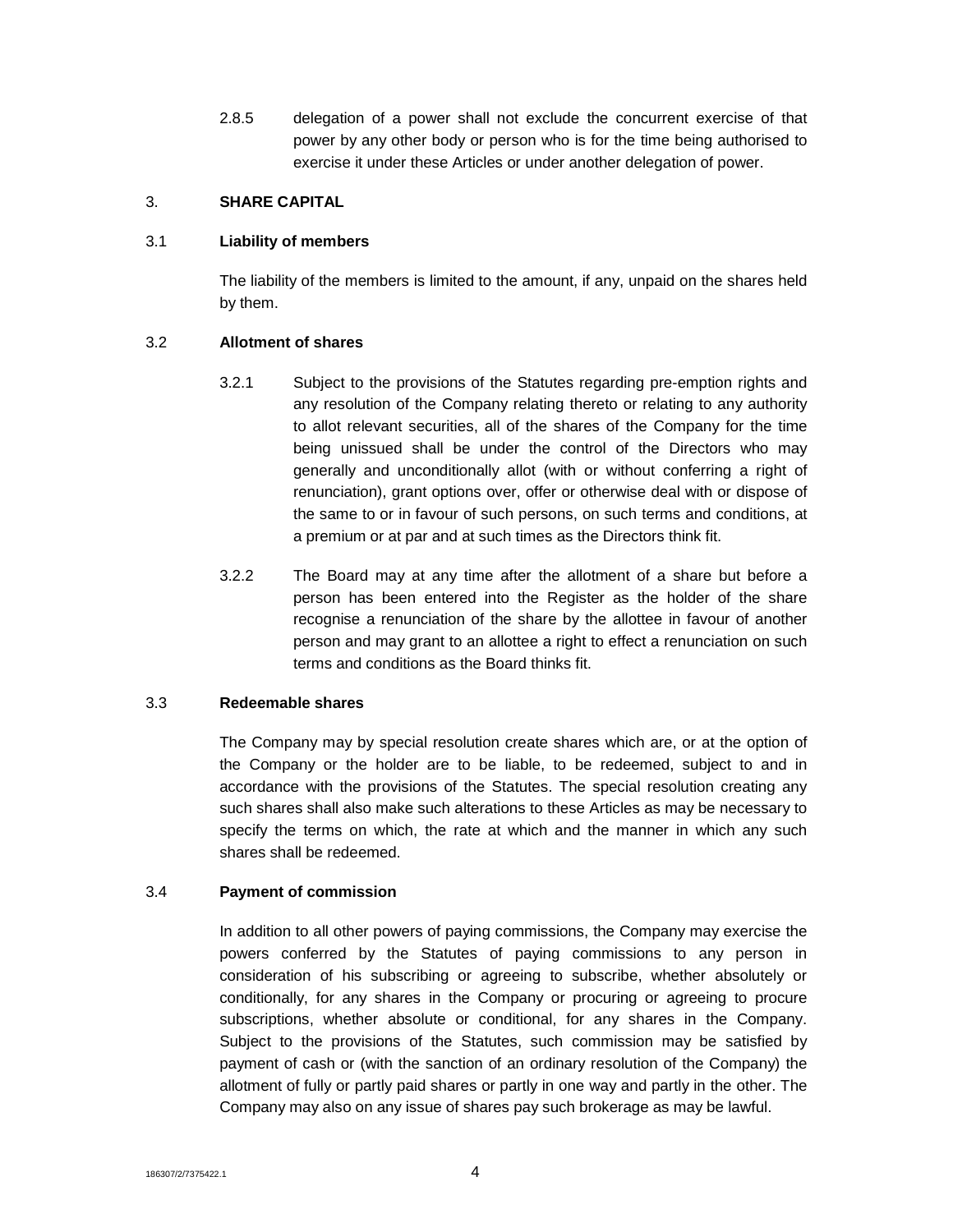## 3.5 **Trusts not recognised**

Except as required by law and notwithstanding any information received by the Company pursuant to any statutory provision relating to the disclosure of interests in voting shares or otherwise, no person shall be recognised by the Company as holding any share upon any trust .and (except only as by these Articles or by law otherwise expressly provided or as by statute required or under an order of a court of competent jurisdiction) the Company shall not be bound by or be compelled in any way to recognise (even when having notice thereof) any equitable, contingent, future or partial interest in any share or any interest in any fraction or part of a share or any other right in respect of any share except an absolute right to the entirety thereof in the registered holder.

# 4. **VARIATION OF RIGHTS**

- 4.1 Subject to the provisions of the Statutes, if at any time the capital of the Company is divided into different classes of shares all or any of the rights or privileges attached to any class may be varied or abrogated:
	- 4.1.1 in such manner (if any) as may be provided by such rights; or
	- 4.1.2 in the absence of any such provision, either with the consent in writing of the holders of at least 75% (seventy-five per cent.) of the nominal amount of the issued shares of that class or with the sanction of a special resolution passed at a separate meeting (convened and conducted pursuant to the provisions of Article 22.1) of the holders of the issued shares of that class, but not otherwise.
- 4.2 The creation or issue of shares ranking pari passu with or subsequent to the shares of any class shall not (unless otherwise expressly provided by these Articles or the rights attached to such last-mentioned shares as a class) be deemed to be a variation of the rights of such shares. A reduction of the capital paid up on any shares of any class will not be deemed to constitute a variation or abrogation of the rights attached to those shares. A purchase or redemption by the Company of any of its own shares in accordance with the provisions of the Statutes and of these Articles shall not be deemed to be a variation of the rights attached to any shares.

# 5. **SHARE CERTIFICATES**

#### 5.1 **Uncertificated Shares**

Unless otherwise determined by the Board and permitted by the Regulations, no person shall be entitled to receive a certificate in respect of any share for so long as the title to that share is evidenced otherwise than by a certificate and for so long as transfers of that share may be made otherwise than by a written instrument by virtue of the Regulations. The Board shall have power to implement any arrangements it may, in its absolute discretion, think fit in relation to the evidencing of title to, and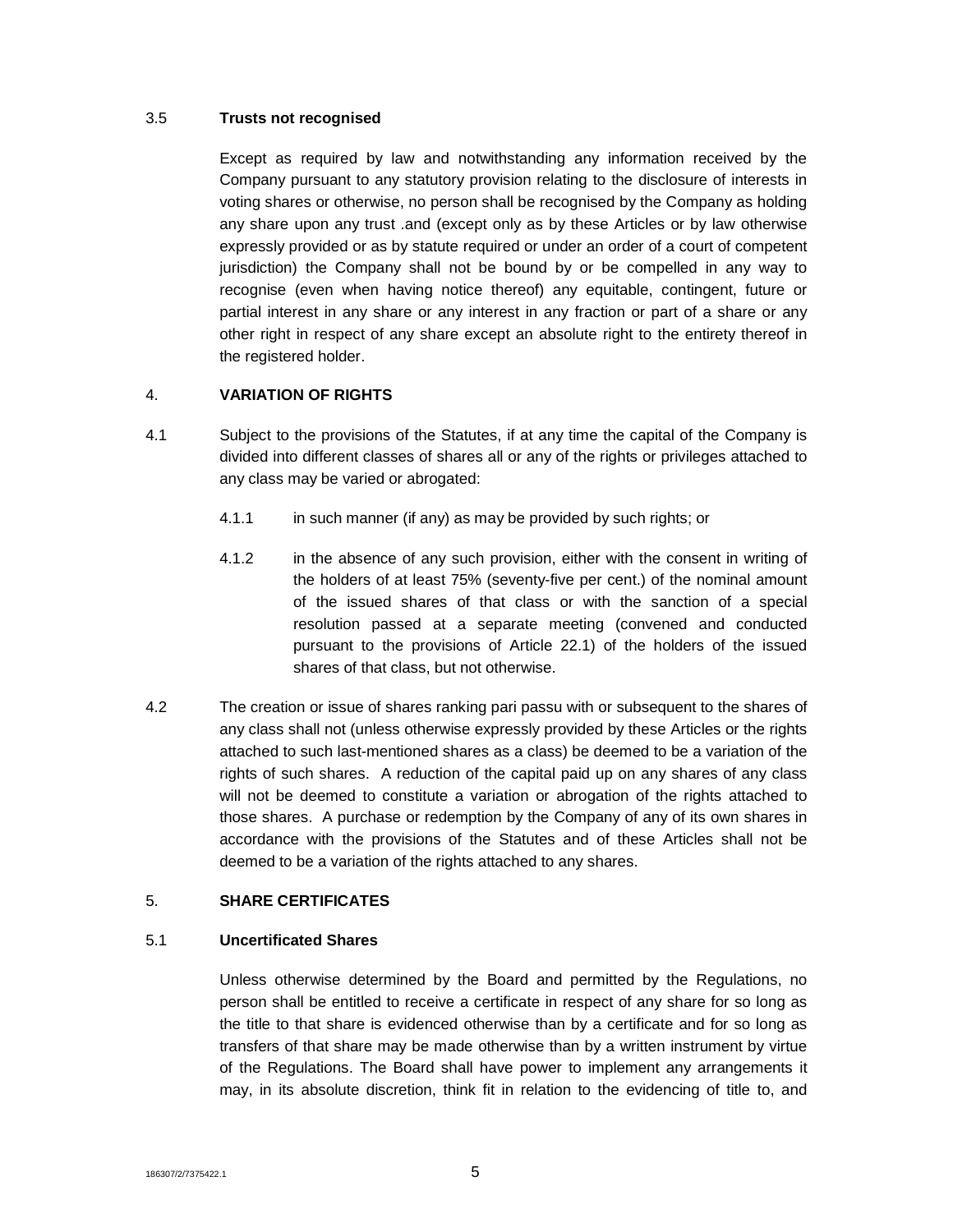transfer of, uncertificated shares (subject always to the Regulations and the facilities and requirements of the Relevant System concerned).

# 5.2 **Conversion**

Conversion of certificated shares into uncertificated shares, and vice versa, may be made in such manner as the Board may, in its absolute discretion, think fit (subject always to the Regulations and the facilities and requirements of the Relevant System concerned).

# 5.3 **Registration of Shares**

The Company shall enter on the register of members how many shares are held by each member in uncertificated form and in certificated form and shall maintain the register in each case as is required by the Regulations and the Relevant System concerned. Unless the Board otherwise determines, holdings of the same holder or joint holders in certificated and uncertificated form shall be treated as separate holdings.

# 5.4 **Certificated and Uncertificated Shares**

A class of share shall not be treated as two classes by virtue only of that class comprising both certificated shares and uncertificated shares or as a result of any provision of these Articles or the Regulations which apply only in respect of certificated shares or uncertificated shares.

# 5.5 **Member's right to share certificates and time for delivery**

Subject to the provisions of Article 5.1, every member, upon becoming the holder of any shares (except a recognised person in respect of whom the Company is not required by law to complete and have ready for delivery a certificate) shall be entitled, without payment, to one certificate for all the shares of each class held by him (and, upon transferring a part of his holding of shares of any class, to a certificate for the balance of such holding) or several certificates each for one or more of his shares upon payment for every certificate after the first of such reasonable sum as the Board may from time to time determine. Every certificate shall be executed in such other manner as the Board may approve and shall specify the number, class and distinguishing numbers (if any) of the shares to which it relates and the amount or respective amounts paid up thereon. The Company shall not be bound to issue more than one certificate for shares held jointly by several persons and delivery of a certificate to one joint holder shall be a sufficient delivery to all of them. Shares of different classes may not be included in the same certificate.

# 5.6 **Sealing of share certificates**

Every certificate for shares or debentures shall be issued under the Seal, under the official seal kept by the Company by virtue of section 50 of the CA2006 or in such other manner as the Board may approve.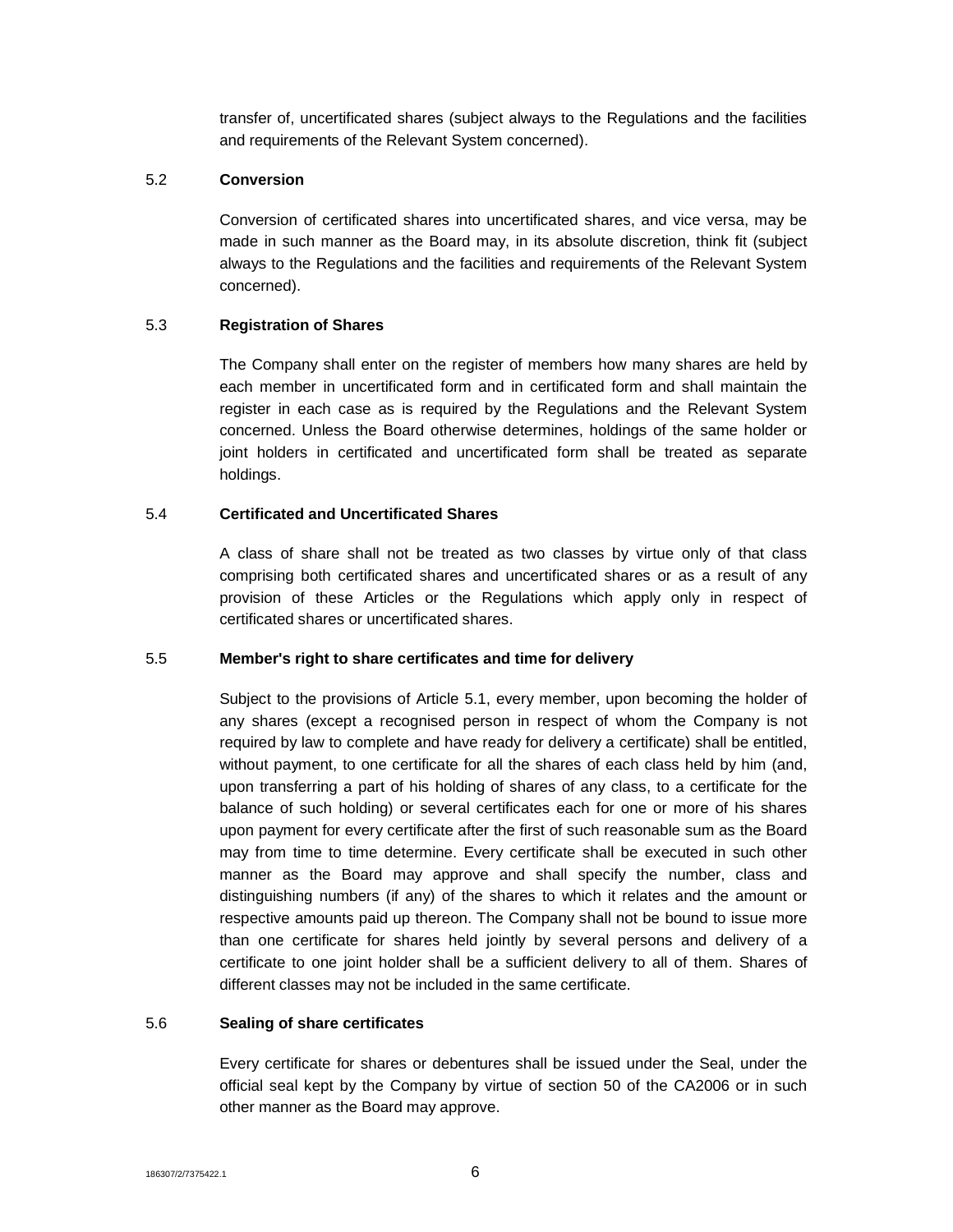## 5.7 **Cost of certificates**

Every member shall be entitled without charge to one certificate for all his shares, and when the capital of the Company is divided into different classes of shares to one certificate for all his shares in each class provided that, in the case of any share registered in the names of two or more persons, the Company shall not be bound to issue more than one certificate in respect thereof to all the joint holders, and delivery of such certificate to any one of them shall be sufficient delivery to all. Where a member (other than a Recognised Person) transfers part of the shares to which any certificate relates, he shall be entitled to a certificate for the balance thereof without charge. Every certificate shall specify the number and class and distinguishing numbers (if any) of the shares to which it relates and the amount paid up thereon.

#### 5.8 **Issue of a new certificate in the place of one damaged lost or destroyed**

If any certificate is damaged or defaced, then, upon delivery thereof to the Directors, they may order the same to be cancelled and may issue a new certificate in lieu thereof. If any certificate be lost, stolen or destroyed, then, upon such indemnity (with or without security) as the Directors deem adequate being given, a new certificate in lieu thereof shall be given to the party entitled to such lost, stolen or destroyed certificate. Every certificate issued under this Article 5.8 shall be issued without payment but there shall be paid to the Company a sum equal to any exceptional out of pocket expenses incurred by the Company in preparing any such indemnity and/or security referred to in this Article 5.8.

## 5.9 **Shares not to have distinguishing numbers**

If, at any time, all the issued shares of the Company, or all the issued shares of a particular class are fully paid up and rank pari passu for all purposes, none of those shares shall thereafter (subject to any resolution of the Directors to the contrary) have a distinguishing number so long as it remains fully paid up and ranks pari passu for all purposes with all shares of the same class for the time being issued and fully paid up.

#### 6. **CALLS ON SHARES**

#### 6.1 **Calls**

The Directors may, subject to the provisions of these Articles and to any relevant terms of allotment thereof, from time to time make such calls as they think fit upon the members in respect of all moneys unpaid on the shares held by them respectively (whether in respect of nominal value or a premium). Each member shall, subject to being given fourteen days' notice at least of each call, pay the amount of each call so made on him to the person and at the time and place specified by the Directors in such notice. A call may be made payable by instalments. A call shall be deemed to have been made as soon as the resolution of the Directors authorising such call shall have been passed. A call may be revoked or postponed in whole or in part as the Directors may determine. A person on whom a call is made remains liable to pay the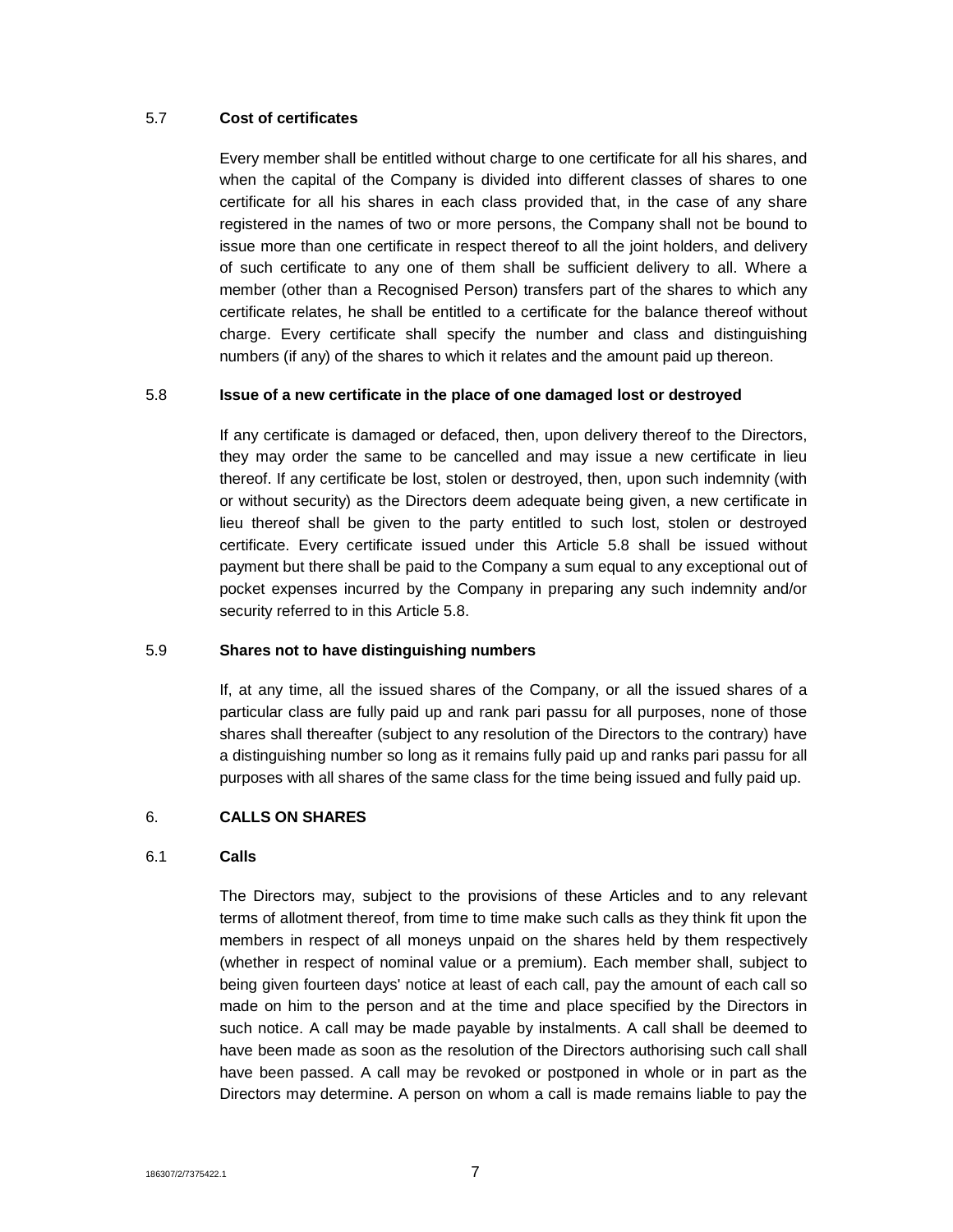amount called despite the subsequent transfer of the share in respect of which the call is made.

## 6.2 **Liability of joint holders of shares**

The joint holders of a share shall be jointly and severally liable for payment of all instalments and calls in respect thereof and any one of such persons may give effectual receipts for any return of capital payable in respect of such share.

#### 6.3 **Instalments to be treated as calls and power to differentiate**

If by the terms of any prospectus, admission document or any other document relating to an issue of shares in the Company or by the conditions of allotment any amount is payable in respect of any shares by instalments, every such instalment shall be payable as if it were a call duly made by the Directors of which due notice had been given. The Directors may on the issue of shares differentiate between the holders as to the amount of calls to be paid and the times of payment.

#### 6.4 **When interest on calls or instalment payable**

If the call or instalment payable in respect of any share is not paid on or before the day appointed for payment thereof, the person from whom the amount of the call or instalment is due shall pay interest on the unpaid amount at such rate as may be fixed by the terms of allotment of the share or, if no rate is fixed, at the Appropriate Rate from the time appointed for payment thereof until the actual payment thereof, and shall not receive any dividend in respect of the amount unpaid. The Board may waive payment of the interest in whole or in part.

#### 6.5 **Payment of calls in advance**

The Directors may, if they think fit, receive from any member willing to advance the same, all or any part of the money unpaid upon the shares held by him beyond the sums actually called up; and upon the money paid in advance, or so much thereof as from time to time exceeds the amount of the calls then made upon the shares in respect of which such advance shall have been made, the Company may pay interest at such rate (not exceeding, without the sanction of the Company given by ordinary resolution, the Appropriate Rate) as the member paying such sum in advance and the Directors agree upon. A payment in advance of calls extinguishes to the extent of the payment the liability of the member on the shares in respect of which it is made.

# 6.6 **Sums due on allotment to be treated as calls**

Any sum which by or pursuant to the terms of allotment of a share becomes payable on allotment or at any fixed date, whether on account of the nominal value of the share or by way of premium, shall for the purposes of these Articles be deemed to be a call duly made and payable on the date on which by or pursuant to the terms of allotment the same becomes payable and, in case of non-payment, all the relevant provisions of these Articles as to payment of interest and expenses, forfeiture or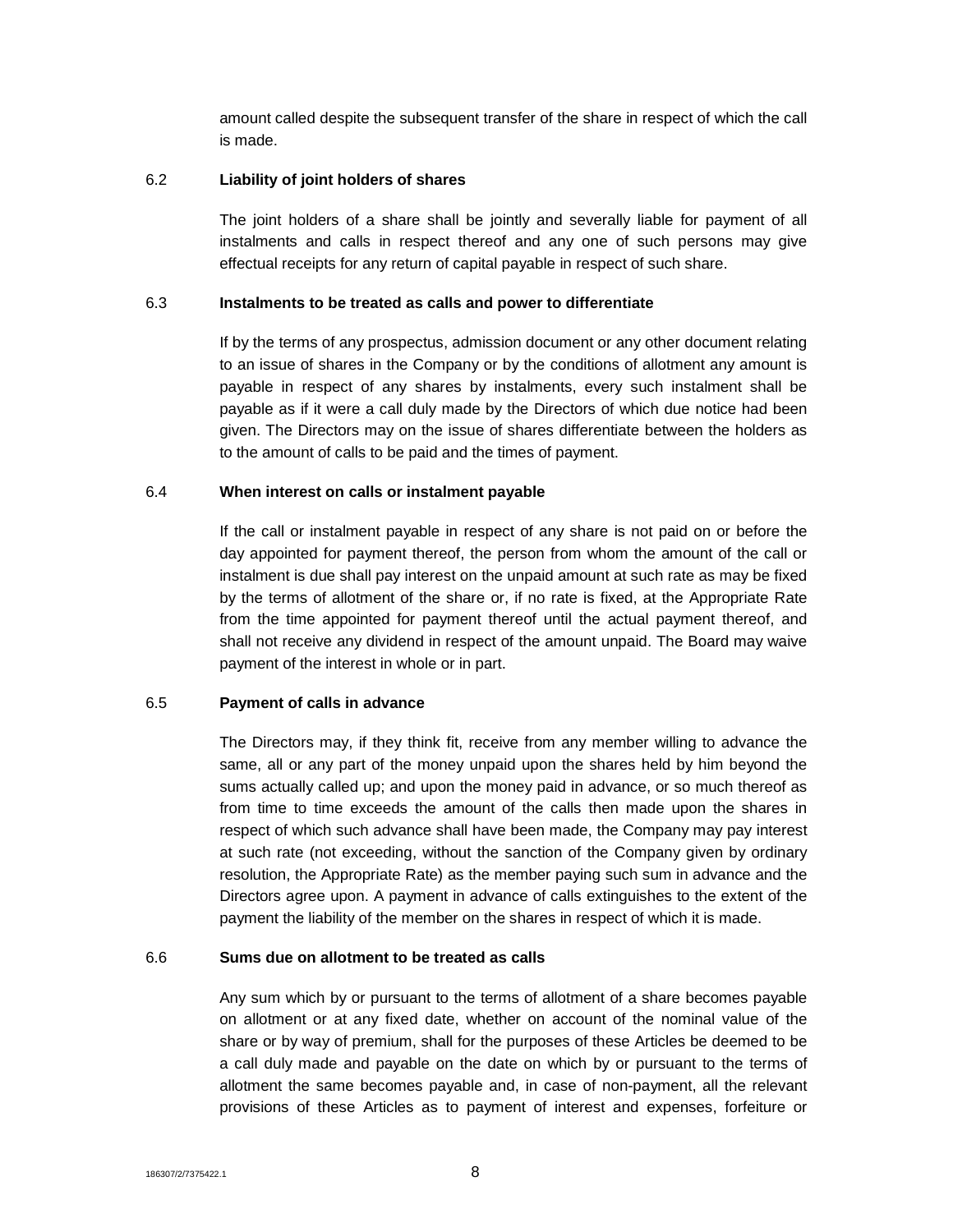otherwise shall apply as if such sum had become payable by virtue of a call duly made and notified.

# 6.7 **Power to make calls if uncalled capital included in mortgage**

If any uncalled capital of the Company is included in or charged by any mortgage, charge or other security, the Directors may delegate to the person in whose favour such mortgage, charge or security is executed, or to any other person in trust for him, the power to make calls on the members in respect of such uncalled capital and to sue in the name of the Company or otherwise for the recovery of moneys becoming due in respect of calls so made and to give valid receipts for such moneys. The power so delegated may (if expressed so to be) be assignable.

# 7. **FORFEITURE OF SHARES**

# 7.1 **If call or instalment not paid, notice may be given**

If any member fails to pay the whole or any part of any call or instalment on or before the day appointed for the payment thereof, the Directors may, at any time thereafter during such time as the call or instalment or any part thereof remains unpaid, serve a notice on such member or on a person entitled by transmission to the relevant share requiring him to pay such call or such part thereof as remains unpaid, together with any interest that may have accrued thereon and all costs, charges and expenses incurred by the Company by reason of such non-payment.

# 7.2 **Form of notice**

The notice shall name the day (not being less than fourteen days after the date of service of the notice) on and the place at which such call or instalment (or such part thereof as remains unpaid) and such interest, costs, charges and expenses as aforesaid are to be paid. The notice shall also state that, in the event of non-payment at or before the time and at the place appointed, the shares in respect of which the call was made or instalment is payable will be liable to be forfeited.

#### 7.3 **If notice not complied with, shares may be forfeited**

If the requirements of any such notice as aforesaid are not complied with, any shares in respect of which such notice shall have been given may at any time thereafter, and before payment of all calls or instalments, interest and expenses due in respect thereof, be forfeited by a resolution of the Directors to that effect. Such forfeiture shall include all dividends declared or other amounts payable in respect of the forfeited shares and not actually paid before the forfeiture. The Directors may accept the surrender of any shares liable to be forfeited hereunder and, in such case, references in these Articles to forfeiture shall include surrender.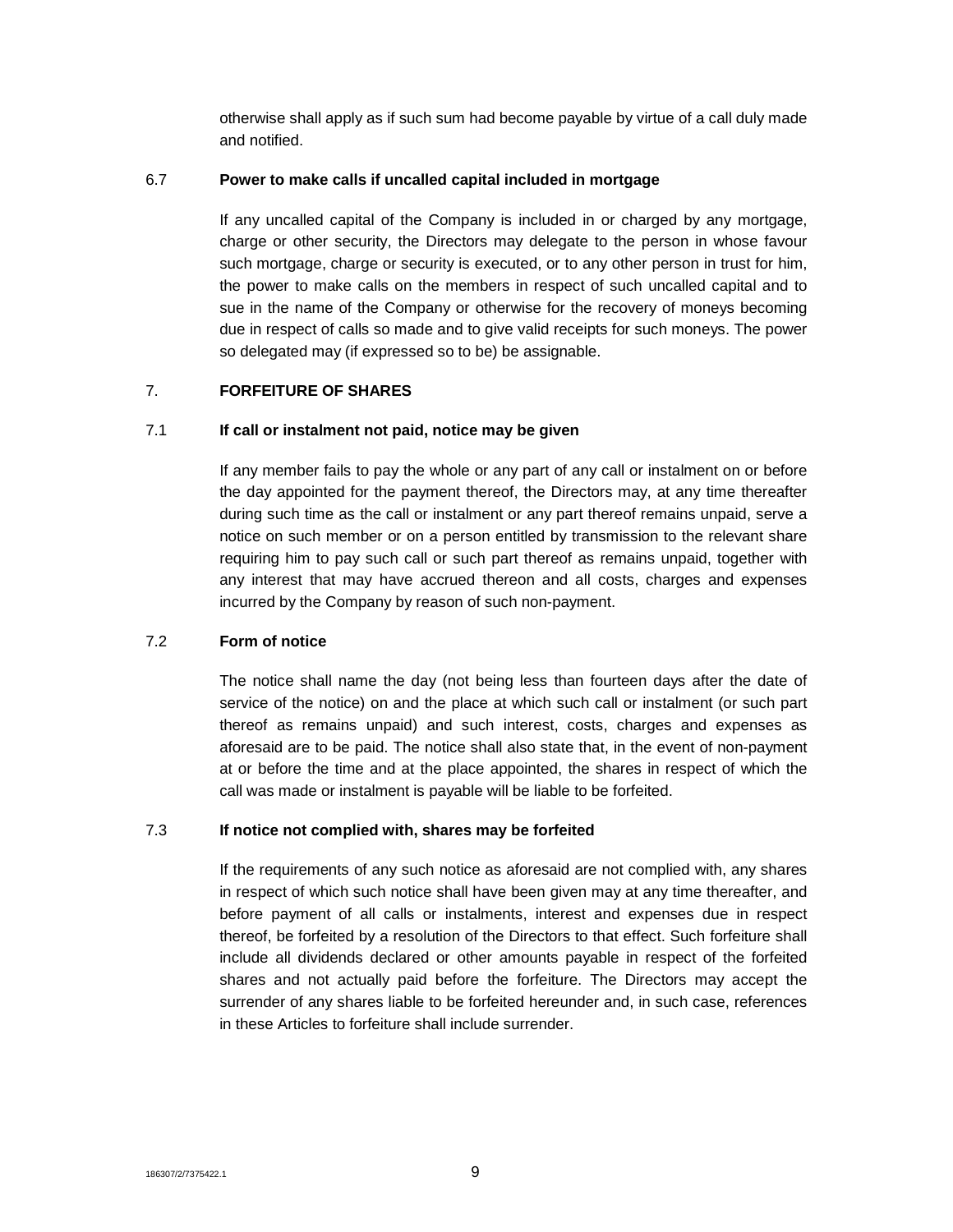#### 7.4 **Forfeited shares to become the property of the Company**

When any share has been forfeited in accordance with these Articles, notice of the forfeiture shall be served upon the person who was before forfeiture the holder of the share or the person entitled by transmission to the share; but no forfeiture shall be in any manner invalidated by any omission or neglect to give notice as aforesaid. Subject to the provisions of the Statutes, any share so forfeited and the rights attaching to it shall be deemed to be the property of the Company, no voting rights shall be exercised in respect thereof and the Directors may within three years of such forfeiture sell, re-allot or otherwise dispose of the same in such manner as they think fit either to the person who was before the forfeiture the holder thereof or to any other person, and either with or without any past or accruing dividends and, in the case of re-allotment, with or without any money paid thereon by the former holder being credited as paid-up thereon. The Directors may, if necessary, authorise some person to execute a transfer of a forfeited share to any such other person as aforesaid. Any share not disposed of in accordance with the foregoing within a period of three years from the date of its forfeiture shall thereupon be cancelled in accordance with the provisions of the Statutes.

#### 7.5 **Directors' power to annul forfeiture**

The Directors may at any time, before any share so forfeited shall have been cancelled or sold re-allotted or otherwise disposed of, annul the forfeiture upon such conditions as they think fit.

# 7.6 **Arrears to be paid notwithstanding forfeiture**

A member whose shares have been forfeited shall thereupon cease to be a member in respect of such shares but shall nevertheless remain liable to pay (and shall forthwith pay) to the Company all calls, instalments, interest, costs, charges and expenses owing upon or in respect of such shares at the time of forfeiture, together with interest thereon, from the time of forfeiture until payment, at such rate as may be fixed by the terms of allotment of the shares or, if no rate is so fixed, at the Appropriate Rate, and the Directors may enforce payment thereof if they think fit without any allowance for the value of the shares at the time of forfeiture.

#### 7.7 **Statutory Declaration by Director as to forfeiture**

A statutory declaration in writing that the declarant is a Director or the secretary of the Company and that a share has been duly forfeited in pursuance of these Articles, and stating the time when it was forfeited, shall, as against all persons claiming to be entitled to the share, be conclusive evidence of the facts therein stated and such declaration, together with, in the case of certificated shares, a duly sealed certificate of proprietorship of the share delivered to a purchaser or allotted thereof, shall (subject to the execution of any necessary transfer) constitute a good title to the share, and the new holder thereof shall not be bound to see to the application of the purchase money, if any, nor shall his title to the share be affected by any omission, irregularity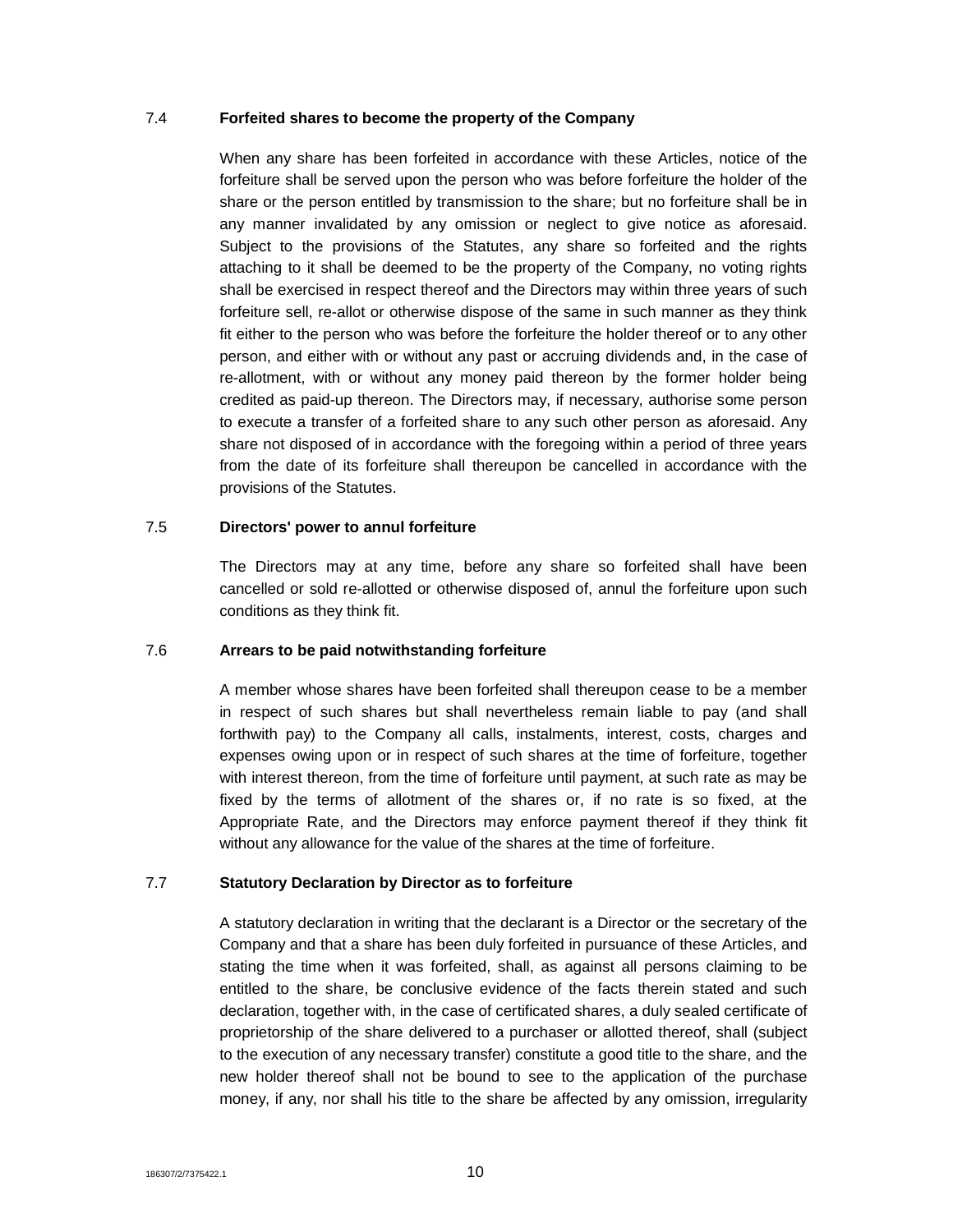or invalidity in or relating to or connected with the proceedings in reference to the forfeiture, sale, re- allotment or disposal of the share.

# 8. **LIEN ON SHARES**

## 8.1 **Company's lien on shares**

The Company shall have a first and paramount lien and charge upon all the shares, other than fully paid-up shares, registered in the name of each member (whether solely or jointly with other persons) for any amount payable in respect of such shares, whether the time for payment thereof shall have actually arrived or not and such lien shall extend to all dividends from time to time declared or other moneys payable in respect of such shares. Unless otherwise agreed, the registration of a transfer of shares shall not operate as a waiver of the Company's lien, if any, on such shares.

# 8.2 **Enforcement of lien by sale**

For the purpose of enforcing such a lien, the Directors may sell all or any of the shares subject thereto, in such manner as they think fit, but no such sale shall be made until such time for payment referred to in Article 8.1 shall have arrived and until notice in writing stating, and demanding payment of, the sum payable and giving notice of the intention to sell in default of such payment shall have been served in such manner as the Directors shall think fit on such member (or to a person entitled by transmission to the shares) and default shall have been made by him in the payment of such amounts payable for seven days after such notice.

# 8.3 **Application of proceeds of sale**

The net proceeds of any such sale, after payment of the costs thereof, shall be applied by the Company in or towards satisfaction of such part of the amount in respect of which the lien exists as is presently payable. The residue, if any, shall (on surrender to the Company for cancellation of the certificate for the shares sold, or the provision of an indemnity (with or without security) as to any lost or destroyed certificate required by the Board and subject to a like lien for sums not presently payable upon the share before the sale) be paid to the member or the person (if any) entitled by transmission to the shares.

# 8.4 **Validity of sale for enforcing lien**

Upon any sale for enforcing any lien in purported exercise of the powers hereinbefore given, the Directors may, in the case of certificated shares, nominate some person to execute a transfer of the shares sold in the name and on behalf of the registered holder or the person entitled by transmission to the shares and may in any case cause the name of the purchaser to be entered in the Register in respect of the shares sold and the purchaser shall not be bound to see to the regularity of the proceedings or to the application of the purchase money and, after his name has been entered in the Register in respect of such shares, the validity of the sale shall not be impeached by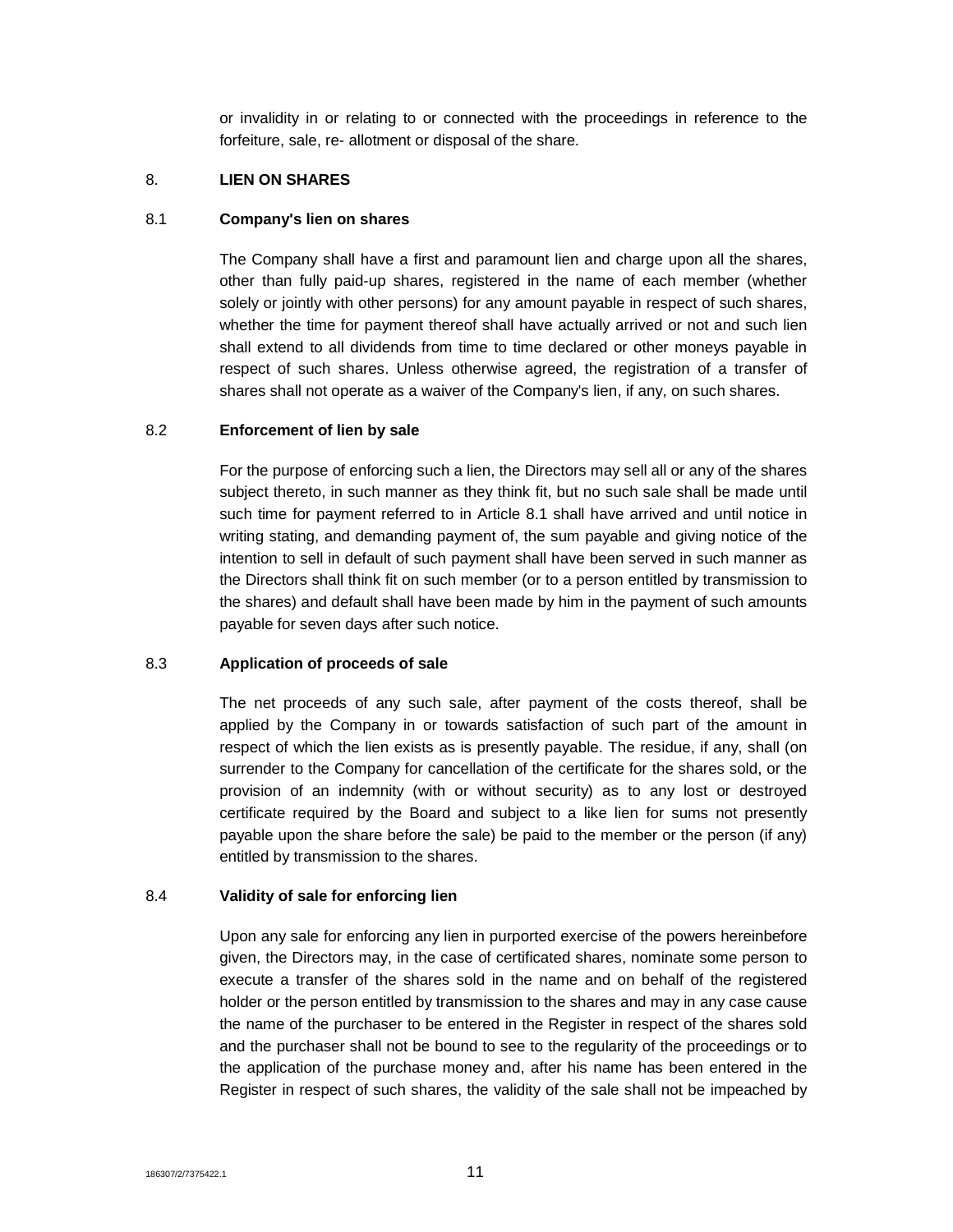any person and the remedy of any person aggrieved by the sale shall be in damages only and against the Company exclusively.

# 9. **TRANSFER OF SHARES**

## 9.1 **Uncertificated Shares**

All transfers of uncertificated shares shall be made in accordance with and be subject to the Regulations and the facilities and requirements of the Relevant System concerned and, subject thereto in accordance with any arrangements made by the Board pursuant to Article 5.1.

# 9.2 **Form of transfer**

All transfers of certificated shares may be effected by transfer in writing in any usual or common form or in any other form acceptable to the Directors. The instrument of transfer shall be signed by or on behalf of the transferor and (except in the case of fully paid shares) by or on behalf of the transferee. The transferor shall remain the holder of the shares concerned until the name of the transferee is entered in the Register in respect thereof.

# 9.3 **Directors power to refuse registration of transfers**

The Directors may, in their absolute discretion (but subject to any rules or regulations of the London Stock Exchange, any rules published by the Financial Services Authority applicable to the Company from time to time and section 771(2) of the CA2006), refuse to register any transfer of shares or renunciation of a renounceable letter of allotment:

- 9.3.1 unless all of the following conditions are satisfied:
	- (a) it is in respect of a fully paid share;
	- (b) it is in respect of a share on which the Company does not have a lien;
	- (c) it is in respect of only one class of share;
	- (d) it is in favour of a single transferee or renouncee or not more than four joint holders as transferees or renouncees;
	- (e) it is duly stamped or duly certified or otherwise shown to the satisfaction of the Board to be exempt from stamp duty;
	- (f) the conditions referred to in Article 9.4 have been satisfied in respect thereof;
- 9.3.2 (subject to Article 21.5) the transferor or renouncer of which or any person appearing to be interested in which has been duly served with, but is in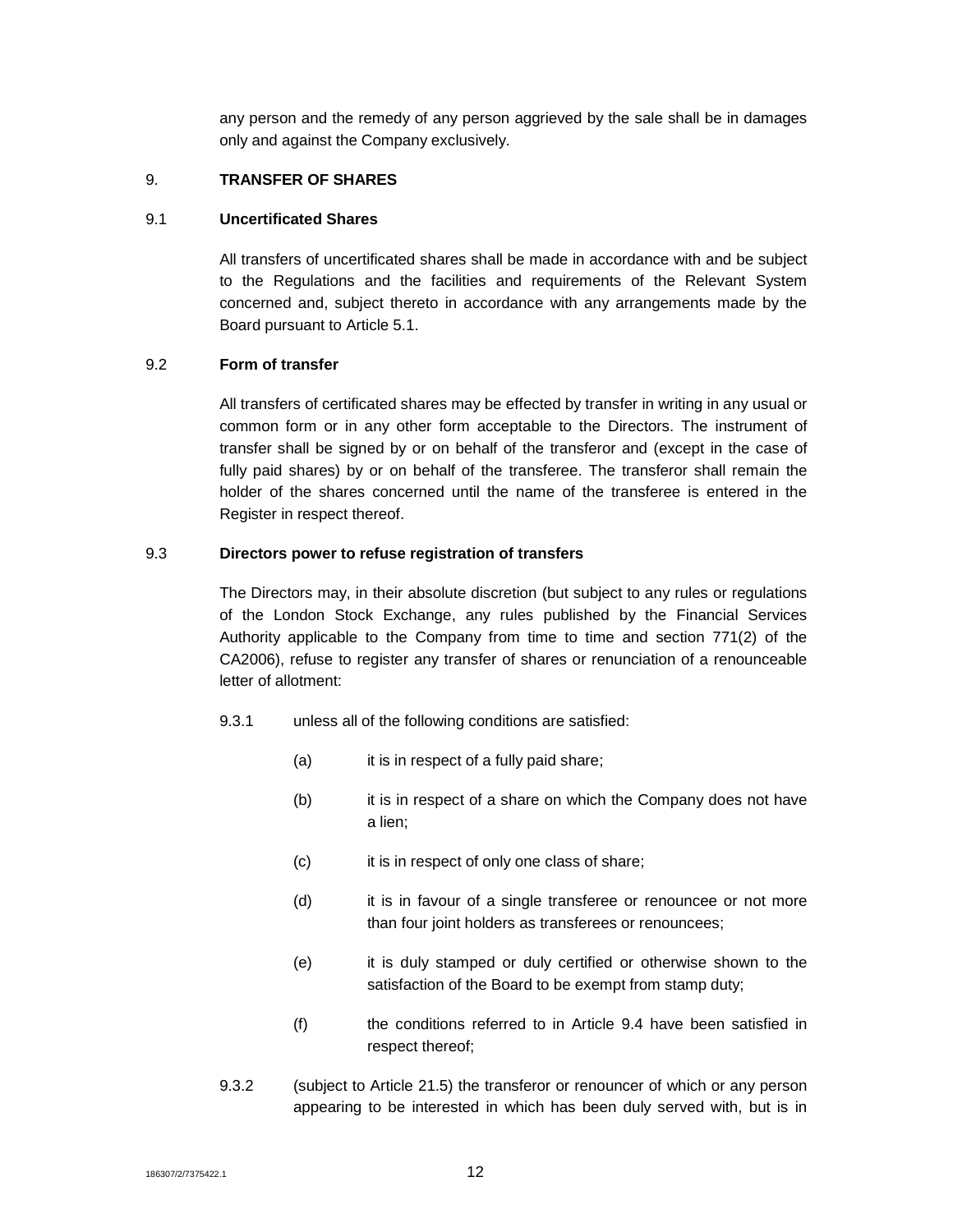default in complying with, a statutory notice as described in Article 21.4.2, provided always that this Article 9.3.2 shall not apply in respect of a transfer or renunciation (i) which is a Permitted Sale within the meaning set out in Article 21.5 or (ii) of shares by a transferor or renouncer whose holding of shares immediately prior to the proposed transfer represents less than 0.25% (one quarter of one per cent.) of the issued shares of the relevant class;

9.3.3 in respect of a transfer of uncertificated shares in such other circumstances (if any) as may be permitted by the Regulations and the requirements of the Relevant System concerned, and, if the Directors refuse to register a transfer or renunciation, they shall, within two months after the date on which in the case of certificated shares the transfer or renunciation was lodged with the Company send to the transferee or renouncee notice of the refusal or, in the case of uncertificated shares, the date on which the appropriate instruction was received by or on behalf of the Company in accordance with the facilities and requirements of the relevant system.

# 9.4 **Registration of transfers**

Every instrument of transfer must be left at the Transfer Office (or at such other place as the Directors may from time to time determine) to be registered, accompanied by the relevant share certificate(s) (save in the case of a Recognised Person where a share certificate has not been issued in respect of the shares in question or in the case of a renunciation), and such other evidence as the Directors may reasonably require to prove the title of the transferee or renouncer and the due execution by him or his duly authorised agent of the transfer or renunciation. Thereafter, the Directors, subject to the power vested in them by Articles 9.1 to 9.3.3, shall register the transferee or renouncer as the holder.

#### 9.5 **No fees on registration**

No fee shall be chargeable by the Company for registering any transfer, renunciation of a renounceable letter of allotment, probate, letters of administration, certificate of marriage or death, power of attorney or other document relating to or affecting the title to any shares or the right to transfer the same or otherwise for making any entry in the Register.

#### 9.6 **Suspension of registration and closing of Register**

The registration of transfers may be suspended at such times and for such periods as the Directors may from time to time determine and either generally or in respect of any class of shares. The Register shall not be closed for more than thirty days in any year and notice of closure shall be given by advertisement in accordance with the Statutes.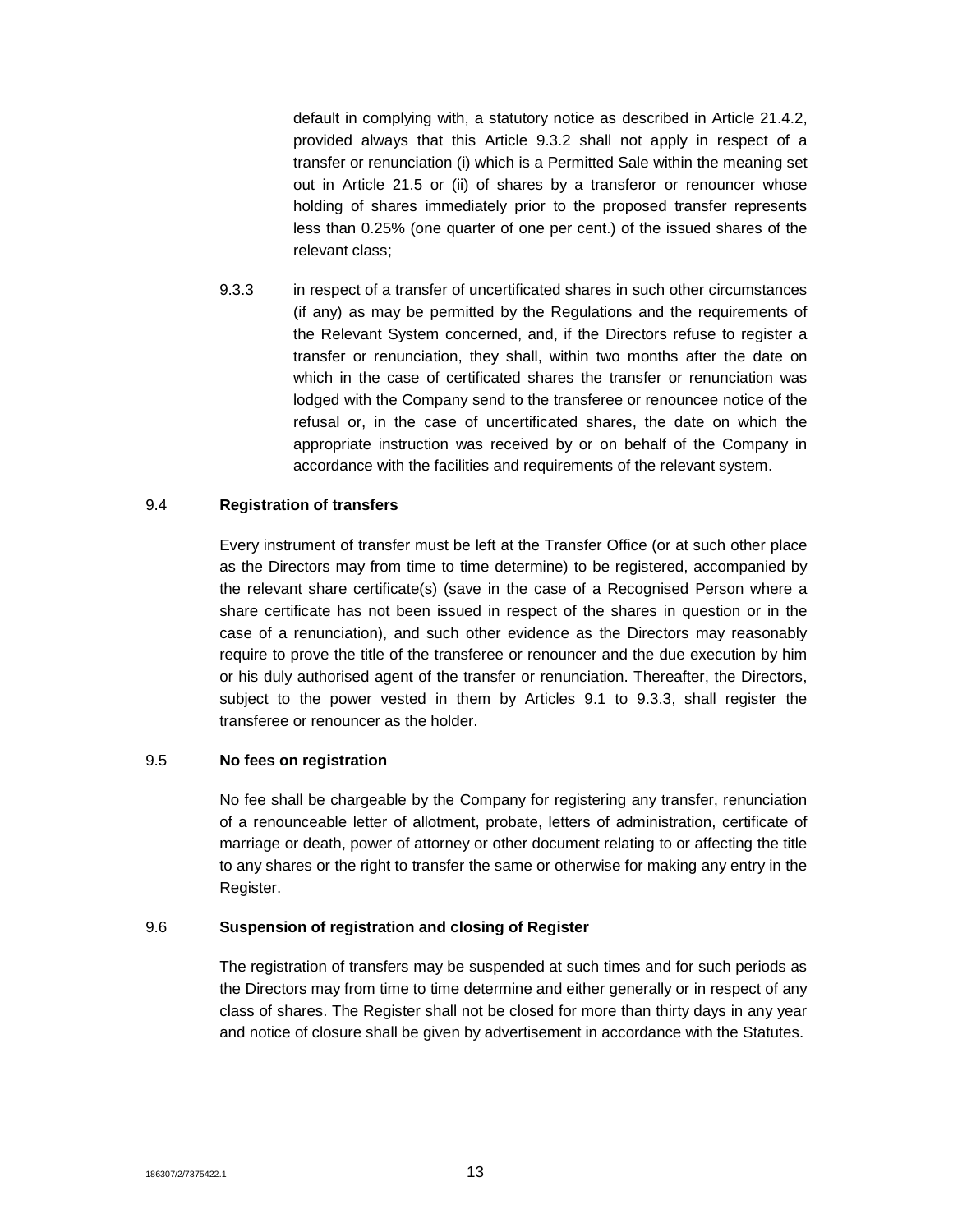## 9.7 **Retention of instruments of transfer**

All instruments of transfer which are registered shall, subject to Article 9.8.1, be retained by the Company but any instrument of transfer which the Directors may refuse to register shall (except in the case of suspected fraud) be returned to the person depositing the same.

## 9.8 **Destruction of transfers and other documents**

- 9.8.1 The Company shall be entitled to destroy:
	- (a) all instruments of transfer (including a document constituting the renunciation of an allotment of shares) which have been registered at any time after the expiration of six years from the date of registration thereof;
	- (b) all dividend mandates and any variations or cancellations thereof and all notifications of change of address at any time after the expiration of two years from the date of recording thereof;
	- (c) all share certificates which have been cancelled at any time after the expiration of one year from the date of such cancellation; and
	- (d) any other document on the basis of which any entry in the Register has been made at any time after the expiration of six years from the date on which an entry in the Register was first made in respect of it,

provided always that any such instrument, mandate, variation, cancellation, notification, certificate, or other document may be destroyed before the expiration of the relevant period as aforesaid if an accurate, complete and legible copy thereof is retained on microfilm or any other mechanical or electronic method of recording and maintaining such copies.

- 9.8.2 It shall conclusively be presumed in favour of the Company that every entry in the Register purporting to have been made on the basis of a document so destroyed was duly and properly made, that every instrument of transfer so destroyed was a valid and effective instrument duly and properly registered, that every share certificate so destroyed was a valid and effective document duly and properly cancelled, that every other document hereinbefore mentioned so destroyed was a valid and effective document in accordance with the recorded particulars thereof in the books or records of the Company provided always that:
	- (a) the provisions aforesaid shall apply only to the destruction of a document effected in good faith and without express notice to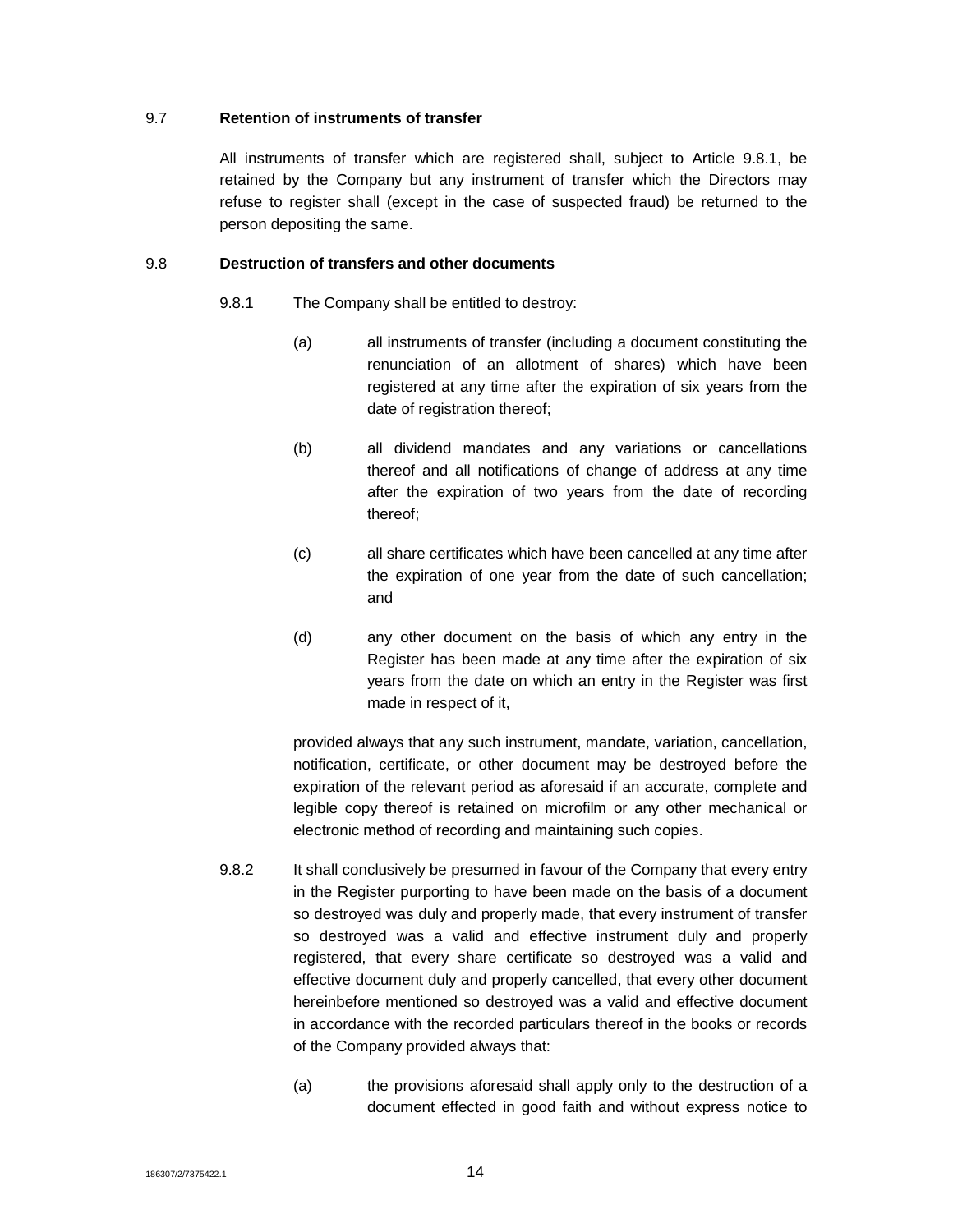the Company of any claim (regardless of the parties thereto) to which the document might be relevant;

- (b) nothing contained in this Article 9.8 shall be construed as imposing upon the Company any liability in respect of the destruction of any such document earlier than as aforesaid or in any case where the conditions of proviso (a) above are not fulfilled; and
- (c) references in this Article 9.8 to the destruction of a document include references to the disposal thereof in any manner.

# 10. **TRANSMISSION OF SHARES**

#### 10.1 **Representatives of interest of deceased members**

The executors or administrators of a deceased member (not being one of two or more joint holders) shall be the only persons recognised by the Company as having any title to shares held by him alone; but, in the case of shares held by more than one person, the survivor or survivors only shall be recognised by the Company as being entitled to such shares. Nothing in this Article 10.1 shall release the estate of a deceased holder (whether sole or joint) from any liability in respect of any share solely or jointly held by him.

#### 10.2 **Election in case of death or bankruptcy of member**

Any person becoming entitled to a share in consequence of the death or bankruptcy of any member may, upon such evidence being produced as may be required by the Directors, elect either to be registered as a member (in respect of which registration no fee shall be payable) by giving notice in writing to that effect or, without being so registered, execute a transfer to some other person who shall be registered as a transferee of such share and the execution of such a transfer shall signify his election as aforesaid; but the Directors shall in either case have the like power of declining or refusing to register such transfer as is provided with respect to ordinary transfers. The Directors may at any time give notice requiring any such person to elect as aforesaid and, if such notice is not complied with within sixty days, the Directors may thereafter withhold payment of all dividends and other moneys payable in respect of such share until compliance therewith.

#### 10.3 **Rights as to dividends and voting**

Any person becoming entitled to a share in consequence of the death or bankruptcy of any member shall be entitled to the same dividends and other advantages to which he would be entitled if he were the registered holder of the share, except that he shall not, unless and until he is registered as a member in respect of the share, be entitled in respect of it to receive notices of or to exercise or enjoy any right or privilege conferred by membership in relation to meetings of the Company.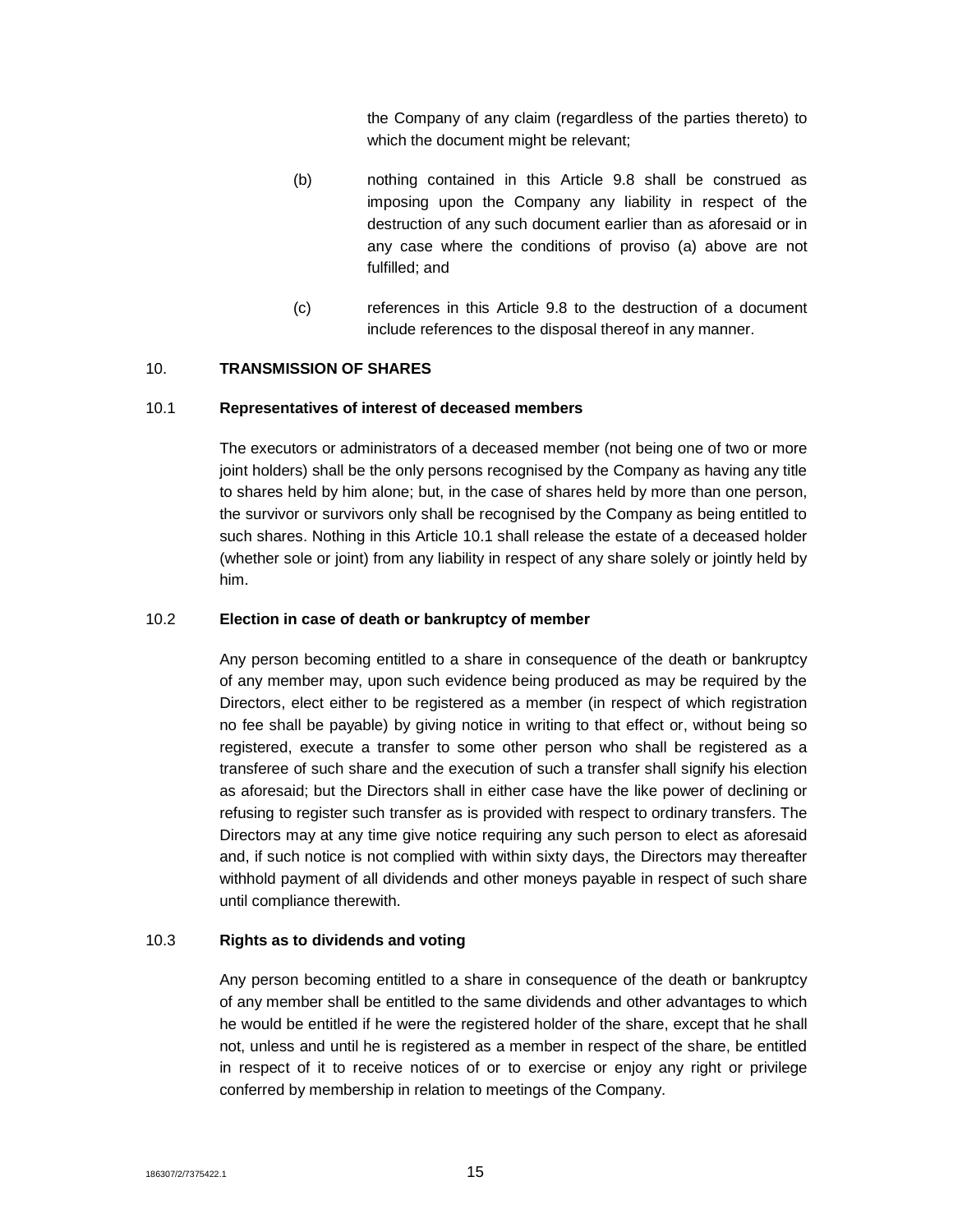## 11. **CONSOLIDATION AND SUB-DIVISION OF SHARES**

## 11.1 **Consolidation**

The Company may by ordinary resolution consolidate and divide its shares, or any of them, into shares of a larger amount.

# 11.2 **Sub-division**

- 11.2.1 The Company may by ordinary resolution sub-divide its shares, or any of them, into shares of a smaller amount and may by such resolution determine that, as between the holders of the shares resulting from such sub-division, one or more of such shares shall have some preferred or other advantage as regards dividend, capital, voting or otherwise over or shall have such deferred rights or be subject to such restrictions as compared with the other or others as the Company has power to attach to shares upon the allotment thereof.
- 11.2.2 Subject to any direction by the Company in general meeting, whenever as the result of any consolidation and division or sub-division of shares members of the Company are entitled to any issued shares of the Company in fractions, the Directors may deal with such fractions as they shall determine and, in particular, may:
	- (a) sell the shares to which members are so entitled in fractions for the best price reasonably obtainable and pay and distribute to and amongst the members entitled to such shares in due proportions the net proceeds of the sale thereof provided always that, where a member is entitled to net proceeds of sale of less than £3 (or such other amount as the Board, having regard to any relevant requirement of the London Stock Exchange in relation thereto, may determine), they will not be distributed as aforesaid but will be retained for the benefit of the Company. For the purpose of giving effect to any such sale, the Directors may, in the case of certificated shares, nominate some person to execute a transfer of the shares, or, in the case of uncertificated shares, nominate some person to transfer such shares on behalf of the members so entitled to the purchaser thereof and may cause the name of the purchaser to be entered in the Register as the holder of the shares comprised in any such transfer and he shall not be bound to see to the application of the purchase money nor shall his title to the shares be affected by any irregularity or invalidity in the proceedings in reference to the sale; or
	- (b) subject to the Statutes, issue to a member credited as fully paid by way of capitalisation the minimum number of shares required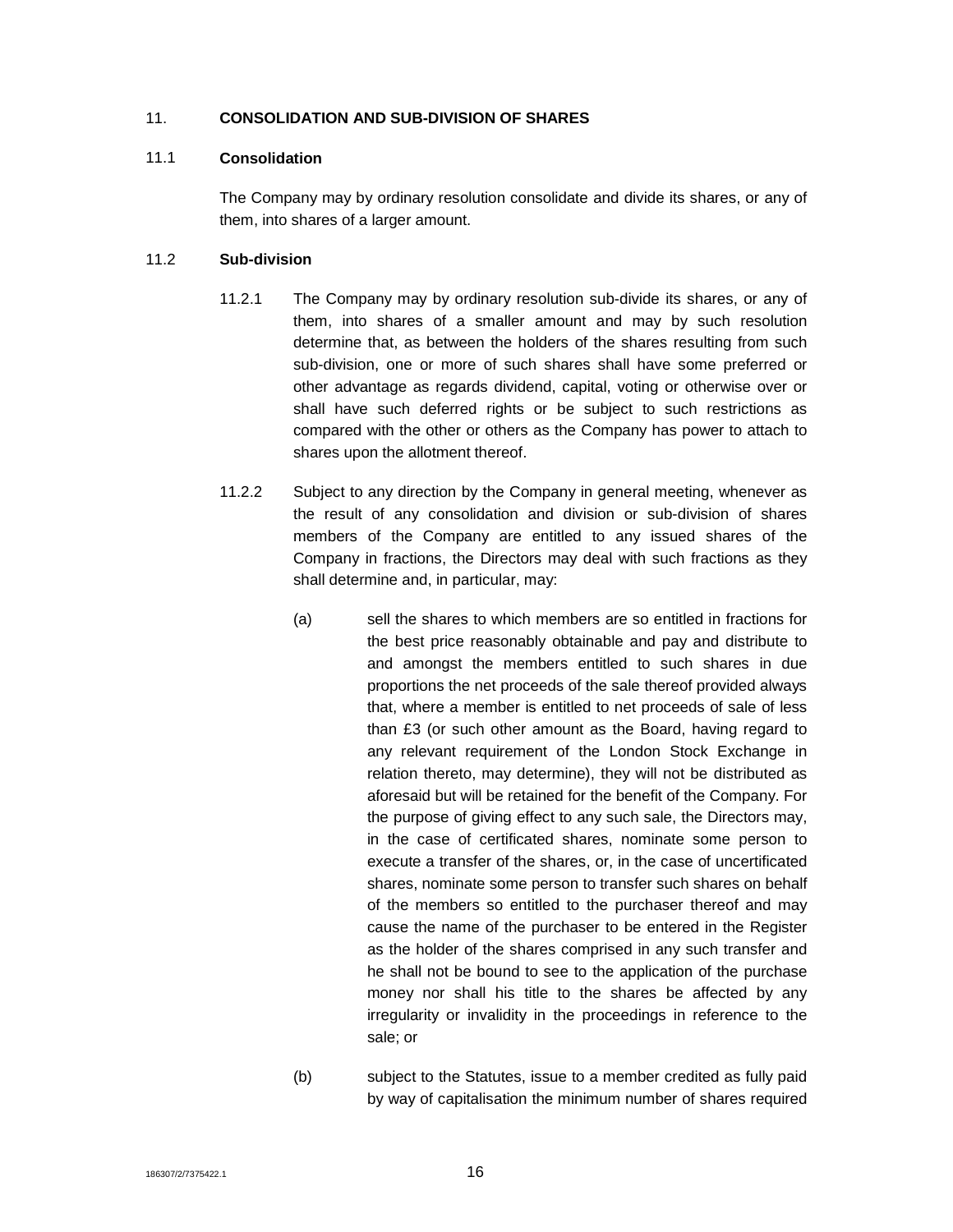to round up his holding of shares to a number which, following consolidation and division or sub-division, leaves a whole number of shares (such issue being deemed to have been effected immediately before consolidation or subdivision, as the case may be). The amount required to pay up those shares may be capitalised as the Board thinks fit out of amounts standing to the credit of reserves (including a share premium account, capital redemption reserve and profit and loss account), whether or not available for distribution, and applied in paying up in full the appropriate number of shares. A resolution of the Board capitalising part of the reserves has the same effect as if the capitalisation had been declared by ordinary resolution of the Company pursuant to Article 37. In relation to the capitalisation the Board may exercise all the powers conferred on it by Article 37 without an ordinary resolution of the Company.

#### 12. **INCREASE OF CAPITAL**

#### 12.1 **Increase of capital**

The Company may, from time to time, by ordinary resolution, increase the capital by the creation of new shares, such increase to be of such aggregate amount and to be divided into shares of such respective amounts as the resolution may prescribe. Subject to such privileges, priorities or conditions as are or may be attached thereto, all new shares shall be subject to the same provisions in all respects as if they had been part of the original capital.

#### 12.2 **Power to attach rights to new shares**

Subject to the provisions of the Statutes, any new shares in the capital of the Company may be allotted with such preferential right to dividend and such priority in the distribution of assets or subject to such postponement of dividends or in the distribution of assets and with or subject to such preferential or limited or qualified right of voting at general meetings as the Company may from time to time by ordinary resolution determine or, if no such determination be made, as the Directors shall determine, but so that the rights attached to any issued shares as a class shall not be varied except with the consent of the holders thereof duly given under the provisions of these Articles.

#### 13. **REDUCTION AND CANCELLATION OF CAPITAL**

#### 13.1 **Reduction of capital**

The Company may from time to time by special resolution reduce its share capital, any capital redemption reserve and any share premium account in any manner authorised, and with and subject to any incident prescribed or allowed, by the Statutes and the rights attached to existing shares.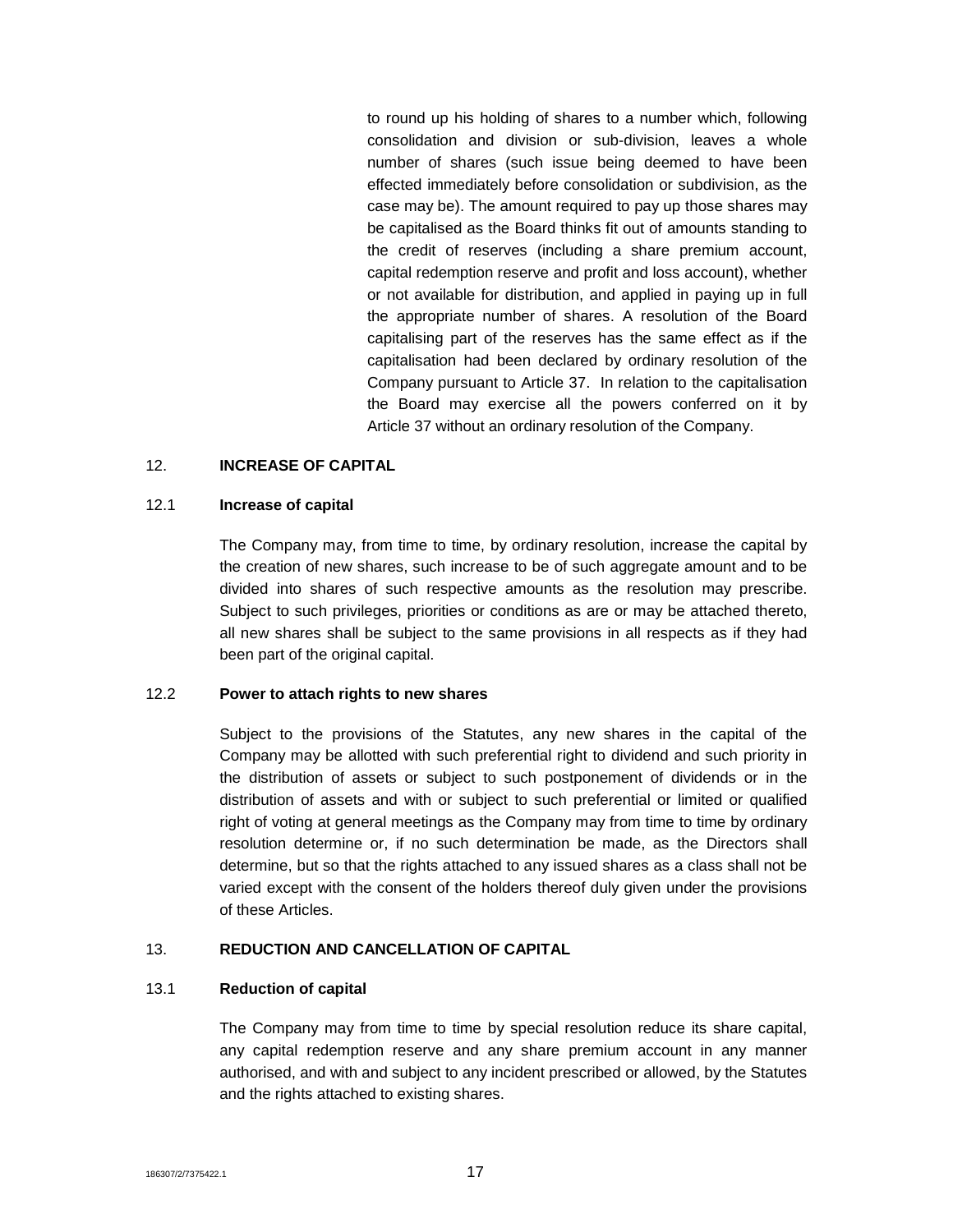## 13.2 **Cancellation of capital**

The Company may by ordinary resolution cancel any shares which at the date of the passing of the resolution have not been taken or agreed to be taken by any person and diminish the amount of its share capital by the nominal value of the shares so cancelled.

## 14. **PURCHASE OF OWN SHARES**

The Company may purchase its own shares (including any redeemable shares) but so that no such purchase shall take place save in accordance with the Statutes.

# 15. **GENERAL MEETINGS**

# 15.1 **When annual general meetings to be held**

A general meeting shall be held in every year as the annual general meeting of the Company (and specified as such in the notice convening the meeting), at such time (within a period of not more than six months beginning with the day following the Company's accounting reference date) and place as may be determined by the Directors. The general meetings referred to in this Article 15 shall be called annual general meetings.

# 15.2 **When general meetings to be called**

All general meetings other than annual general meetings shall be called general meetings. The Directors may call a general meeting whenever they think fit and shall in any event do so when and in the manner required by CA2006. General meetings shall also be convened on such requisition, or in default may be convened by such requisitionists, as provided by the Statutes. If at any time there are not within the United Kingdom sufficient Directors capable of acting to form a quorum for a meeting of the Directors, any Director or any two members of the Company may convene a general meeting in the same manner as nearly as possible as that in which general meetings may be convened by the Directors.

# 16. **NOTICE OF GENERAL MEETINGS**

# 16.1 **Notice of meetings**

16.1.1 An annual general meeting shall be called by not less than twenty one Clear Days' notice in writing and all other general meetings shall (subject to the provision of the Statutes) be called by not less than fourteen Clear Days' notice in writing (or such shorter period as CA2006 permits). The notice shall specify the place, the day and hour of meeting and, in case of special business, the general nature of such business. The notice shall be given to the members (other than those who, under the provisions of these Articles or the terms of issue of the shares they hold, are not entitled to receive notice from the Company), to the Directors and to the Auditors. A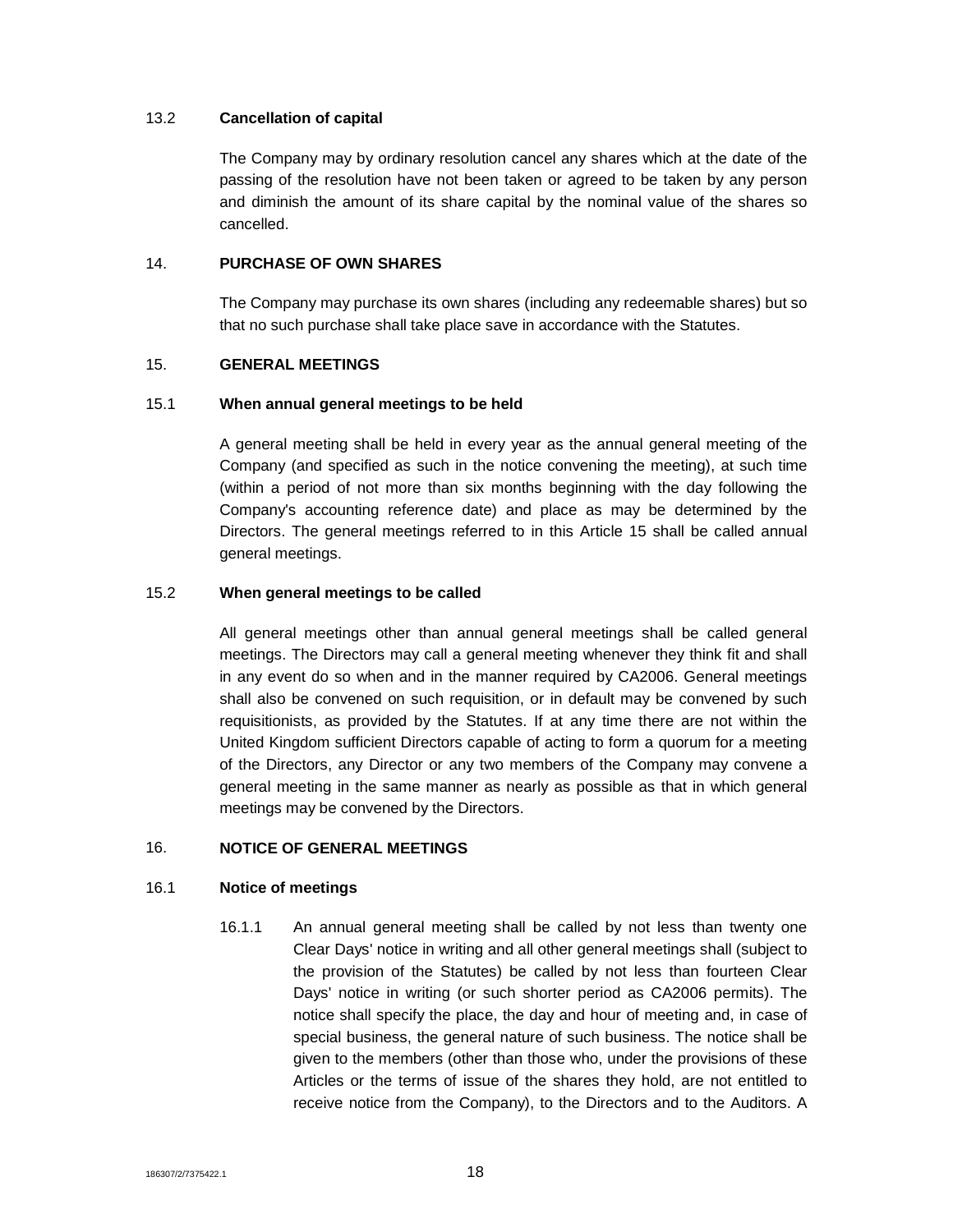notice calling an annual general meeting shall specify the meeting as such and the notice convening a meeting to pass a special resolution shall specify the intention to propose the resolution as such.

16.1.2 For the purposes of this Article, a notice shall be served on a member in accordance with the provisions of CA2006, that is, in hard copy form, or where the member has consented or is deemed to have consented under CA2006, in electronic form or via a website. If the notice contains an electronic address for the Company, a member may send any document or information relating to the relevant general meeting to that electronic address.

#### 16.2 **Electronic communication**

- 16.2.1 If notice of a meeting is sent in electronic form the Company shall have first complied with all applicable regulatory requirements and the person entitled to receive such notice shall have first agreed that the notice can be sent to him in that way and not revoked that agreement or, in the case of a company, be deemed to have agreed to receive notice in that way by a provision in the Statutes.
- 16.2.2 The notice shall be sent to the address specified by the person entitled to receive such notice or in the case of notice sent to a company, an address which is deemed to have been specified by any provision of the Statutes.

#### 16.3 **Notice of a meeting on a website**

Provided that the Company has complied with all applicable regulatory requirements the Company may send or supply a notice of meeting by making it available on a website and where the Company intends to make that notice of meeting available on a website, the Company shall first:

- 16.3.1 comply with the provisions of Article 45.5;
- 16.3.2 notify persons (by any means permitted by these Articles other than publication on a website) entitled to receive such notice that the notice of meeting has been published on the website, such notification to state that it concerns a notice of meeting, to specify the place, date and time of the meeting and whether the meeting will be an annual general meeting; and
- 16.3.3 the notice must be available on the website throughout the period beginning with the date of notification and ending with the conclusion of the meeting.

#### 16.4 **Omission to send notice**

The accidental omission to give notice of a meeting or to send an appointment of proxy with a notice to a person entitled to receive the same when so required or the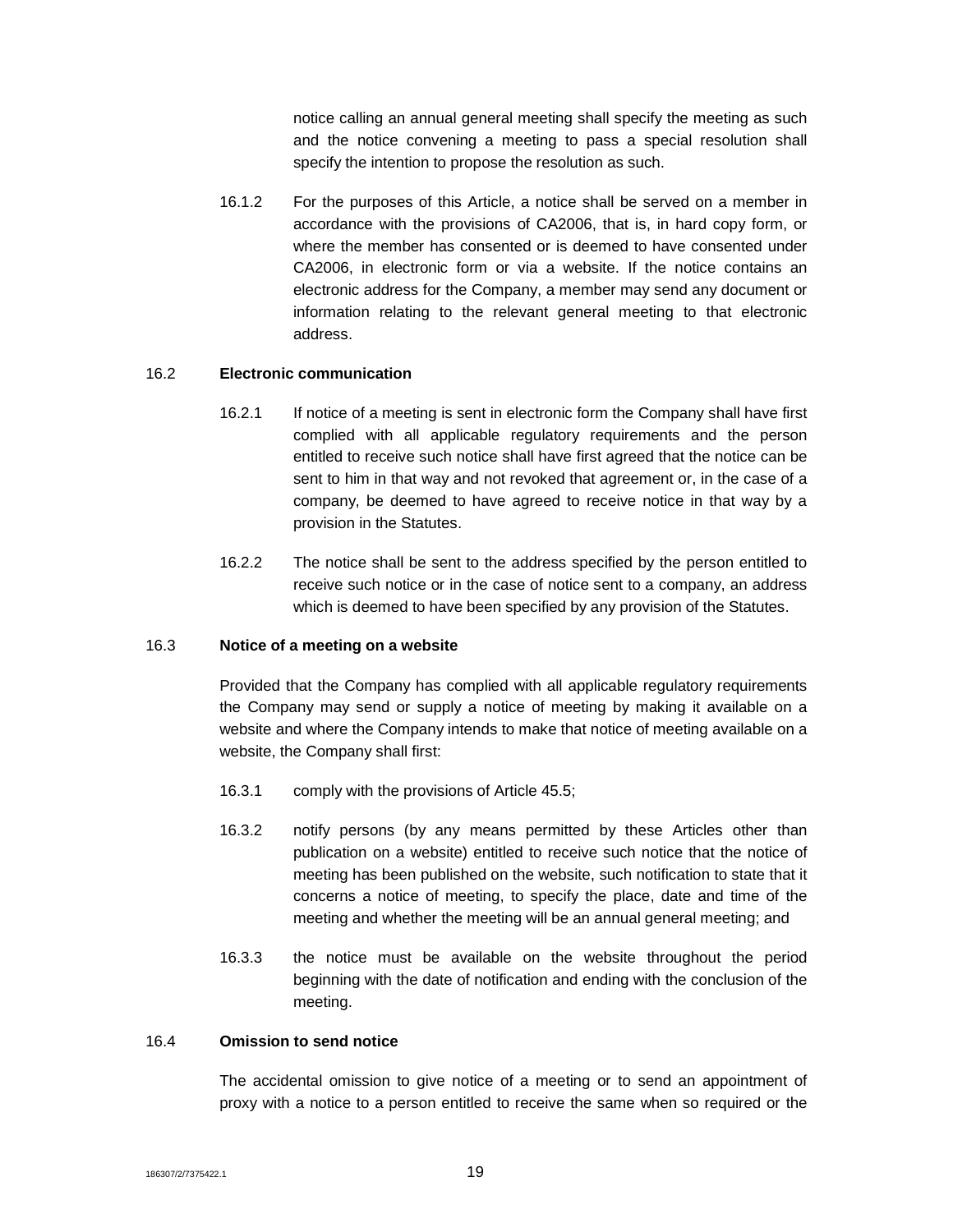non receipt of a notice or appointment of proxy by any such person shall not invalidate the convening of or the proceedings at that meeting.

#### 16.5 **Meetings at short notice**

A general meeting shall, notwithstanding that it is called by shorter notice than that specified in Article 16.1, be deemed to have been duly called if it is so agreed by such members as are prescribed by the Statutes.

# 17. **PROXIES**

In every notice calling a meeting of the Company or of any class of the members of the Company, there shall appear with reasonable prominence a statement that a member entitled to attend, speak and vote is entitled to appoint one or more proxies to attend, speak and vote instead of him, and that a proxy need not also be a member.

# 18. **BUSINESS OF GENERAL MEETINGS**

# 18.1 **Business of annual general meeting**

- 18.1.1 The business of an annual general meeting shall be:
	- (a) to receive and consider the profit and loss account, the balance sheet and reports of the Directors and of the Auditors, and the documents required by law to be annexed to the balance sheet;
	- (b) to elect Directors and officers in the place of those retiring by rotation or otherwise or ceasing to hold office pursuant to Article 23.1 and to fix their remuneration if required;
	- (c) to declare dividends (if any);
	- (d) to appoint the Auditors (when special notice of the resolution for such appointment is not required by the Statutes) and to fix, or determine the manner of the fixing of their remuneration;
	- (e) to renew the authority of the Directors required by sections 549 to 551 (including) of the CA2006 in relation to the allotment of shares (if required).
- 18.1.2 All other business transacted at an annual general meeting unless specifically stated otherwise in these Articles and all business transacted at a general meeting shall be deemed special.

# 18.2 **Special notice of a resolution**

Where by any provision contained in the Statutes special notice is required of a resolution, the resolution shall not be effective unless notice of the intention to move it has been given to the Company not less than twenty eight Clear Days (or such shorter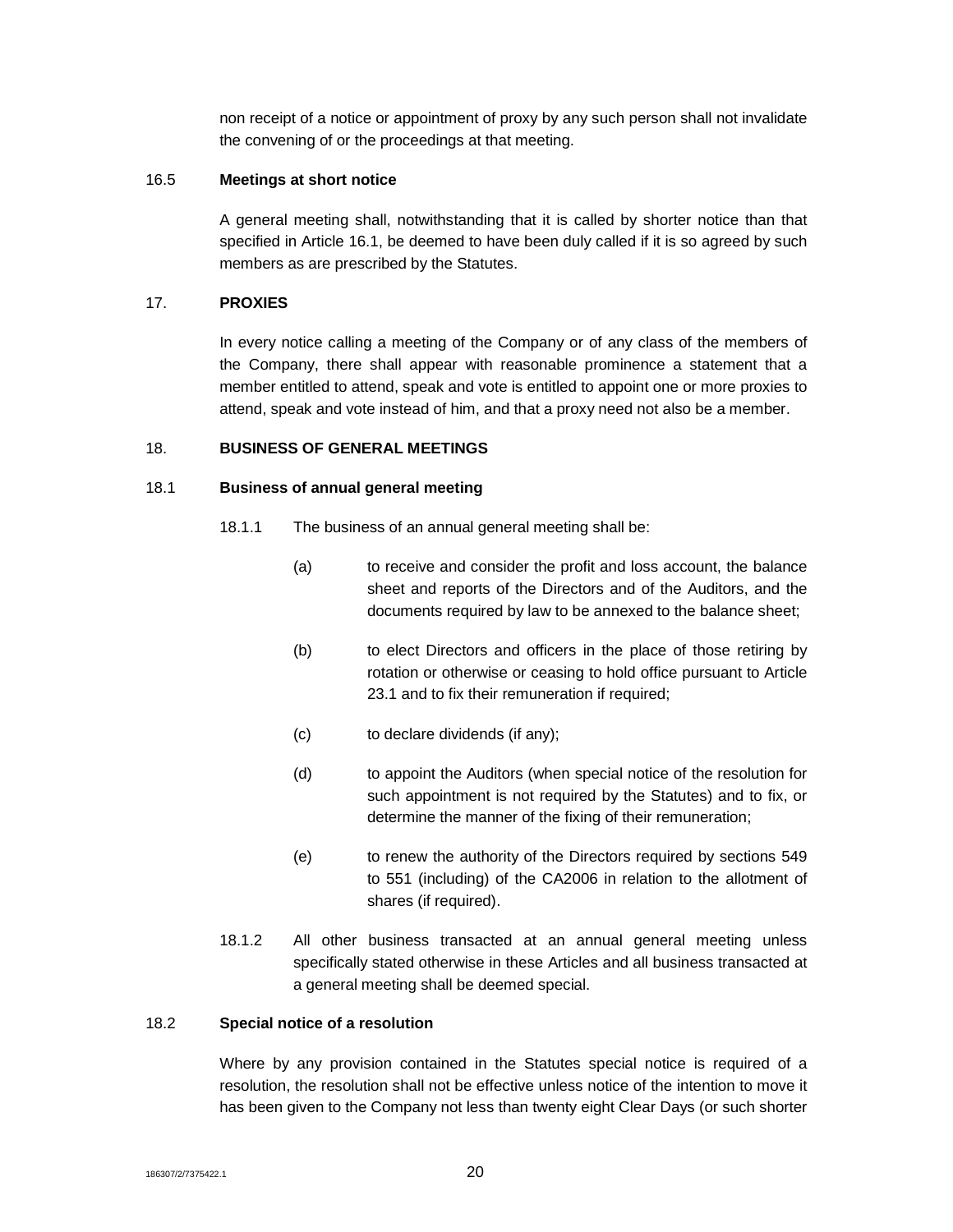period as the Statutes permit) before the meeting at which it is moved, and the Company shall give to its members, subject as provided in these Articles, notice of any such resolution as required by the Statutes.

#### 19. **PROCEEDINGS AT GENERAL MEETINGS**

#### 19.1 **Quorum**

Subject to the provisions of Article 19.2 in respect of adjourned meetings, for all purposes the quorum for a general meeting shall be not less than two members present in person, by a duly authorised corporate representative or by proxy and entitled to vote. No business shall be transacted at any general meeting unless the requisite quorum shall be present when the meeting proceeds to business. The appointment of a chairman in accordance with the provisions of these Articles shall not be treated as part of the business of the meeting.

#### 19.2 **Proceedings if quorum not present**

If within thirty minutes from the time appointed for the meeting a quorum is not present, the meeting, if convened by or upon the requisition of members, shall be dissolved. In any other case, it shall stand adjourned to such day and to such time and place as the chairman (or, in default, the Board) shall appoint. At any such adjourned meeting, the member or members present in person, by a duly authorised corporate representative or by proxy and entitled to vote shall have power to decide upon all matters which could properly have been disposed of at the meeting from which the adjournment took place.

#### 20. **CHAIRMAN**

The chairman (if any) of the Board or, in his absence, the deputy chairman (if any) shall preside as chairman at every general meeting of the Company. If there is no such chairman or deputy chairman, or if at any meeting neither is present within fifteen minutes after the time appointed for holding the meeting or neither is willing to act, the Directors present shall select one of their number to be chairman failing which the members present and entitled to vote shall choose one of their number (which includes any proxy present at the meeting) to be chairman, by ordinary resolution.

#### 20.1 **Power to adjourn meetings**

- 20.1.1 The chairman of the meeting may, with the consent of the meeting (and shall, if so directed by the meeting) adjourn any meeting from time to time and from place to place. No business shall be transacted at any adjourned meeting other than the business left unfinished at the meeting from which the adjournment took place.
- 20.1.2 Without prejudice to any other power which he may have under the provisions of these Articles or at common law, the chairman of the meeting may, without the consent of the meeting, interrupt or adjourn a meeting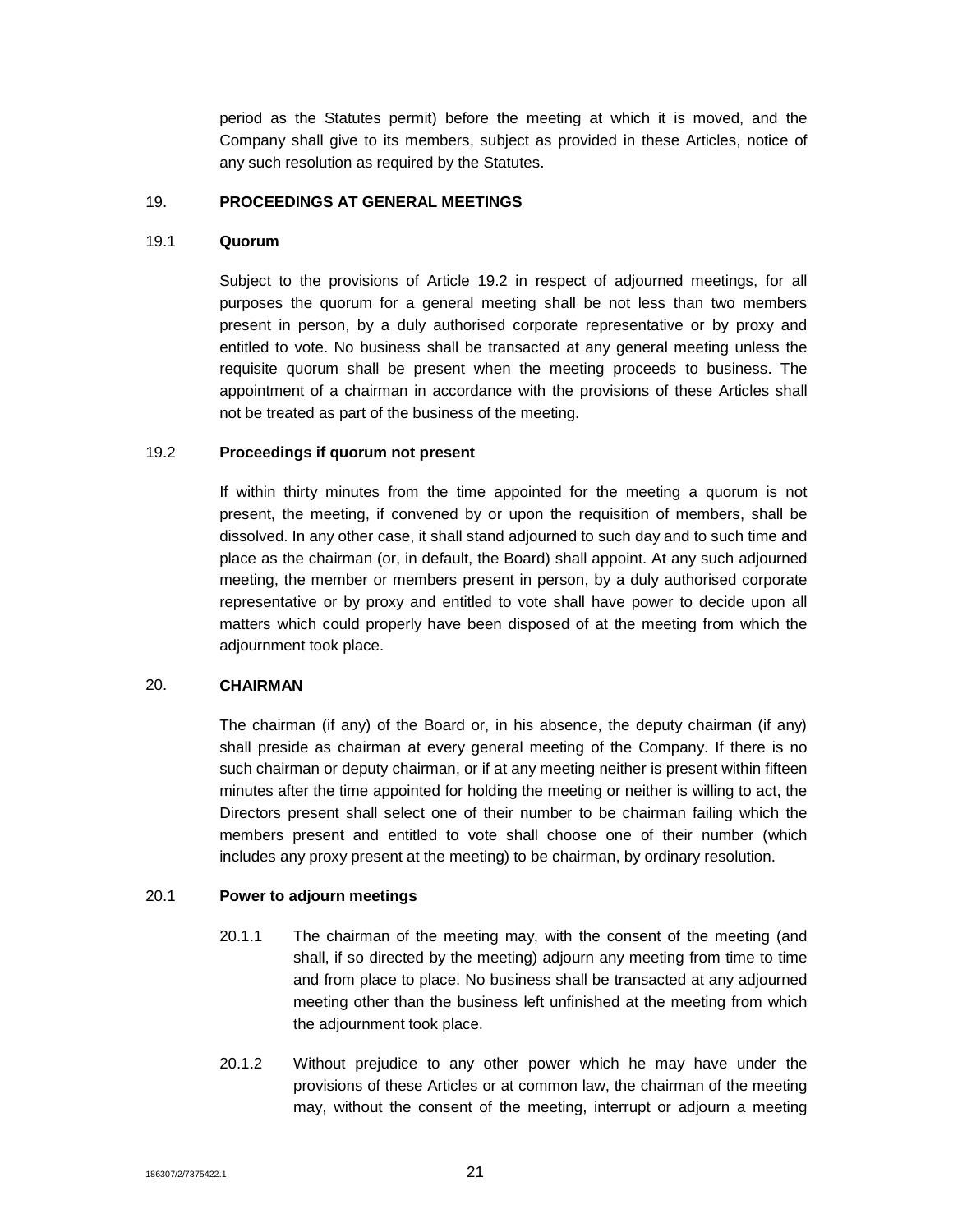from time to time and from place to place or for an indefinite period if he decides that it has become necessary to do so in order to:

- (a) seize the proper and orderly conduct of the meeting; or
- (b) give all persons entitled to do so a reasonable opportunity of speaking and voting at the meeting; or
- (c) ensure that the business of the meeting is properly disposed of.

# 20.2 **When notice of adjourned meeting to be given**

Whenever a meeting is adjourned for twenty eight days or more or sine die, not less than seven Clear Days' notice in writing specifying the place, the day and hour of the adjourned meeting shall be given to the members, the Directors and the Auditors, but it shall not be necessary to specify in such notice the nature of the business to be transacted at the adjourned meeting. Save as aforesaid, it shall not be necessary to give any notice of any adjourned meeting.

# 20.3 **Accommodation of members at meeting**

If it appears to the chairman of the meeting that the meeting place specified in the notice convening the meeting is inadequate to accommodate all members entitled and wishing to attend, the meeting is duly constituted and its proceedings valid if the chairman is satisfied that adequate facilities are available to ensure that a member who is unable to be accommodated is able to:

- 20.3.1 participate in the business for which the meeting has been convened; and
- 20.3.2 hear and see all persons present who speak (whether by the use of microphones, loud-speakers, audio-visual communications equipment or otherwise), whether in the meeting place or elsewhere; and
- 20.3.3 be heard and seen by all other persons present in the same way.

# 20.4 **Security**

The Board may make any arrangement and impose any restriction it considers appropriate to ensure the security of a meeting including, without limitation, the searching of a person attending the meeting and the restriction of the items of personal property that may be taken into the meeting place. The Board is entitled to refuse entry to a meeting to a person who refuses to comply with these arrangements or restrictions.

#### 20.5 **Demand for poll**

At any general meeting, a resolution put to the vote of the meeting shall be decided on a show of hands unless a poll is (before or on the declaration of the result of the show of hands) demanded by: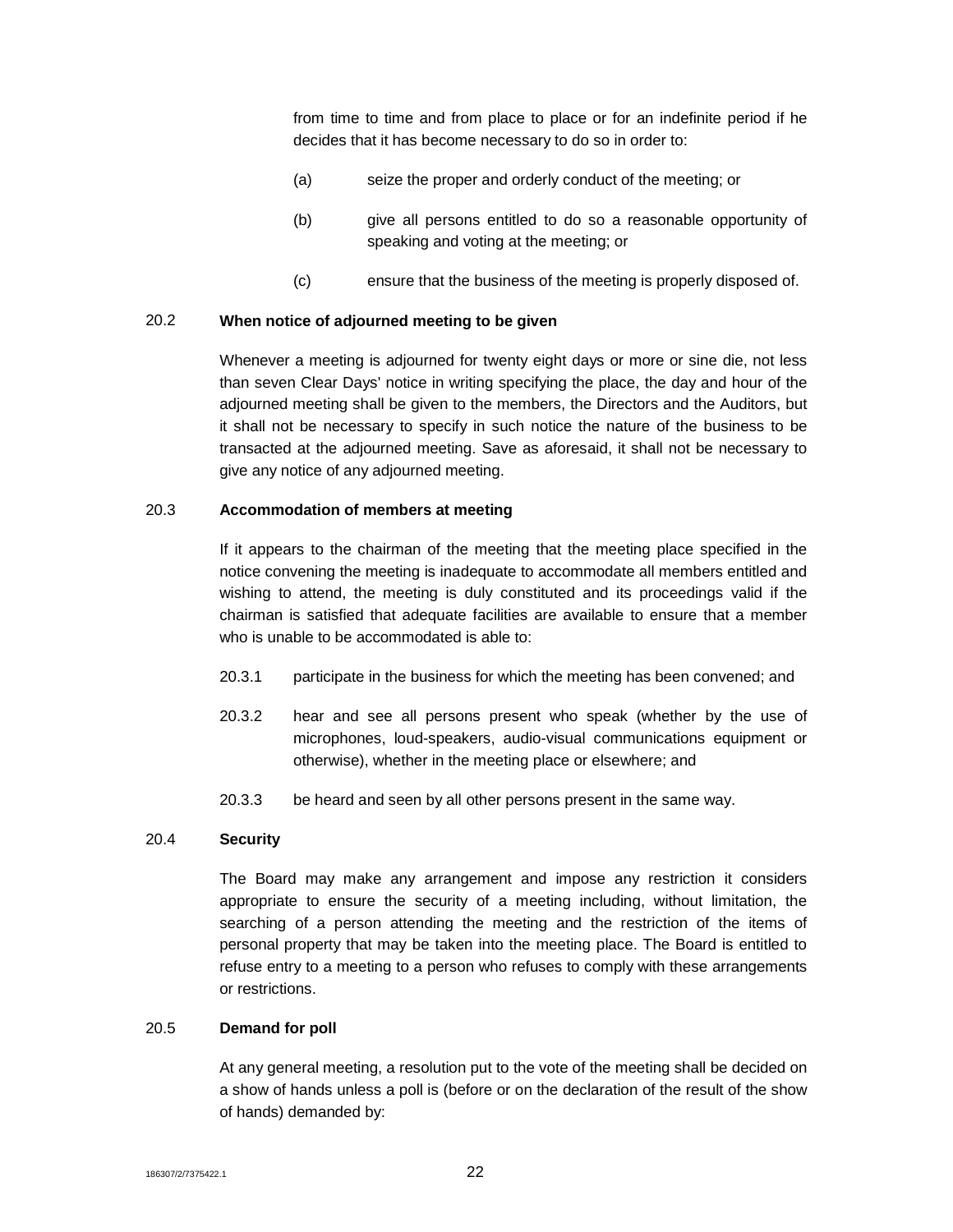- 20.5.1 the chairman of the meeting; or
- 20.5.2 not less than five members present in person, by a duly authorised corporate representative or by proxy and entitled to vote on the resolution; or
- 20.5.3 a member or members present in person, by a duly authorised corporate representative or by proxy and representing in aggregate not less than one-tenth of the total voting rights of all the members having the right to vote on the resolution; or
- 20.5.4 a member or members present in person, by a duly authorised corporate representative or by proxy and holding shares in the Company conferring a right to vote on the resolution being shares on which an aggregate sum has been paid equal to not less than one tenth of the total sum paid up on all the shares conferring that right.

A demand for a poll may be withdrawn but only with consent of the chairman. A demand withdrawn in this way validates the result of a show of hands declared before the demand is made.

#### 20.6 **Evidence of passing of resolution**

Unless a poll is demanded and the demand is not withdrawn, a declaration by the chairman of the meeting that a resolution has been carried, or carried unanimously, or by a particular majority, or lost or not carried by a particular majority, and an entry to that effect in the minute book, shall be conclusive evidence of that fact without proof of the number or proportion of the votes recorded for or against such resolution. If a poll is demanded, it shall be taken in such manner (including the use of ballot or voting papers or tickets) as the chairman of the meeting may direct, and the result of the poll shall be deemed to be the resolution of the meeting at which the poll was demanded. The chairman of the meeting may (and, if so directed by the meeting, shall) appoint scrutineers, who need not be members, and may adjourn the meeting to some place and time fixed by him for the purpose of declaring the result of the poll.

# 20.7 **Casting Vote**

In the case of an equality of votes, the chairman shall, both on a show of hands and on a poll have a casting vote in addition to the votes to which he may be entitled as a member.

## 20.8 **Poll demanded by proxy**

A valid appointment of a proxy shall be deemed to confer authority to demand or join in demanding a poll and, for the purposes of Article 20.5 a demand by a proxy for a member or other person entitled to vote shall be deemed to be a demand by that member or other person.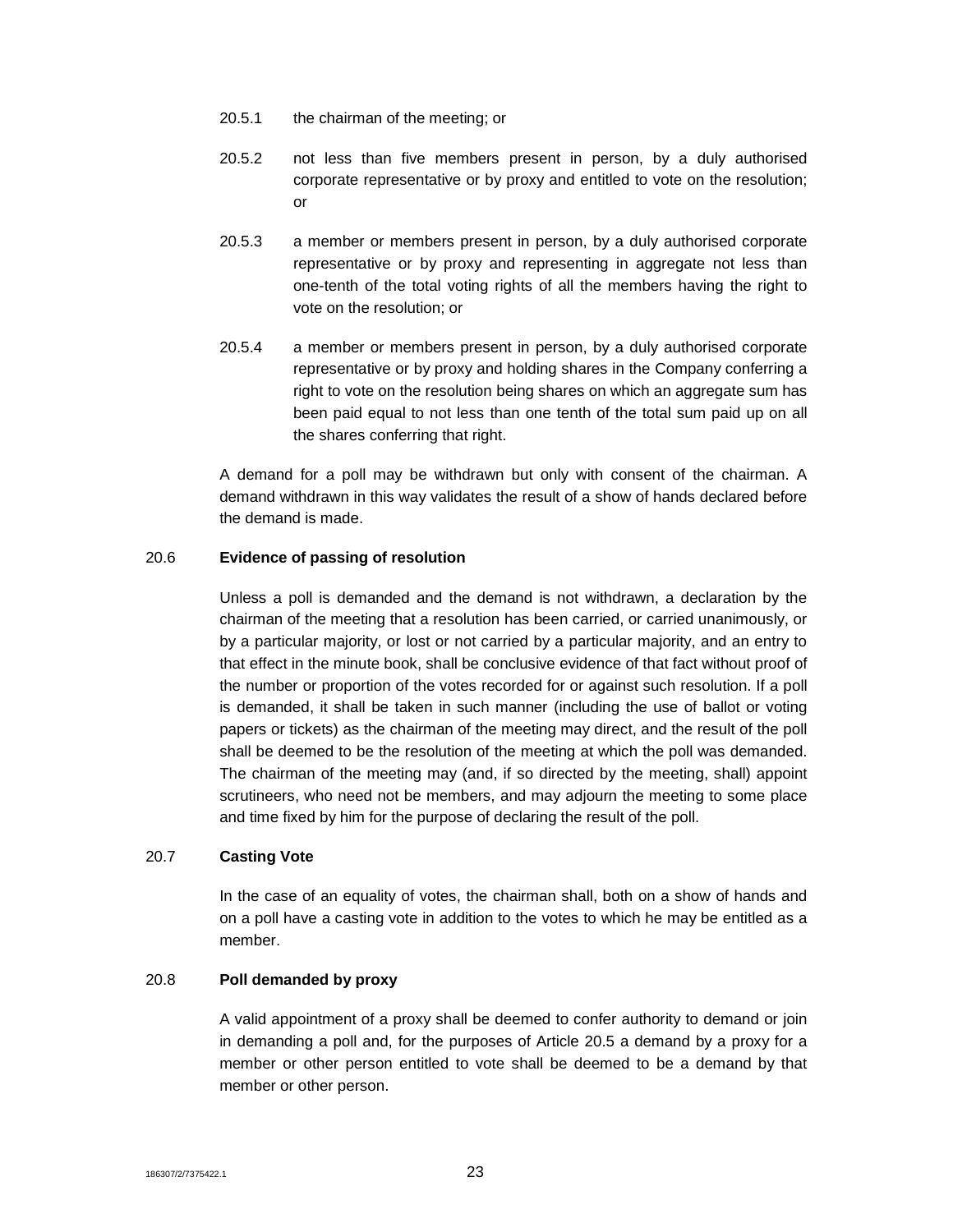#### 20.9 **How poll to be taken**

A poll demanded on the election of a chairman of a general meeting or on a question of adjournment shall be taken immediately. A poll demanded on any other question shall be taken either immediately or at such subsequent time (not being more than thirty days from the date of the meeting) and place as the chairman of the meeting may direct. No notice need be given of a poll not taken immediately if the time and place at which it is to be taken are announced at the meeting at which it is demanded. The demand for a poll shall not prevent the continuance of a meeting for the transaction of any business other than the question on which the poll has been demanded.

#### 21. **VOTING**

# 21.1 **Votes of members**

Subject to any special terms as to voting upon which any shares may have been issued or may for the time being be held or a suspension or abrogation of voting rights pursuant to these Articles, every member present in person, by a duly authorised corporate representative or by proxy shall upon a show of hands have one vote and every member so present shall upon a poll have one vote for every share of which he is holder. A member in respect of whom an order has been made by a court or official having jurisdiction (whether in the United Kingdom or elsewhere) that he is or may be suffering from mental disorder or is otherwise incapable of running his affairs may vote, whether on a show of hands or on a poll, by his guardian, receiver, curator bonis or other person authorised for that purpose and appointed by the court. A guardian, receiver, curator bonis or such other person may vote by proxy if evidence (to the satisfaction of the Board) of the authority of the person claiming to exercise the right to vote is deposited at the Office (or at another place specified in accordance with these Articles for the deposit of instruments of proxy) within the time limits prescribed by these Articles for the deposit of instruments of proxy for use at the meeting, adjourned meeting or poll at which the right to vote is to be exercised. On a poll a member need not exercise all of his votes or cast them all in the same way.

#### 21.2 **Joint owners**

If two or more persons are jointly entitled to shares for the time being conferring a right to vote, any one of such persons may vote at any meeting, either personally or by proxy, in respect thereof as if he were solely entitled thereto and, if more than one of such joint holders be present at any meeting, either personally or by proxy, the member whose name stands first on the Register as one of the holders of such shares, and no other, shall be entitled to vote in respect of the same.

#### 21.3 **When members not to vote**

21.4 No member shall, unless the Directors otherwise determine, be entitled to be present or to vote, either in person or by proxy, at any general meeting or at a separate meeting of the holders of any class of shares or upon any poll or to exercise any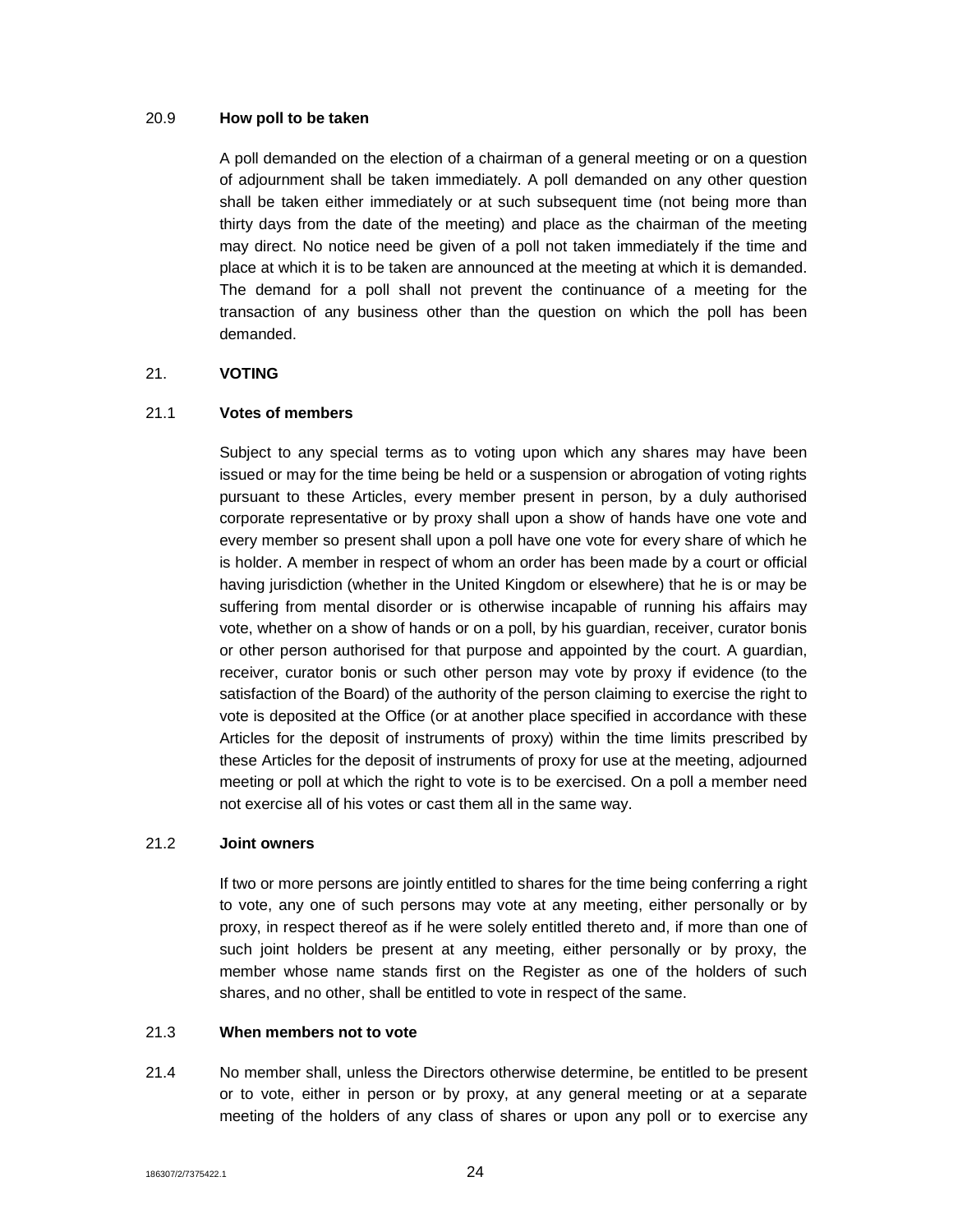privilege as a member in relation to meetings of the Company in respect of any shares held by him (**Relevant Shares**) if either:

- 21.4.1 any calls or other moneys due and payable in respect of the Relevant Shares remain unpaid; or
- 21.4.2 he or any other person appearing to be interested in any Relevant Shares (**Other Person**) has been duly served, pursuant to any provision of the Statutes concerning the disclosure of interests in voting shares, with a notice (**Statutory Notice**) lawfully requiring the provision to the Company (within such period (not being less than fourteen days) after service of the Statutory Notice as is specified in such notice) of information regarding any of such Relevant Shares and he or such Other Person is in default in complying with the Statutory Notice.
- 21.4.3 For the purposes of Article 21.4.2, a person shall be treated as appearing to be interested in any shares if the member holding such shares has given to the Company a notification pursuant to a Statutory Notice which fails to establish the identity of the person or persons interested in such shares and if (after taking into account such notification and any other relevant notification) the Company knows or has reasonable cause to believe that the person in question is or may be interested in such shares.
- 21.5 The prohibitions on transfer referred to in Article 9.3.2 and on attendance and voting at any general meeting and on exercising any privilege as described in Article 21.4 shall cease to apply in respect of the circumstances described in Article 21.4.2 upon the expiry of seven days after the earlier of:
	- 21.5.1 receipt by the Company of notification that the Relevant Shares have been transferred pursuant to a Permitted Sale; and
	- 21.5.2 due compliance, to the Company's satisfaction, with the Statutory Notice.
- 21.6 For these purposes, **Permitted Sale** means a sale of all the Relevant Shares to a bona fide third party who is not connected with the member concerned or any Other Person, being a sale which is effected through the London Stock Exchange, through an overseas investment exchange (as defined in section 313 of the Financial Services and Markets Act 2000) or by acceptance of a takeover offer (as defined in section 974 CA2006).

## 21.7 **Votes may be given personally or by proxy**

Votes may be given personally or by proxy and a member entitled to more than one vote need not, if he votes, use all his votes or cast all the votes he uses the same way.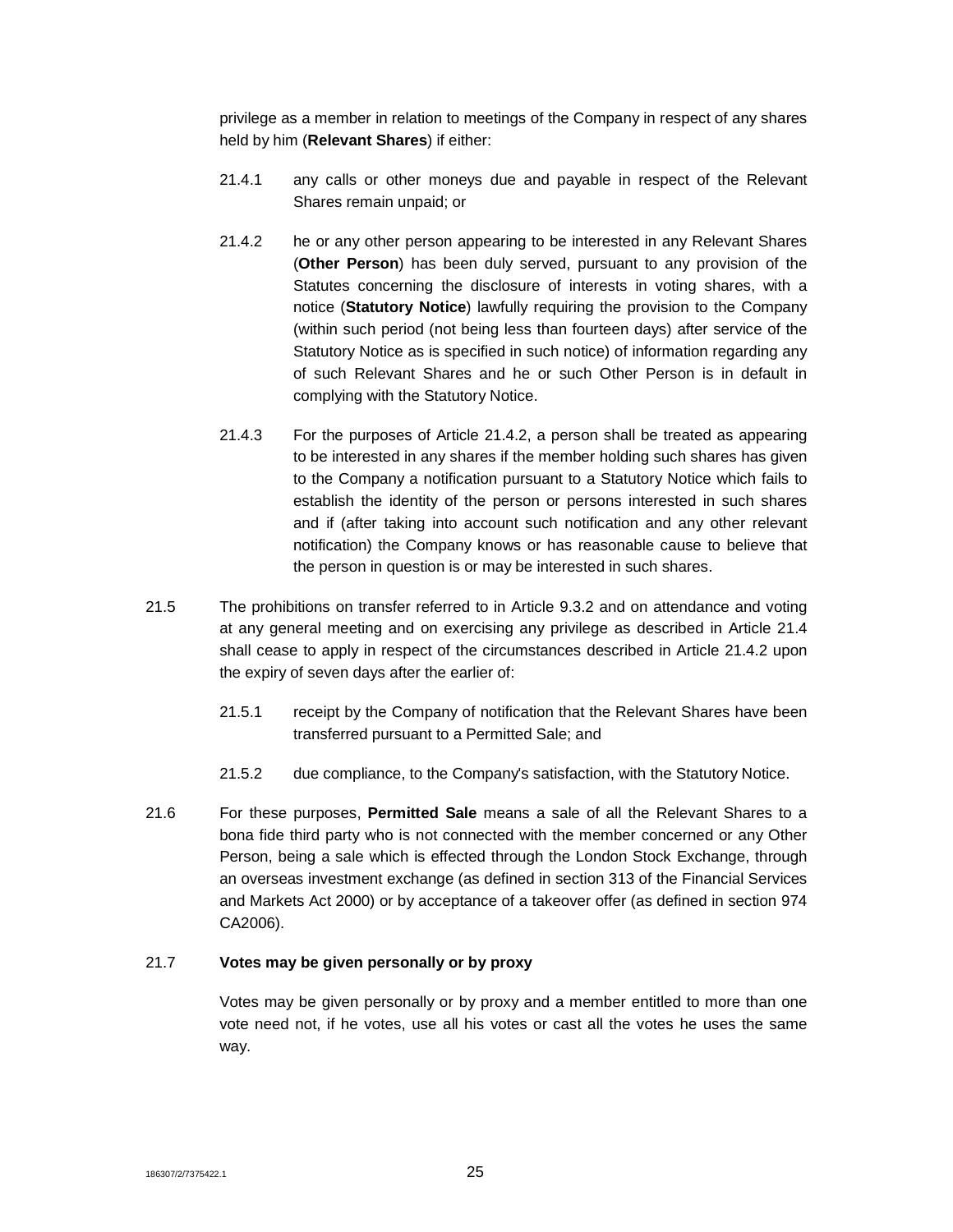## 21.8 **Appointment of proxy**

The appointment of a proxy shall be in the usual form, or such other form as shall be approved by the Directors, under the hand of the appointor or his duly authorised attorney or, if such appointor is a corporation, under its common seal or signed on its behalf by an attorney or a duly authorised officer of the corporation. A proxy need not be a member of the Company. A member may appoint more than one proxy to attend on the same occasion (although two proxies of the same member may not both count towards a quorum). Deposit of an appointment of proxy shall not preclude a member from attending and voting in person at the meeting or any adjournment thereof or on a poll.

# 21.9 **Deposit of proxy forms**

- 21.9.1 In the case of an appointment of a proxy in writing, the appointment together with the power of attorney (if any) or other authority under which it is signed, or a notarially certified copy thereof, shall be deposited at the Office, or at such other place as is specified for that purpose in any instrument of proxy sent by the Company in relation to the meeting, not less than forty eight hours before the time for holding the meeting or adjourned meeting at which the person named in such instrument proposes to vote and, in default thereof, such instrument shall not be treated as valid. For the avoidance of doubt, days on which banks in England are generally not open for business shall be disregarded for the purpose of calculating such period.
- 21.9.2 In the case of an appointment contained in an electronic communication, where an address has been specified for the purpose of receiving electronic communications in the notice convening the meeting, or in any form of proxy sent out by the Company in relation to the meeting, the appointment shall be received at such address not less than forty eight hours before the time for holding the meeting or adjourned meeting at which the person named in the appointment proposes to vote. For the avoidance of doubt, days on which banks in England are generally not open for business shall be disregarded for the purpose of calculating such period.

# 21.10 **Validity of proxy form**

The appointment of a proxy shall, unless the contrary is stated thereon, be valid as well for any adjournment of the meeting to which it relates. No appointment of a proxy shall be valid after the expiry of twelve months from the date of its execution. When two or more appointments of a proxy are deposited, delivered or received by the Company in respect of the same shareholding and the same meeting, then only the appointment bearing the latest date shall be valid. Where two or more such appointments bear the same date, only the latest to be deposited, delivered or received by the Company shall be accepted as the valid instrument of proxy provided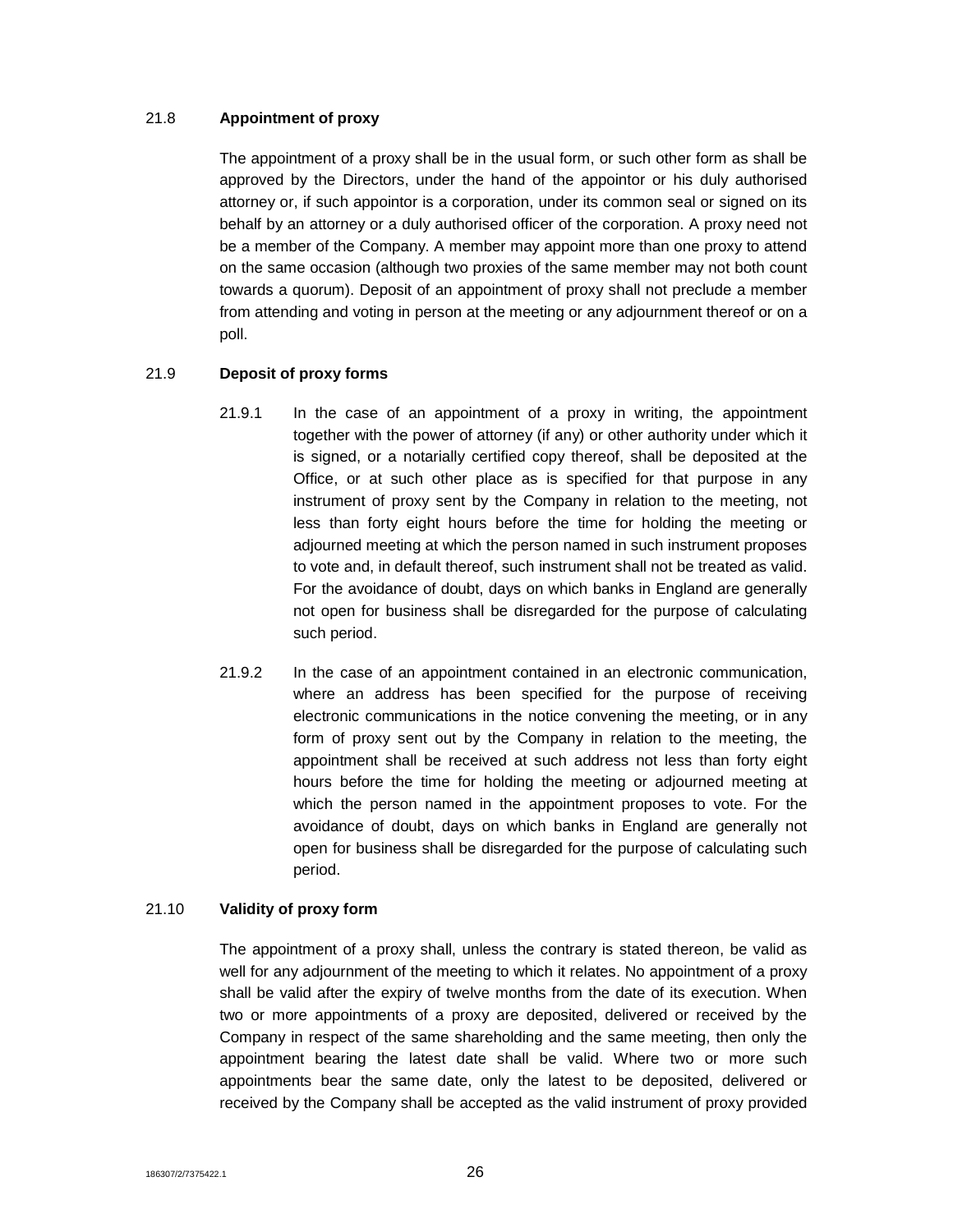that, if the Company is unable to determine which appointment was last deposited, delivered or received, then none shall be treated as valid.

#### 21.11 **When votes by proxy valid though authority revoked**

A vote given in accordance with the terms of an appointment of proxy shall be valid notwithstanding the previous death or incapacity of the principal or revocation of the appointment of proxy or the authority under which it was executed or transfer of the share in respect of which the vote is given, provided no intimation in writing of the death, incapacity, revocation or transfer shall have been received at the Office (or such other place as is specified for depositing the appointment of proxy or, where the appointment of the proxy was contained in an electronic communication, at the address at which the appointment was duly received) before the time for holding the meeting or adjourned meeting or the holding of a poll subsequently thereto at which such vote is given.

#### 21.12 **Corporations acting by representatives**

Any corporation which is a member of the Company may, by resolution of its directors or other governing body, authorise any person to act as its representative at any meetings of the Company or of any class of members thereof. Such representative shall be entitled to exercise the same powers on behalf of the corporation which he represents as if he had been an individual shareholder, including power, when personally present, to vote on a show of hands. The Directors may, but shall not be bound to, require evidence of the authority of any person purporting to act as the representative of any such corporation.

#### 21.13 **Objections to and error in voting**

No objection may be made to the qualification of a voter or to the counting of, or failure to count, a vote, except at the meeting or adjourned meeting at which the vote objected to is tendered or at which the error occurs. An objection properly made shall be referred to the chairman of the meeting and only invalidates the result of the voting if, in the opinion of the chairman of the meeting, it is of sufficient magnitude to affect the decision of the meeting. The decision of the chairman of the meeting is conclusive and binding on all concerned.

#### 21.14 **Amendments to resolutions**

- 21.14.1 If an amendment proposed to a resolution under consideration is in good faith ruled out of order by the chairman of the meeting, the proceedings on the substantive resolution are not invalidated by an error in such ruling.
- 21.14.2 In the case of a resolution duly proposed as a special resolution, no amendment thereto (other than an amendment to correct a patent error) may in any event be considered or voted on and in the case of a resolution duly proposed as an ordinary resolution no amendment thereto (other than an amendment to correct a patent error) may be considered or voted on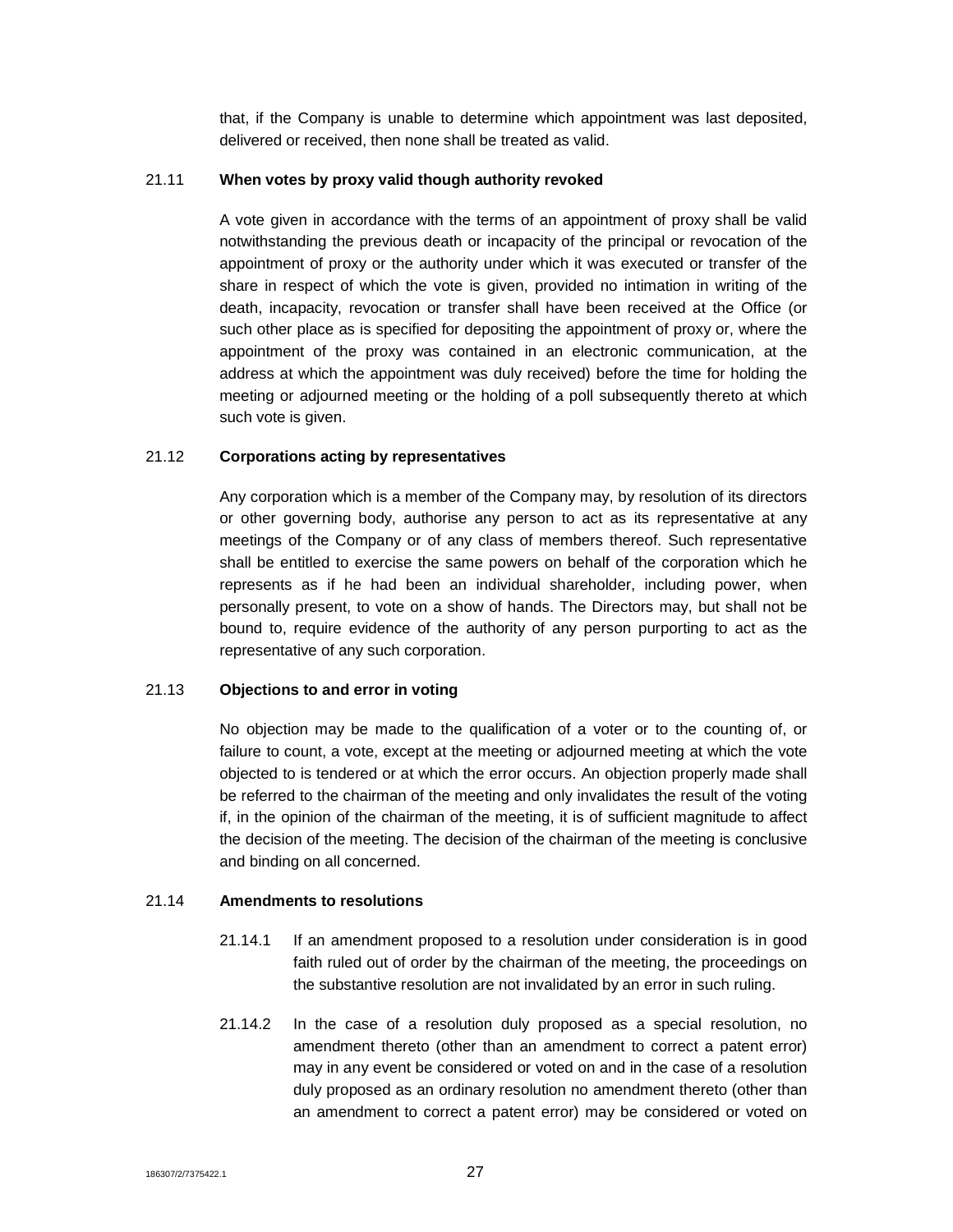unless either at least forty-eight hours prior to the time appointed for holding the meeting or adjourned meeting at which such ordinary resolution is to be proposed notice in writing of the terms of the amendment and intention to move the same has been lodged at the office or validly received by the company by electronic means, or the chairman of the meeting in his absolute discretion decides that it may be considered or voted on.

#### 22. **CLASS MEETINGS**

#### 22.1 **Proceedings at meetings of classes of members**

Any meeting for the purposes of Article 4 shall be convened and conducted in all respects as nearly as possible in the same way as a general meeting of the Company, provided that (i) no member, not being a Director, shall be entitled to notice thereof or to attend thereat unless he is a holder of shares of the class the rights or privileges attached to which are intended to be varied or abrogated by the resolution, (ii) no vote shall be given except in respect of a share of that class, (iii) the quorum at any such meeting shall be two persons at least present holding or representing by proxy at least one-third in nominal value of the issued shares of the class and, at an adjourned meeting, one person holding shares of the class in question present in person or his proxy and (iv) a poll may be demanded by any member present in person or by proxy and entitled to vote at the meeting and, on a poll, each member has one vote for every share of that class of which he is the holder.

# 23. **DIRECTORS AND OTHER OFFICERS**

#### 23.1 **Number of Directors**

Unless and until otherwise determined by the Company in general meeting, the number of Directors shall not be less than two and, unless and until otherwise determined as aforesaid, there shall be no limit on the maximum number of Directors. The continuing Directors may act notwithstanding any vacancy in their body, provided that if the number of the Directors be less than the prescribed minimum the remaining Directors shall forthwith appoint an additional Director or additional Directors to make up such minimum or shall convene a general meeting of the Company for the purpose of making such appointment. If there be no Director or Directors able or willing to act, then any two members may summon a general meeting for the purpose of appointing Directors. Any additional Director so appointed shall (subject to the provisions of the Statutes and these Articles) hold office only until the dissolution of the annual general meeting of the Company next following such appointment unless he is re-elected during such meeting and he shall not retire by rotation at such meeting or be taken into account in determining the rotation of retirement of Directors at such meeting.

# 23.2 **Fees of Directors**

There shall be paid out of the funds of the Company by way of remuneration of directors who are not managing or executive directors appointed under Article 23.4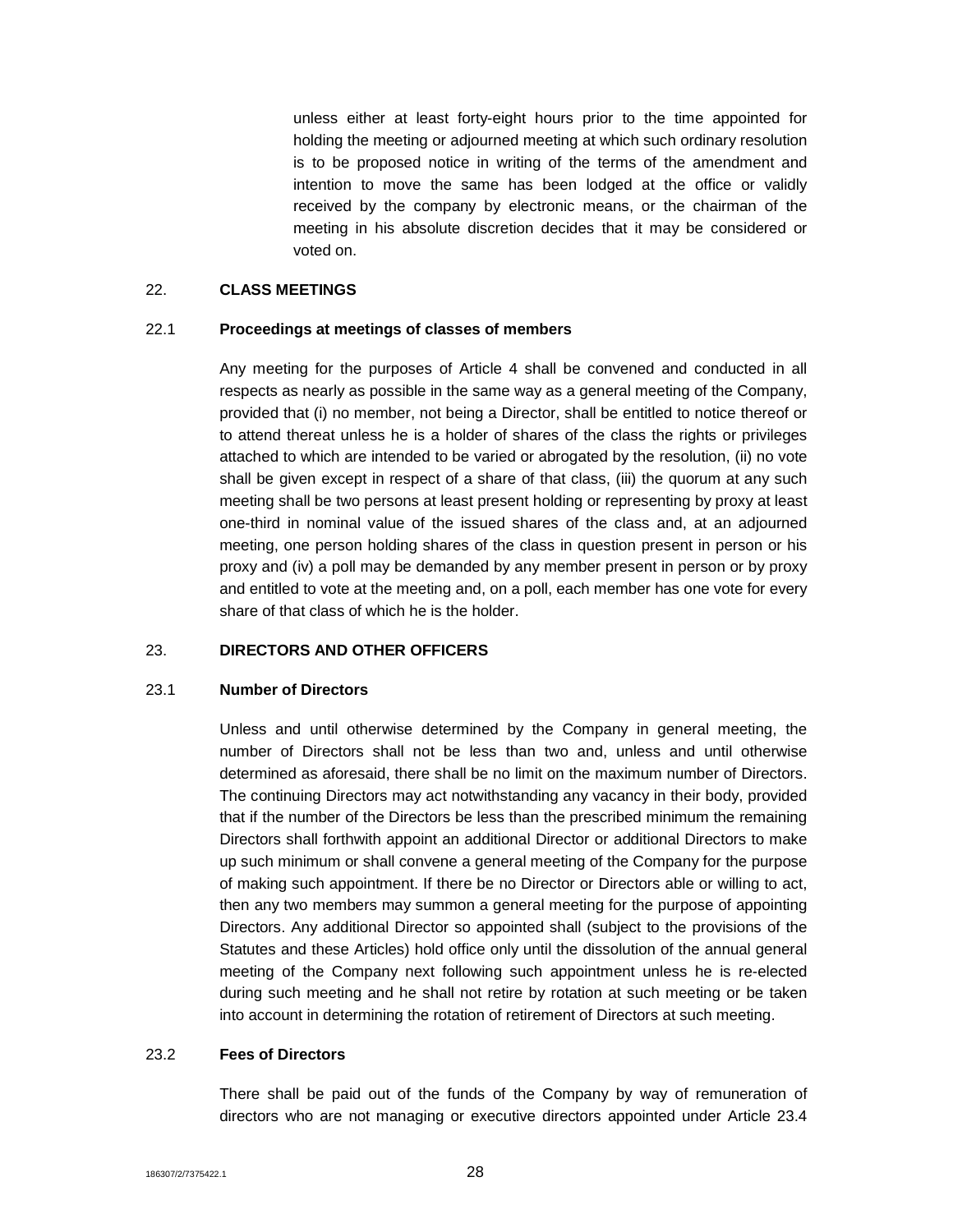fees at such rates as the Directors may from time to time determine provided that such fees do not in aggregate exceed £100,000 per annum or such other figure as the Company may in general meeting from time to time determine. Such fees shall be divided among such Directors in such proportion or manner as may be determined by the Directors and, in default of determination, equally. A fee payable to a Director pursuant to this Article is distinct from any salary, remuneration or other amount payable to him pursuant to other provisions of these Articles and accrues from day to day.

#### 23.3 **Travelling and hotel expenses and special remuneration**

The Directors (including any alternate Directors) shall be entitled to be repaid all reasonable travelling, hotel and other expenses properly incurred by them in respect of or about the performance of their duties as Directors including any expenses incurred in attending meetings of the Board or of committees of the Board or general meetings provided that if a Director or alternate Director is required to undertake any travel by aeroplane in the performance of his duties or in attending such meetings then the costs of any such aeroplane travel shall not be considered reasonable to the extent that they exceed the cost of "Business Class" tickets. If, in the opinion of the Directors, it is desirable that any of their number should go or reside abroad, make any special journeys or otherwise perform any special services on behalf of the Company or its business, such Director or Directors may be paid such reasonable additional remuneration (whether by way of fees, salary, percentage of profits or otherwise) and expenses therefor as the Directors may from time to time determine.

# 23.4 **Qualification of Directors and attendance at general meetings and separate general meetings**

A Director shall not be required to hold any shares in the Company by way of qualification. A Director who is not a member of the Company shall be entitled to receive notice of and attend and speak at all general meetings of the Company and at all separate general meetings of the holders of any class of shares in the capital of the Company.

#### 23.5 **Directors' power to fill casual vacancies**

Without prejudice to the power of the Company pursuant to these Articles, the Directors shall have power at any time to appoint any person either to fill a casual vacancy or as an addition to the Board, but so that the total number of Directors shall not exceed any maximum number fixed in accordance with these Articles. Subject to the provisions of the Statutes and of these Articles, any Director so appointed shall hold office only until the dissolution of the annual general meeting of the Company next following such appointment unless he is re-elected during such meeting, and he shall not retire by rotation at such meeting or be taken into account in determining the rotation of retirement of Directors at such meeting.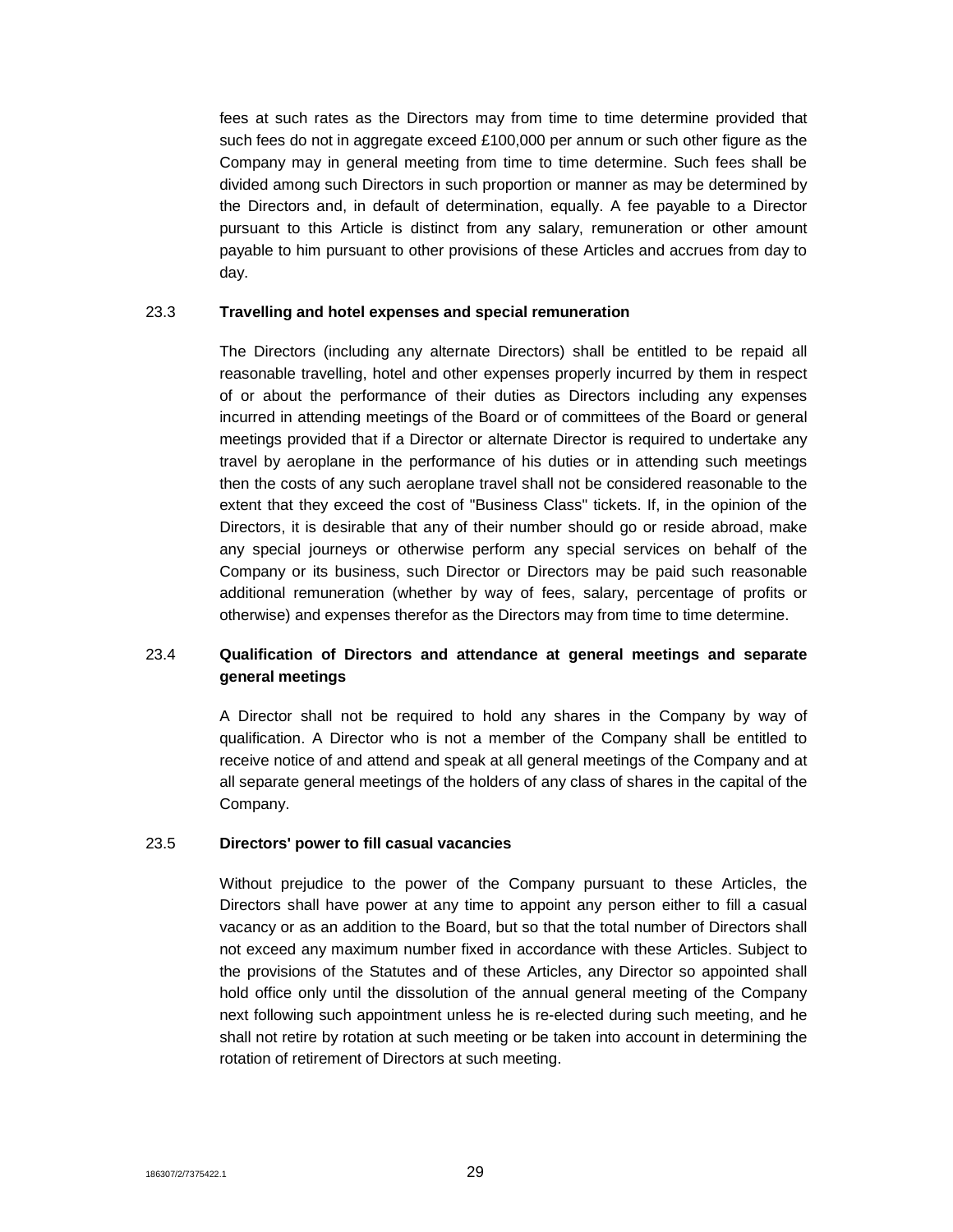# 24. **ALTERNATE DIRECTORS**

#### 24.1 **Appointment and revocation**

Any Director (other than an alternate Director) may by writing under his hand appoint (i) any other Director or (ii) any other person who is approved by the Board as hereinafter provided to be his alternate. Every such alternate shall (subject to his giving to the Company an address within the United Kingdom at which notices may be served on him) be entitled to receive notices of all meetings of the Directors and all committees of the Board of which his appointor is a member and, in the absence from the Board of the Director appointing him, to attend and vote at meetings of the Directors, and to exercise all the powers, rights, duties and authorities of the Director appointing him. No appointment of a person other than a Director shall be operative unless and until the approval of the Board by a majority consisting of not less than two-thirds of the whole Board (which shall, for these purposes, exclude the Director proposing to make the appointment) shall have been given. A Director may at any time revoke the appointment of an alternate appointed by him and, subject to such approval as aforesaid where requisite, appoint another person in his place. If a Director shall die or cease to hold the office of Director, the appointment of his alternate shall thereupon cease and determine, provided always that if, any Director retires but is re-elected at the meeting at which such retirement took effect, any appointment made by him pursuant to this Article which was in force immediately prior to his retirement shall continue to operate after his re-election as if he had not so retired. The appointment of an alternate director shall cease and determine on the happening (in relation to him) of any of those events described in Articles 30.1.1(a) to 30.1.1(d). An alternate Director need not hold a share qualification and shall not be counted in reckoning any maximum number of Directors allowed by these Articles for the time being. A Director acting as alternate shall have an additional vote at meetings of Directors for each Director for whom he acts as alternate but he shall count as only one for the purpose of determining whether a quorum be present.

# 24.2 **Alternate to be responsible for his own acts**

Every person acting as an alternate Director shall be an officer of the Company and shall alone be responsible to the Company for his own acts and defaults. He shall not be deemed to be the agent of or for the Director appointing him.

# 24.3 **Remuneration of alternate**

An alternate Director is not entitled to a fee from the Company for his services as an alternate Director. The remuneration of any such alternate Director shall be payable out of the remuneration payable to the Director appointing him, and shall consist of such portion (if any) of the last mentioned remuneration as shall be agreed between the alternate and the Director appointing him.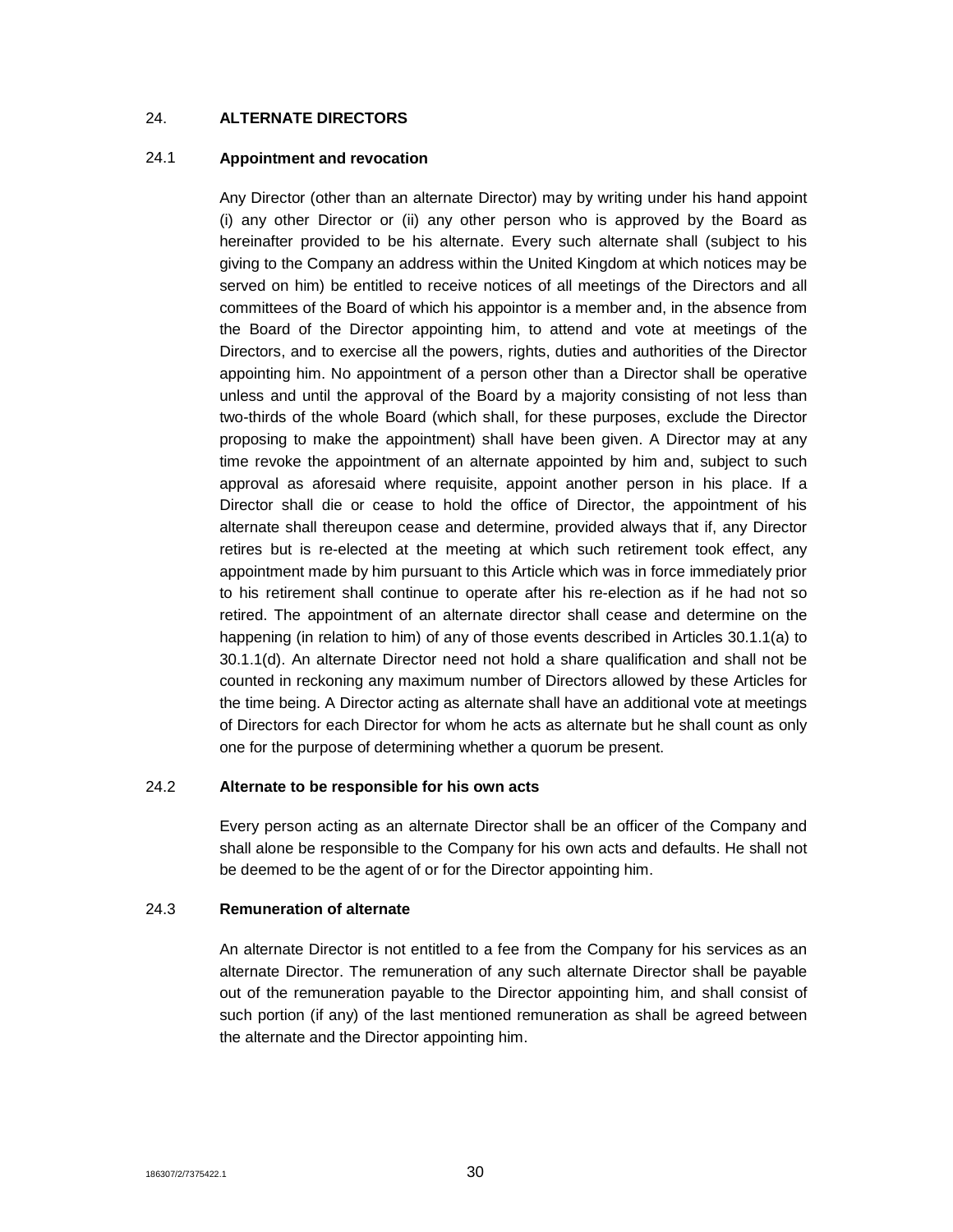## 25. **MANAGING AND EXECUTIVE DIRECTORS**

#### 25.1 **Appointment**

Subject to the provisions of the Statutes, the Directors may from time to time appoint one or more of their body to be executive chairman or chief executive or joint chief executive, managing director or joint managing director of the Company or any one or more of such offices or to hold such other executive office in relation to the management of the business of the Company as they may decide either for a fixed term or without any limitation as to the period for which he or they is or are to hold such office, and may, from time to time (subject to the provisions of any service contract between him and the Company and without prejudice to any claim he may have for compensation or damages for breach of any such service contract) remove or dismiss him or them from such office and appoint another or others in his or their place or places.

#### 25.2 **Remuneration of Directors**

The salary or remuneration of any executive chairman, chief executive, joint chief executive, managing director, joint managing director or executive Director of the Company shall, subject as provided in any contract, be such as the Directors may from time to time determine, and may either be a fixed sum of money, or may altogether or in part be governed by the business done or profits made, or may include the making of provision for the payment to him, his widow or other dependants, of a pension on retirement from the office or employment to which he is appointed and for the participation in pension, health insurance and life assurance benefits, or may be upon such other terms as the Directors determine.

#### 25.3 **Powers**

The Directors may from time to time entrust to and confer upon an executive chairman, chief executive, joint chief executive, managing director, joint managing director or executive Director for the time being such of the powers exercisable under these Articles by the Directors (other than power to make calls or forfeit shares) as they may think fit, and may confer such powers for such time, and to be exercised for such objects and purposes, and upon such terms and conditions, and with such restrictions as they may think expedient. The Directors may confer such powers either collaterally with or to the exclusion of and in substitution for all or any of the powers of the Directors in that behalf and may from time to time increase, revoke, withdraw, alter or vary all or any of such powers.

# 26. **POWERS AND DUTIES OF DIRECTORS**

#### 26.1 **Directors to manage and control the business of the Company**

The business of the Company shall be managed by the Directors who, in addition to the powers and authorities by these Articles or otherwise expressly conferred upon them, may exercise all such powers and do all such acts and things as may be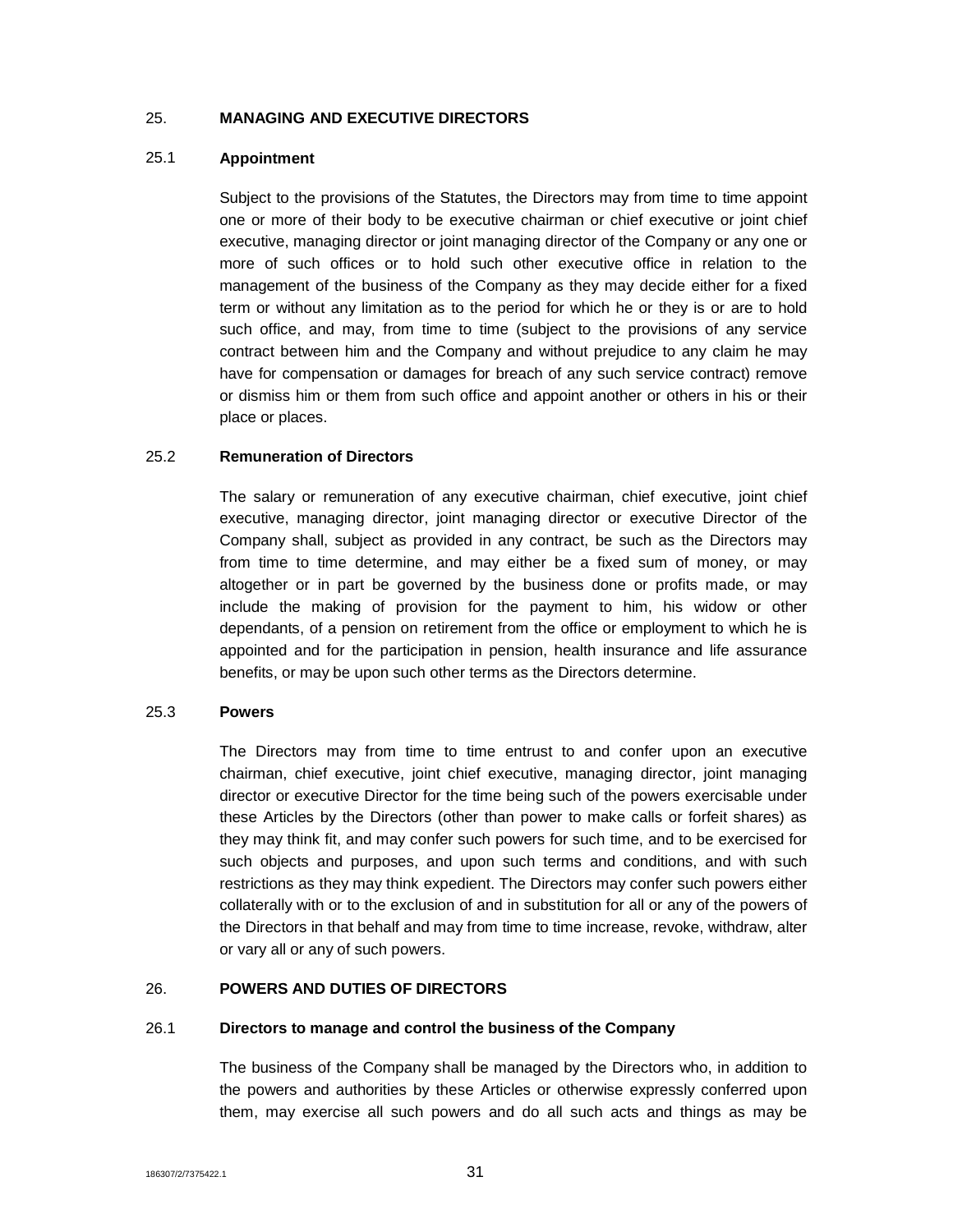exercised or done by the Company and as are not by the Statutes or by these Articles required to be exercised or done by the Company in general meeting, subject nevertheless to such directions (being not inconsistent with any provisions of these Articles or of the Statutes) as may be given by the Company in general meeting. No direction given by the Company in general meeting shall invalidate any prior act of the Directors which would have been valid if such direction had not been given. The provisions contained in these Articles as to any specific power of the Directors shall not be deemed to abridge, limit or restrict the general powers hereby given.

#### 26.2 **Directors power to award pensions**

- 26.2.1 The Directors may establish or concur or join with other companies (being subsidiary undertakings of the Company or companies with which it is associated in business) in establishing and making contributions out of the Company's moneys to any schemes or funds for providing pensions, annuities, sickness or compassionate allowances, life assurance benefits, donations, gratuities or other benefits for employees (which expression as used in this Article 26 shall include any Director who may hold or have held any office or place of profit) and ex-employees of the Company and of any such other companies and their wives, widows, relatives, families or dependants, or any class or classes of such persons.
- 26.2.2 The Directors may pay, enter into agreements to pay or make grants revocable or irrevocable (and either subject or not subject to any terms or conditions) of pensions or other retirement, superannuation, death or disability benefits to Directors, employees and ex-employees and their wives, widows, relatives, families or dependants, or to any of such persons, including pensions or benefits additional to those, if any, to which such Directors, employees or ex-employees or any such persons are or may become entitled under any such scheme or fund as aforementioned. Any such pension or benefit may, as the Directors consider desirable, be granted to an employee either before or in anticipation of or upon or at any time after his actual retirement.
- 26.2.3 The Directors may also procure the establishment and subsidy of or subscription to and support of any institutions, associations, clubs, funds or trusts calculated to be for the benefit of any such persons as aforesaid or otherwise to advance the interests and well-being of the Company or of any such other company as aforesaid, or its members, and payments for or towards the insurance of any such person as aforesaid, and subscriptions or guarantees of money for charities, educational or benevolent objects or for any exhibition or for any public, general or useful object.
- 26.2.4 The Directors may also sanction the exercise of any power conferred upon the Company by section 247 CA2006.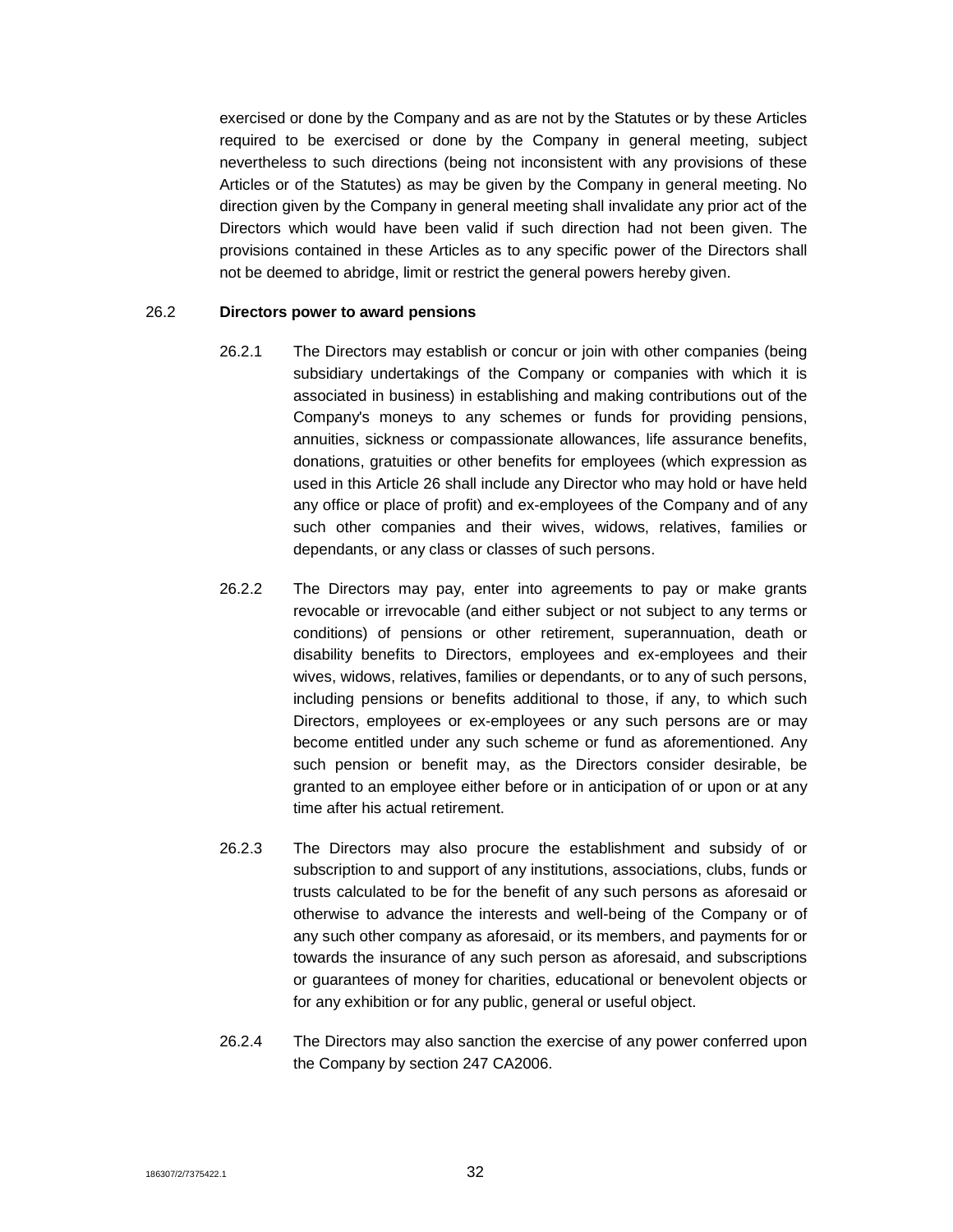#### 26.3 **Exercise of voting powers**

The Directors may exercise the voting powers conferred by the shares in any other company held or owned by the Company or exercisable by them as directors of such other company in such manner in all respects as they think fit (including the exercise thereof in favour of any resolution appointing themselves or any of them as directors or other officers or employees of such company or voting or providing for the payment of remuneration to such officers or employees).

# 26.4 **Directors may join boards of other companies**

A Director may continue or become a director or other officer, employee or member of any company promoted by the Company or in which it may be interested as a seller, shareholder or otherwise, and no such Director shall be accountable for any remuneration or other benefits derived as a director or other officer, employee or member of such company.

#### 26.5 **Power to authorise signatures and acceptances**

All cheques, promissory notes, drafts, bills of exchange and other negotiable or transferable instruments and all receipts for money paid to the Company shall be signed, drawn, accepted, endorsed or otherwise executed, as the case may be, in such manner as the Directors shall from time to time by resolution determine.

#### 26.6 **Overseas branch register**

The Directors may exercise the powers conferred upon the Company by section 129 CA2006 with regard to the keeping of an overseas branch register and the Directors may (subject to the provisions of that section) make and vary such regulations as they may think fit respecting the keeping of any such register.

#### 27. **PRESIDENT**

The Directors may from time to time appoint a President of the Company (who need not be a Director) and may determine his remuneration and the period for which he is to hold office. It shall be the duty of the President to advise the Directors on such matters as he or they may deem to be of interest to the Company. The President shall not by virtue of his office as such have any powers or duties in relation to the management of the business of the Company and shall not by virtue of his office as such be a Director. Any appointment pursuant to this Article 27 may be terminated by the Directors or by ordinary resolution of the Company.

#### 28. **LOCAL MANAGEMENT**

28.1 The Directors may from time to time provide for the management and transaction of the affairs of the Company in any specified locality, whether at home or abroad, in such manner as they think fit, and the provisions contained in the remainder of this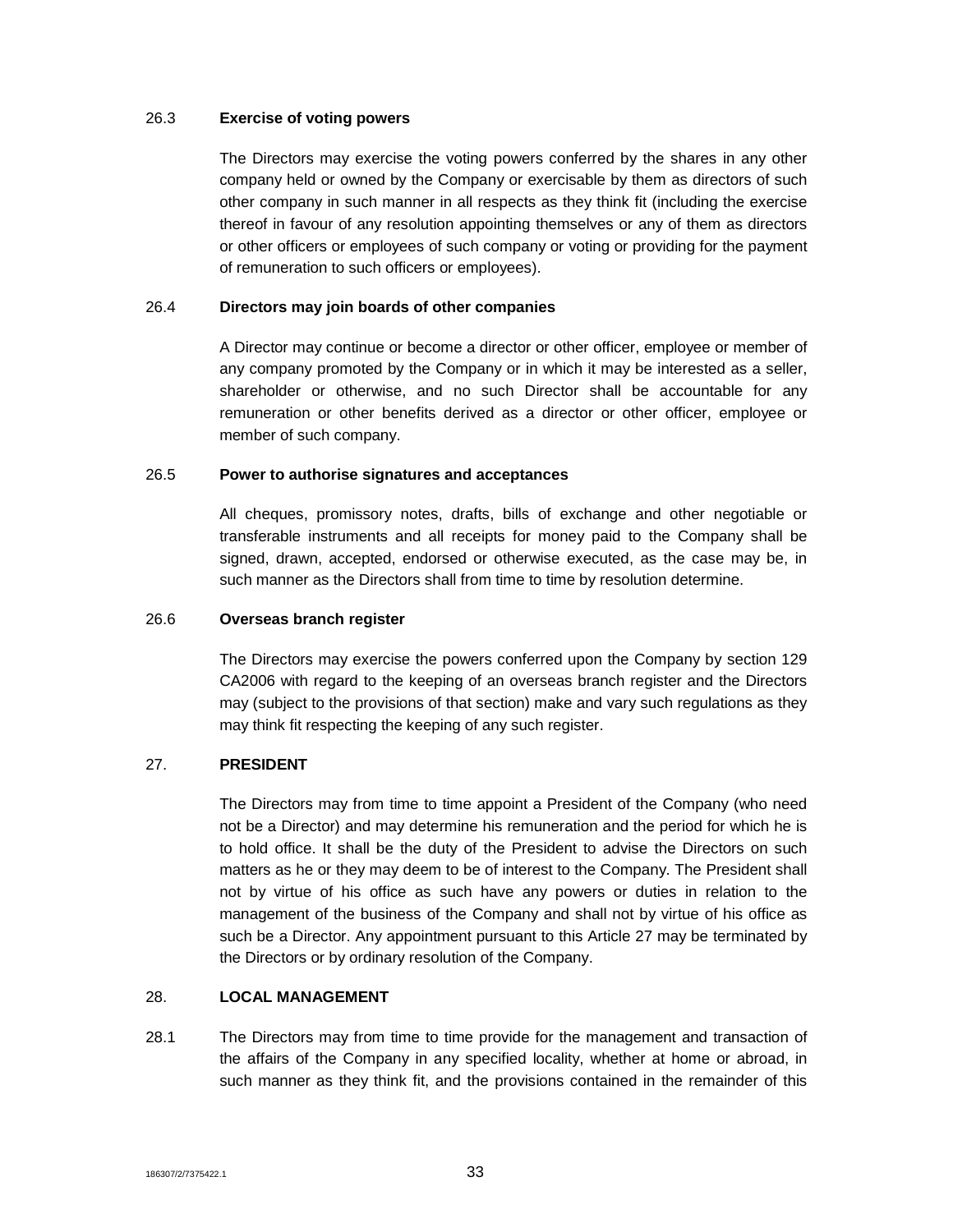Article 28 shall be without prejudice to the general powers conferred by this Article 28.1.

#### 28.2 **Local board and delegation of powers**

The Directors from time to time, and at any time, may establish any local or divisional boards or agencies for managing any of the affairs of the Company in any specified locality, and may appoint any persons to be members of such local or divisional board or agency, or any managers or agents, and may fix their remuneration. The Directors from time to time, and at any time, may delegate to any person so appointed any of the powers, authorities, and discretions for the time being vested in the Directors, other than the power of making calls or forfeiting shares, and may authorise the members for the time being of any such local or divisional board or agency, or any of them, to fill up the vacancies therein, and to act notwithstanding vacancies. Any such appointment or delegation may be made on such terms and subject to such conditions as the Directors may think fit, and the Directors may at any time remove any person so appointed, and may annul or vary any such delegation provided that no person dealing in good faith and without notice of the variation or annulment shall be affected by it. Any person so appointed to any local or divisional board or agency shall not by reason only of such appointment be entitled to attend or vote at meetings of the Directors.

#### 28.3 **Power to appoint attorney**

The Directors may at any time and from time to time by power of attorney appoint any person or persons to be the attorney or attorneys of the Company for such purposes and with such powers, authorities and discretions (not exceeding those vested in or exercisable by the Directors under these Articles) and for such period and on such terms and subject to such conditions as the Directors may from time to time think fit. Any such power of attorney may contain such provisions for the protection or convenience of persons dealing with such attorney or attorneys as the Directors may think fit. The Directors may at any time revoke or alter the terms and conditions of the appointment.

#### 28.4 **Sub-delegation of powers**

Any such delegates or attorneys as aforesaid may be authorised by the Directors to sub-delegate all or any of the powers, authorities and discretions for the time being vested in them.

# 29. **BORROWING POWERS**

#### 29.1 **Power to borrow money**

Subject to the following provisions of this Article, the Directors may exercise all the powers of the Company to borrow money and to mortgage or charge its undertaking, property and assets both present and future and uncalled capital, or any part thereof, and to issue debentures and other securities, whether outright or as collateral security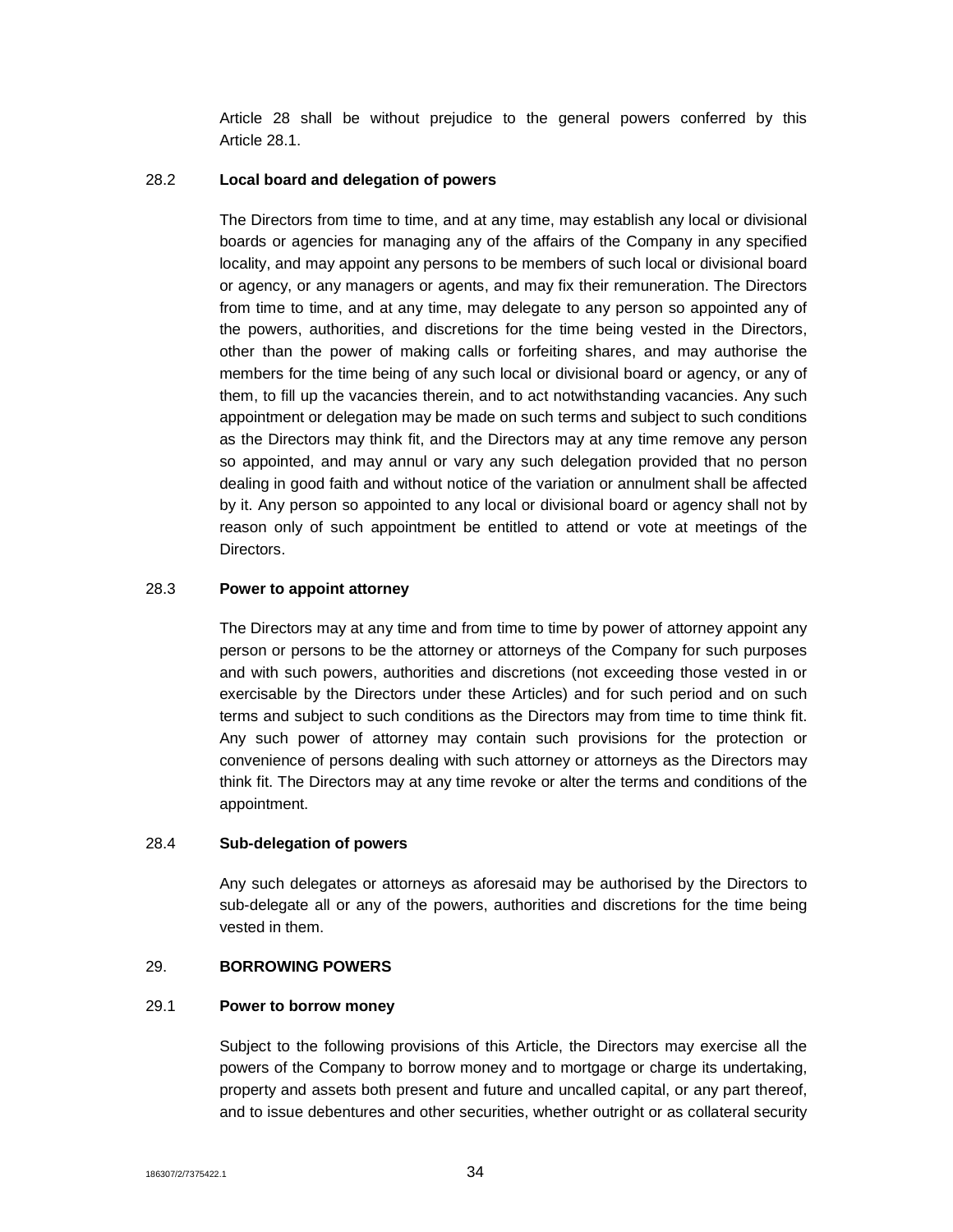for any debt, liability or obligation of the Company or its parent undertaking (if any) or any subsidiary undertaking of the Company or of any third party.

# 29.2 **Mode of borrowing**

Subject as provided in Article 29.1, the Directors may exercise all the powers of the Company to borrow or raise money upon or by the issue or sale of any bonds, debentures or securities, and upon such terms as to time of repayment, rate of interest, price of issue or sale. payment of premium or bonus upon redemption or repayment or otherwise as they may think proper, including a right for the holders of bonds, debentures or securities to exchange the same for shares in the Company of any class authorised to be issued.

# 29.3 **Security for payment of moneys borrowed or raised**

Subject as provided in Article 29.1, the Directors may secure or provide for the payment of any moneys to be borrowed or raised by a mortgage of or charge upon an or any part of the undertaking, property or assets of the Company, both present and future, and upon any capital remaining unpaid upon the shares of the Company whether called up or not, or by any other security, and the Directors may confer upon any mortgagee, chargee or person in whom any debenture or security is vested such rights and powers as they think necessary or expedient. The Directors may vest any property or assets of the Company in trustees for the purpose of securing any moneys so borrowed or raised and confer upon the trustees or any receiver to be appointed by them or by any debenture-holder such rights and powers as the Directors may think necessary or expedient in relation to the undertaking, property or assets of the Company so vested or the management or the realisation thereof or the making, receiving, or enforcing of calls upon the members in respect of unpaid capital, and otherwise. The Directors may make and issue debentures to trustees for the purpose of further security, and any such trustees may be remunerated.

#### 29.4 **Security for payment of monies**

The Directors may give security for the payment of moneys payable by the Company in like manner as for the payment of moneys borrowed or raised, but in such case the amount shall for the purposes of the limit in Article 29.1 be reckoned as part of the moneys borrowed.

# 29.5 **Inspection or Register of Charges**

The Directors shall keep a register of charges in accordance with CA2006 and the fee to be paid by any person other than a creditor or member of the Company for each inspection of the register of charges to be kept under CA2006 shall be such fee as is laid down by CA2006 or, failing which, decided by the Board.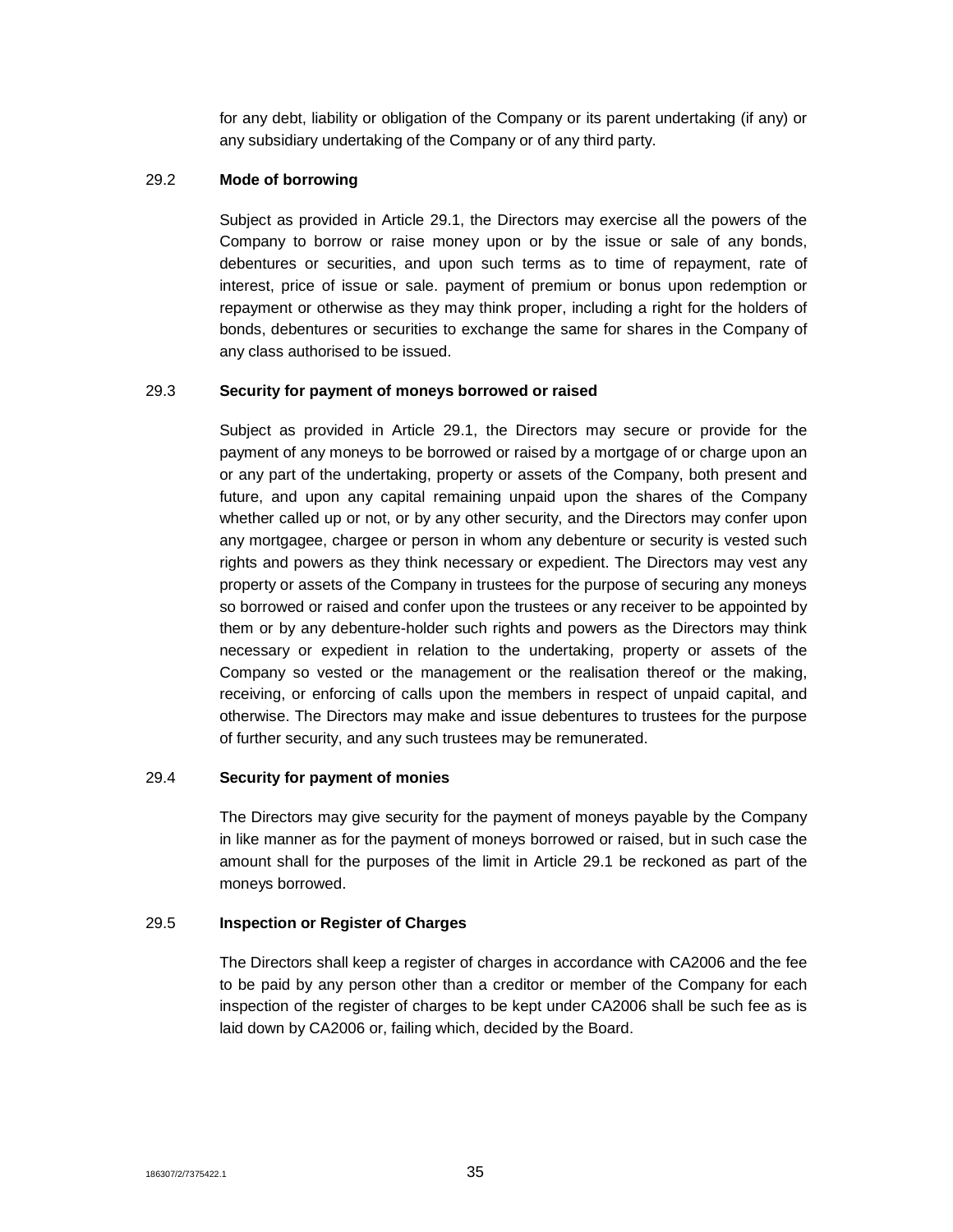#### 30. **DISQUALIFICATION OF DIRECTORS**

#### 30.1 **Office of Director to be vacated**

- 30.1.1 The office of a Director shall be vacated:
	- (a) if (not being a person holding for a fixed term an executive office if he resigns by writing under his hand left at the Office or if (being such a person) he tenders his resignation and the Directors resolve to accept the same; or
	- (b) if he ceases to be a Director by virtue of any provision of the Statutes or becomes prohibited by law or by order of a court of competent jurisdiction from being a Director; or
	- (c) if he becomes bankrupt or has a receiving order (or any analogous order under the corresponding legislation in any jurisdiction) made against him or makes an arrangement or compounds with his creditors generally or applies to the court for an interim order under section 253 of the Insolvency Act 1986 in connection with a voluntary arrangement under that Act or makes any similar application under analogous proceedings in another jurisdiction; or
	- (d) if an order is made by any court of competent jurisdiction on the ground (however formulated) of mental disorder for his detention or for the appointment of a guardian or receiver or curator bonis or other person to exercise powers with respect to his affairs or he is admitted to hospital in pursuance of an application for admission for treatment under the Mental Health Act 1983 or, in Scotland, under the Mental Health (Scotland) Act 1984 or under any applicable, analogous legislation in any other jurisdiction and the Directors resolve that his office be vacated; or
	- (e) if (not having leave of absence from the Directors) he or his alternate (if any) fail to attend the meetings of the Directors for six successive months unless prevented by illness, unavoidable accident or other cause which may seem to the Directors to be sufficient and the Directors resolve that his office be vacated; or
	- (f) if he is requested to resign by notice in writing addressed to him at his address as shown in the register of Directors and signed by all the other Directors (without prejudice to any claims for damages which he may have for breach of any contract between him and the Company or any of its subsidiary undertakings) and, for this purpose, a set of like notices each signed by one or more of the Directors shall be as effective as a single notice signed by the requisite number of Directors; or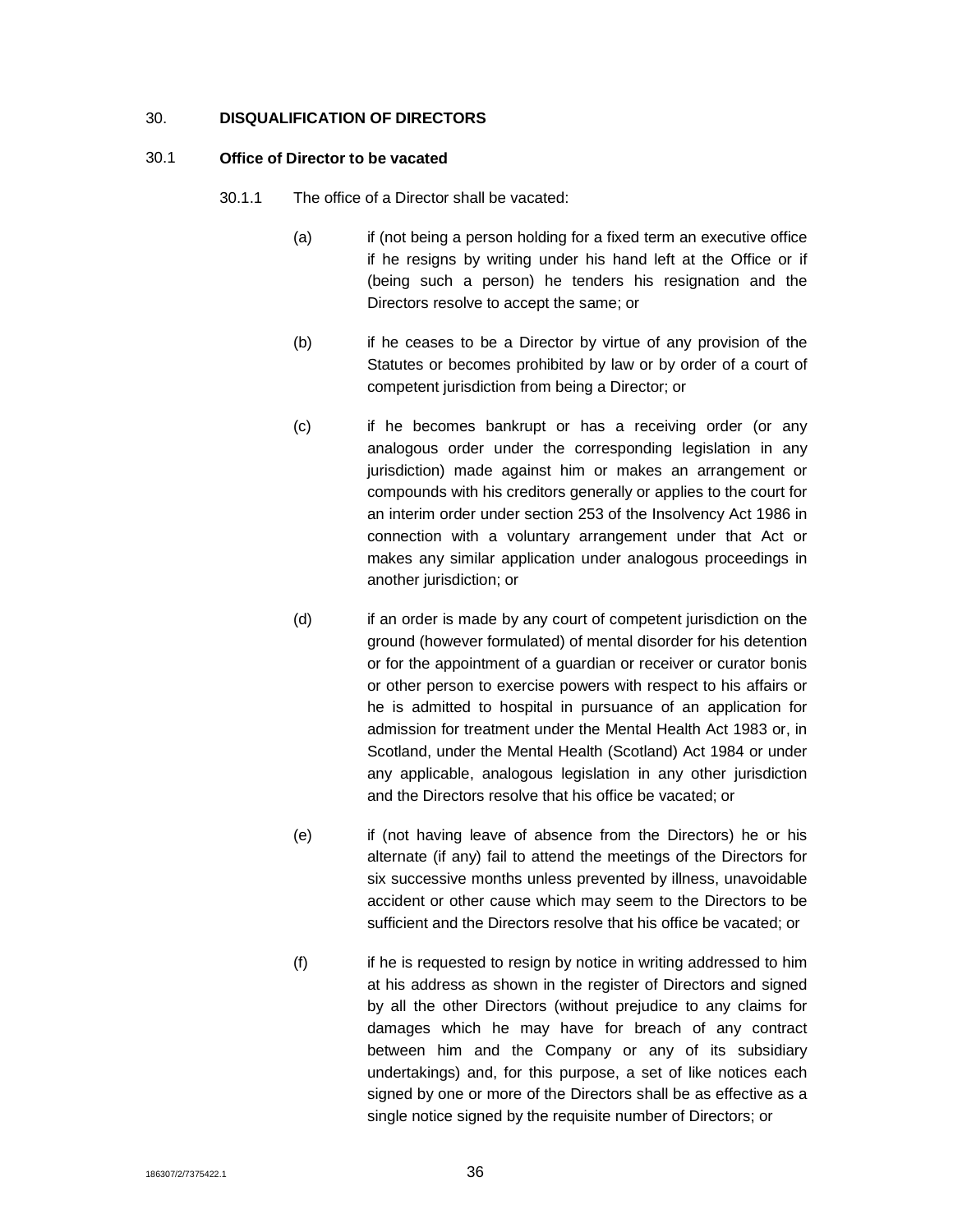- (g) if he is removed from office in accordance with the provisions of these Articles.
- 30.1.2 Any act done in good faith by a Director whose office is vacated as aforesaid shall be valid unless, prior to the doing of such act, written notice shall have been served upon the Company or an entry shall have been made in the Directors' minute book stating that such Director has ceased to be a Director.

#### 31. **RETIREMENT, ELECTION AND APPOINTMENT OF DIRECTORS**

#### 31.1 **Rotation and retirement of Directors**

At each annual general meeting, one-third of the Directors who are subject to retirement by rotation and in office at the opening of business on the date of the notice calling the relevant annual general meeting or, if their number is not three or a multiple of three, then the number nearest to but not exceeding one-third, or if their number is less than three then one of them, shall retire from office. A Director retiring at a meeting shall retain office until the dissolution of such meeting.

#### 31.2 **Which Director to retire**

The Directors to retire at each annual general meeting shall include such of the Directors referred to in Article 31.1 who wish to retire and not offer themselves for reelection (if any) together with, to the extent that the number of such Directors is insufficient to meet the number required to retire under Article 31.1, such of the Directors who have been longest in office as are necessary to meet such number. As between two or more who have been in office an equal length of time, the Director(s) to retire shall (in default of agreement between them) be determined by lot. The length of time a Director has been in office shall be computed from his last election, reelection or appointment when he has previously vacated office. A retiring Director shall be eligible for re-election.

#### 31.3 **Meeting to fill vacancies**

The Company at any general meeting at which any Directors retire in the manner aforesaid may, subject to any resolution reducing the number of Directors, fill up the vacated offices by electing a like number of persons to be Directors and may fill up any other vacancies.

#### 31.4 **Retiring Director to remain in office until successor appointed**

If at any general meeting at which an election of Directors ought to take place the places of the retiring Directors are not filled up, then, subject to any resolution reducing the number of Directors, the retiring Directors, or such of them as have not had their places filled up, shall, if willing, continue in office until the dissolution of the annual general meeting in the next year, unless, as regards any particular Director, a resolution for his re-election shall have been put to the meeting and lost.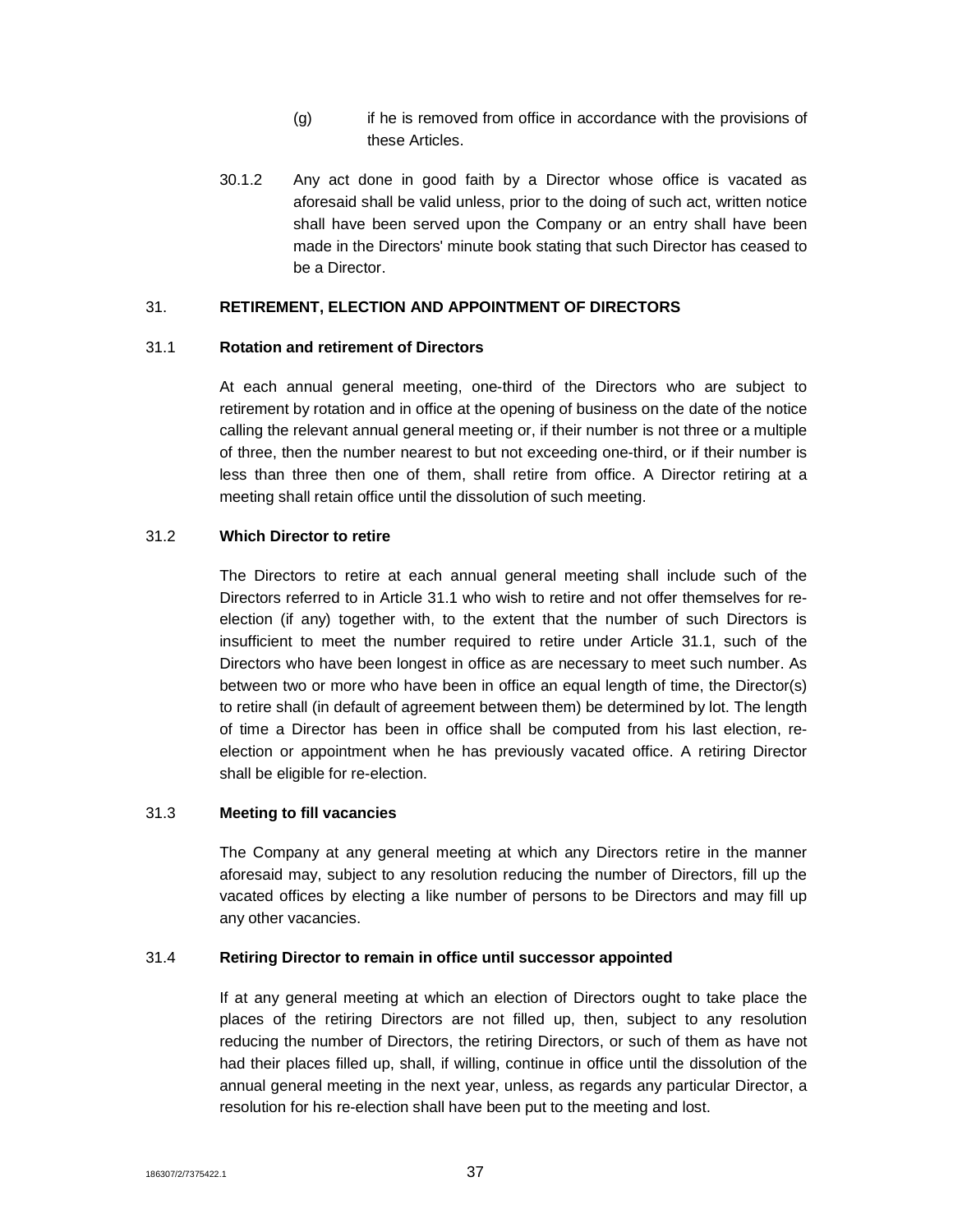#### 31.5 **Appointment of Directors to be voted on individually**

A resolution for the appointment of two or more persons as Directors by a single resolution shall be void unless a resolution that it shall be so proposed has first been agreed to by the meeting without any vote being given against it. No person except a retiring Director shall be elected a Director (unless recommended by the Directors for election) unless notice in writing shall be sent to the secretary not more than forty two days and not less than seven days before the day of the meeting at which the election is to take place, signed by a member (other than the person to be proposed) duly qualified to attend and vote at the meeting stating the name and address of the person who offers himself or is proposed as a candidate, together with a notice in writing signed by such person of his willingness to be elected.

# 31.6 **Power to increase or reduce the number of Directors**

The Company in general meeting may from time to time as special business increase or reduce the number of Directors and may also determine in what rotation such increased or reduced number is to go out of office and, without prejudice to the other provisions of these Articles, may in general meeting appoint any person to be a Director either to fill a casual vacancy or as an additional Director.

#### 31.7 **Power to remove Director**

Without prejudice to the provisions of the Statutes, the Company may by ordinary resolution remove any Director before the expiration of his term of office (without prejudice to a claim for compensation or damages for breach of any service contract).

# 31.8 **Power to appoint Director in place of one removed**

The Company may (subject to these Articles) by ordinary resolution appoint another person in place of the Director removed pursuant to the provisions of the Statutes or these Articles. The person so appointed shall hold office during such time only as the Director in whose place he is appointed would have held the same if he had not been removed, but this Article shall not prevent him from being eligible for re-election.

#### 31.9 **Associate directors**

The Board may appoint a person (not being a Director) to an office or employment having a designation or title including the word "director" or attach to an existing office or employment that designation or title and may terminate the appointment or use of that designation or title. The inclusion of the word "director" in the designation or title of an office or employment does not imply that the person is, or is deemed to be, or is empowered to act as, a Director for any of the purposes of the Statutes or these Articles.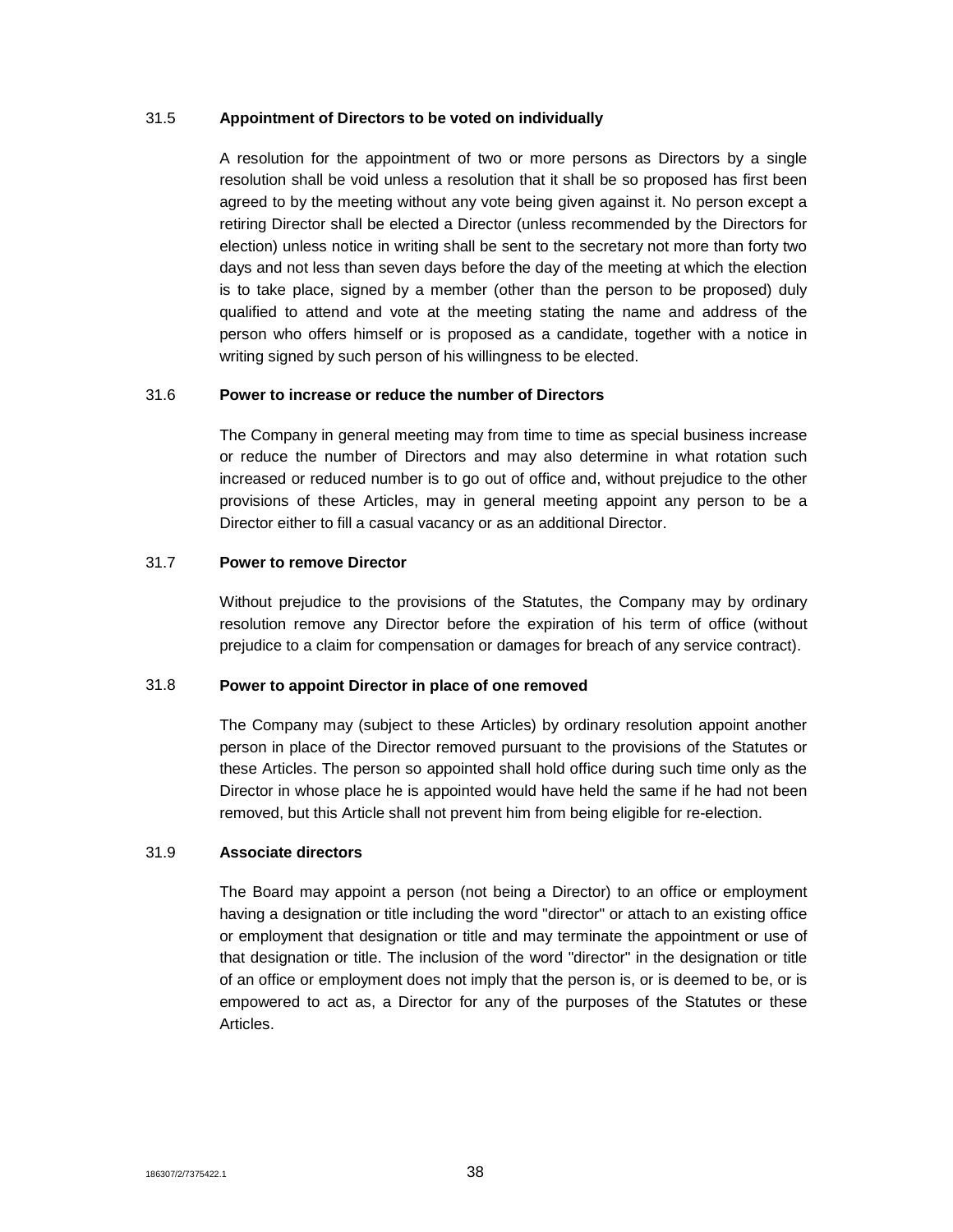# 32. **DIRECTORS' INTERESTS**

#### 32.1 **Authorisation of Directors' interests**

- 32.1.1 For the purpose of section 175 of the CA2006, the Directors shall have the power to authorise by a resolution of the Directors passed in accordance with these Articles, any matter which would or might otherwise constitute or give rise to a breach of the duty of a Director under that section to avoid a situation in which he has, or can have, a direct or indirect interest that conflicts, or possibly may conflict, with the interests of the Company.
- 32.1.2 Authorisation of a matter under Article 32.1.1 shall be effective only if:
	- (a) the matter in question shall have been proposed in writing for consideration at a meeting of the Directors, in accordance with the Board's normal procedures or in such other manner as the Directors may determine;
	- (b) any requirement as to the quorum at the meeting of the Directors at which the matter is considered is met without counting the Director in question and any other interested director (together the **Interested Directors**); and
	- (c) the matter was agreed to without the Interested Directors voting or would have been agreed to if the votes of the Interested Directors had not been counted.
- 32.1.3 Any authorisation of a matter under Article 32.1.1 extends to any actual or potential conflict of interest which may reasonably be expected to arise out of the matter so authorised.
- 32.1.4 Any authorisation of a matter under Article 32.1.1 shall be subject to such conditions or limitations as the Directors may determine, whether at the time such authorisation is given or subsequently and may be terminated by the Directors (by a resolution of the Directors (other than any Interested Directors) passed in accordance with these Articles at any time. A Director shall comply with any obligations imposed on him by the Directors pursuant to any such authorisation.
- 32.1.5 Subject to any conditions or limitations imposed under Article 32.1.4, a Director shall not, save as otherwise agreed by him, be accountable to the Company for any benefit which he (or person connected with him) derives from any matter authorised by the Directors under Article 32.1.1 and any contract, transaction, arrangement or proposal relating thereto shall not be liable to be avoided on the grounds of any such benefit.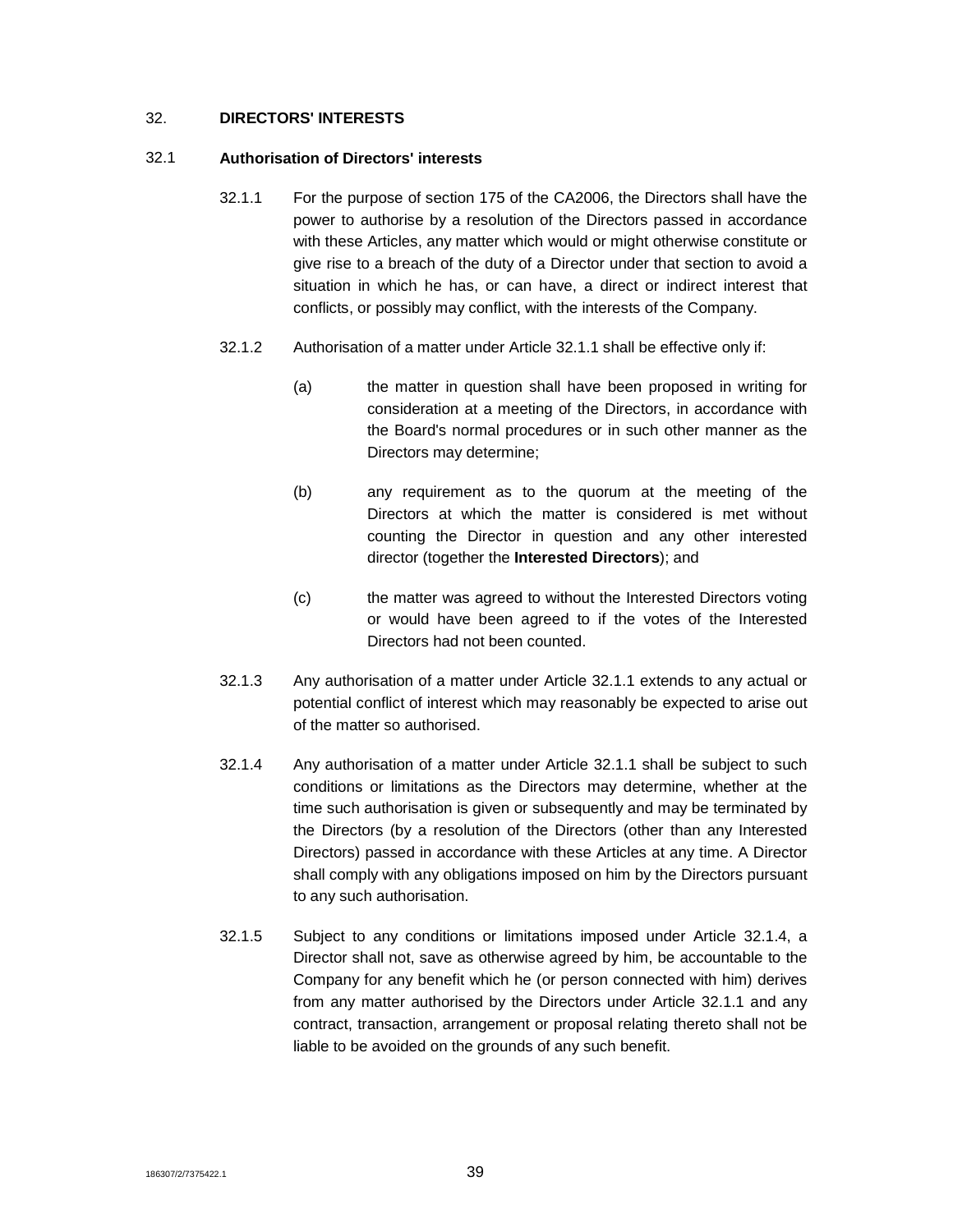#### 32.2 **Directors may have interests**

- 32.2.1 Subject to compliance with Article 32.2.2, a Director, notwithstanding his office, may have an interest of the following kind:
	- (a) where a Director (or a person connected with him) is a director or other officer of, or employed by, or otherwise interested (including by the holding of shares) in any Relevant Company;
	- (b) where a Director (or a person connected with him) is a party to, or otherwise interested in, any contract, transaction, arrangement or proposal with a Relevant Company, or in which the Company is otherwise interested;
	- (c) where the Director (or a person connected with him) acts (or any firm of which he is a partner, employee or member acts) in a professional capacity for any Relevant Company (other than as auditor) whether or not he or it is remunerated therefor;
	- (d) an interest which cannot reasonably be regarded as likely to give rise to a conflict of interest;
	- (e) an interest, or a transaction, arrangement or proposal giving rise to an interest, of which the Director is not aware;
	- (f) any matter already authorised under Article 32.1.1; or
	- (g) any other interest authorised by ordinary resolution.

No authorisation under Article 32.1.1 shall be necessary in respect of any such interest.

- 32.2.2 Subject to sections 177 and 182 CA2006, the Director shall declare the nature and extent of any interest permitted under Article 32.2.1 and not falling within Article 32.2.3, at a meeting of the Directors, by written declaration to the Company or in such other manner as the Directors may determine.
- 32.2.3 No declaration of an interest shall be required by a Director in relation to an interest:
	- (a) falling within Articles 32.2.1(d), 32.2.1(e) and 32.2.1(f);
	- (b) if, or to the extent that the other Directors are already aware of such interest (and for this purpose the other Directors are treated as being aware of anything of which they ought reasonably to be aware); or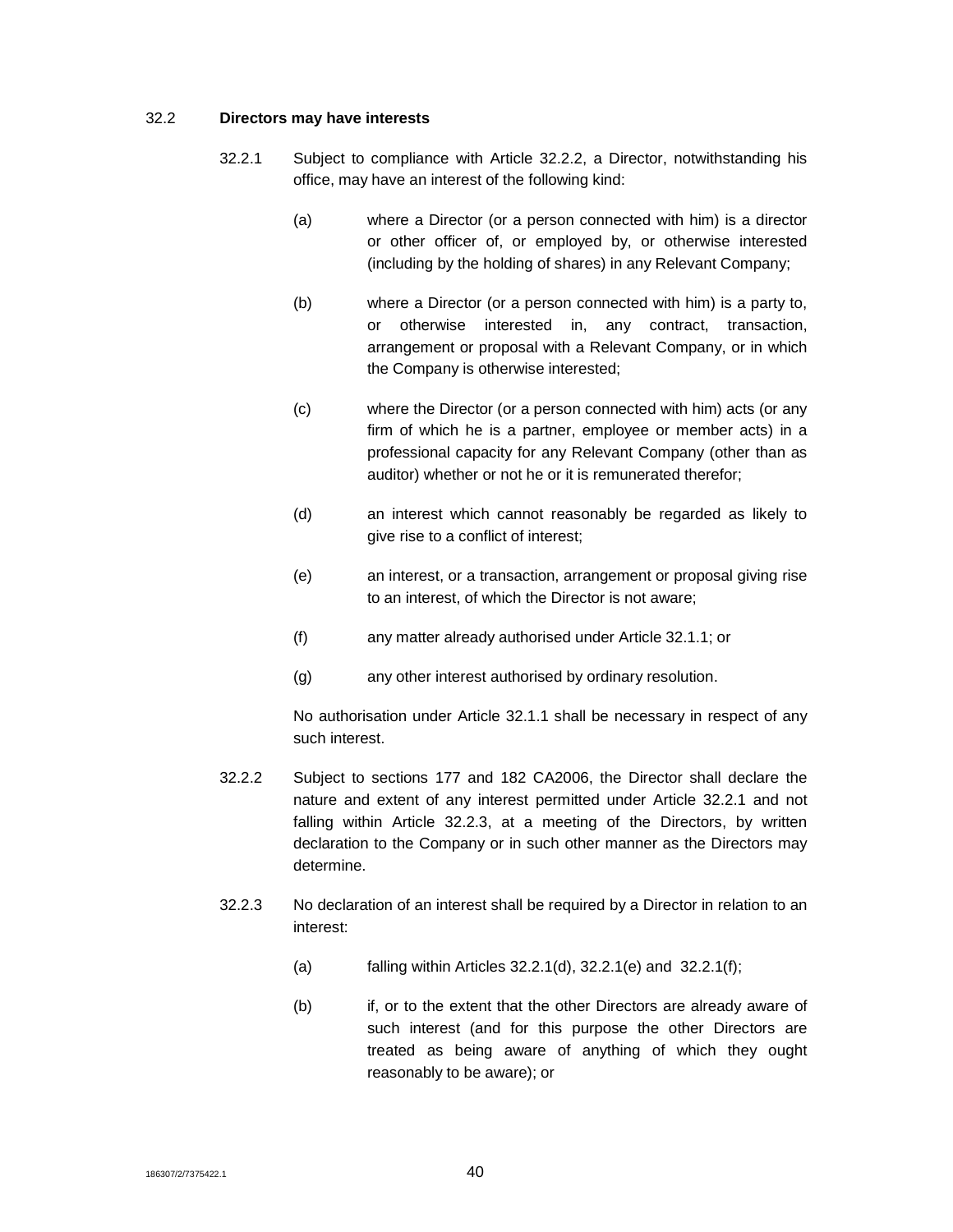- (c) if, or to the extent that, it concerns the terms of his service contract (as defined in section 227 CA2006) that have been or are to be considered by a meeting of the Directors, or by a committee of Directors appointed for the purpose under these Articles.
- 32.2.4 A Director shall not save as otherwise agreed by him be accountable to the Company for any benefit which he (or a person connected with him) derives from any interest referred to in Article 32.2.1, and no contract, transaction, arrangement or proposal shall be liable to be avoided on the grounds of any such interest.
- 32.2.5 For the purposes of this Article 32.2 **Relevant Company** shall mean the Company; a subsidiary undertaking of the Company; any holding company of the Company or a subsidiary undertaking of any such holding company; any body corporate promoted by the Company; or any body corporate in which the Company or its holding company is otherwise interested.

# 32.3 **Restrictions on quorum and voting**

- 32.3.1 Save as provided in this Article 32.3, and whether or not the interest is one which is authorised pursuant to Article 32.1.1 or permitted under Article 32.2.1 a Director shall not be entitled to vote on any resolution in respect of any contract, transaction, arrangement or proposal, in which he (or a person connected with him) is interested. Any vote of a Director in respect of a matter where he is not entitled to vote shall be disregarded.
- 32.3.2 A Director shall not be counted in the quorum for a meeting of the Directors in relation to any resolution on which he is not entitled to vote.
- 32.3.3 Subject to the provisions of the Statutes, a Director shall (in the absence of some other interest than is set out below) be entitled to vote, and be counted in the quorum, in respect of any resolution concerning any contract, transaction, arrangement or proposal:
	- (a) in which he has an interest of which he is not aware;
	- (b) in which he has an interest which cannot reasonably be regarded as likely to give rise to a conflict of interest;
	- (c) in which he has an interest only by virtue of interests in shares, debentures or other securities of the Company, or by reason of any other interest in or through the Company;
	- (d) which involves the giving of any security, guarantee or indemnity to the Director or any other person in respect of (i) money lent or obligations incurred by him or by any other person at the request of or for the benefit of the Company or any of its subsidiary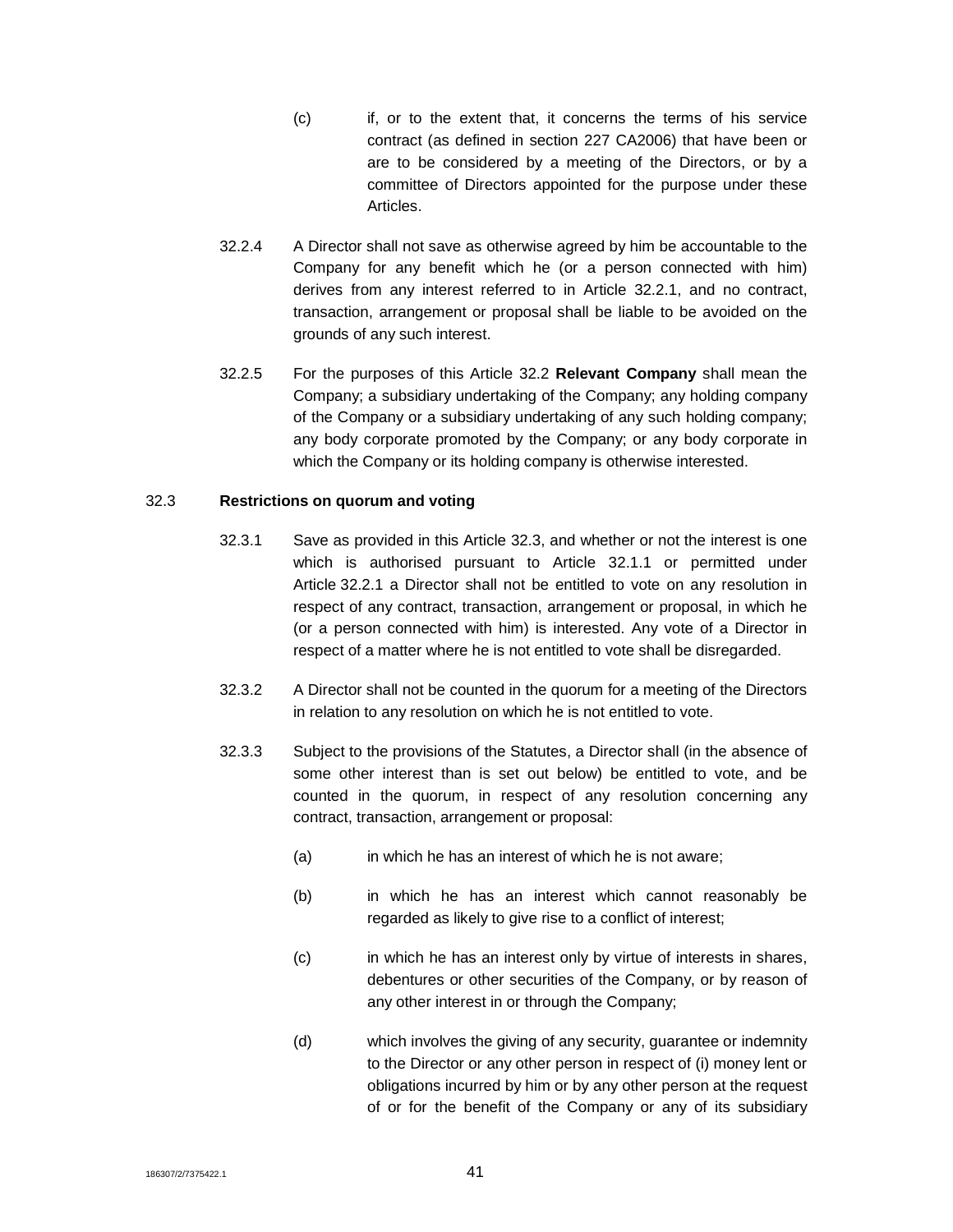undertakings; or (ii) a debt or other obligation of the Company or any of its subsidiary undertakings for which he himself has assumed responsibility in whole or in part under a guarantee or indemnity or by the giving of security;

- (e) concerning an offer of shares or debentures or other securities of or by the Company or any of its subsidiary undertakings (i) in which offer he is or may be entitled to participate as a holder of securities; or (ii) in the underwriting or sub-underwriting of which he is to participate;
- (f) concerning any other body corporate in which he is interested, directly or indirectly and whether as an officer, shareholder, creditor, employee or otherwise, provided that he (together with persons connected with him) is not the holder of, or beneficially interested in, one per cent. or more of the issued equity share capital of any class of such body corporate or of the voting rights available to members of the relevant body corporate;
- (g) relating to an arrangement for the benefit of the employees or former employees of the Company or any of its subsidiary undertakings which does not award him any privilege or benefit not generally awarded to the employees or former employees to whom such arrangement relates;
- (h) concerning the purchase or maintenance by the Company of insurance for any liability for the benefit of Directors or for the benefit of persons who include Directors;
- (i) concerning the giving of indemnities in favour of Directors;
- (j) concerning the funding of expenditure by any Director(s) on (i) defending criminal, civil or regulatory proceedings or actions against him or them; (ii) in connection with an application to the court for relief; or (iii) defending him or them in any regulatory investigations;
- (k) concerning the doing of anything to enable any Director(s) to avoid incurring expenditure as described in Article 32.3.3(j) immediately above; and
- (l) in respect of which his interest, or the interest of Directors generally, has been authorised by ordinary resolution.
- 32.3.4 Where proposals are under consideration concerning the appointment (including fixing or varying the terms of appointment) of two or more Directors to offices or employments with the Company (or any body corporate in which the Company is interested), the proposals may be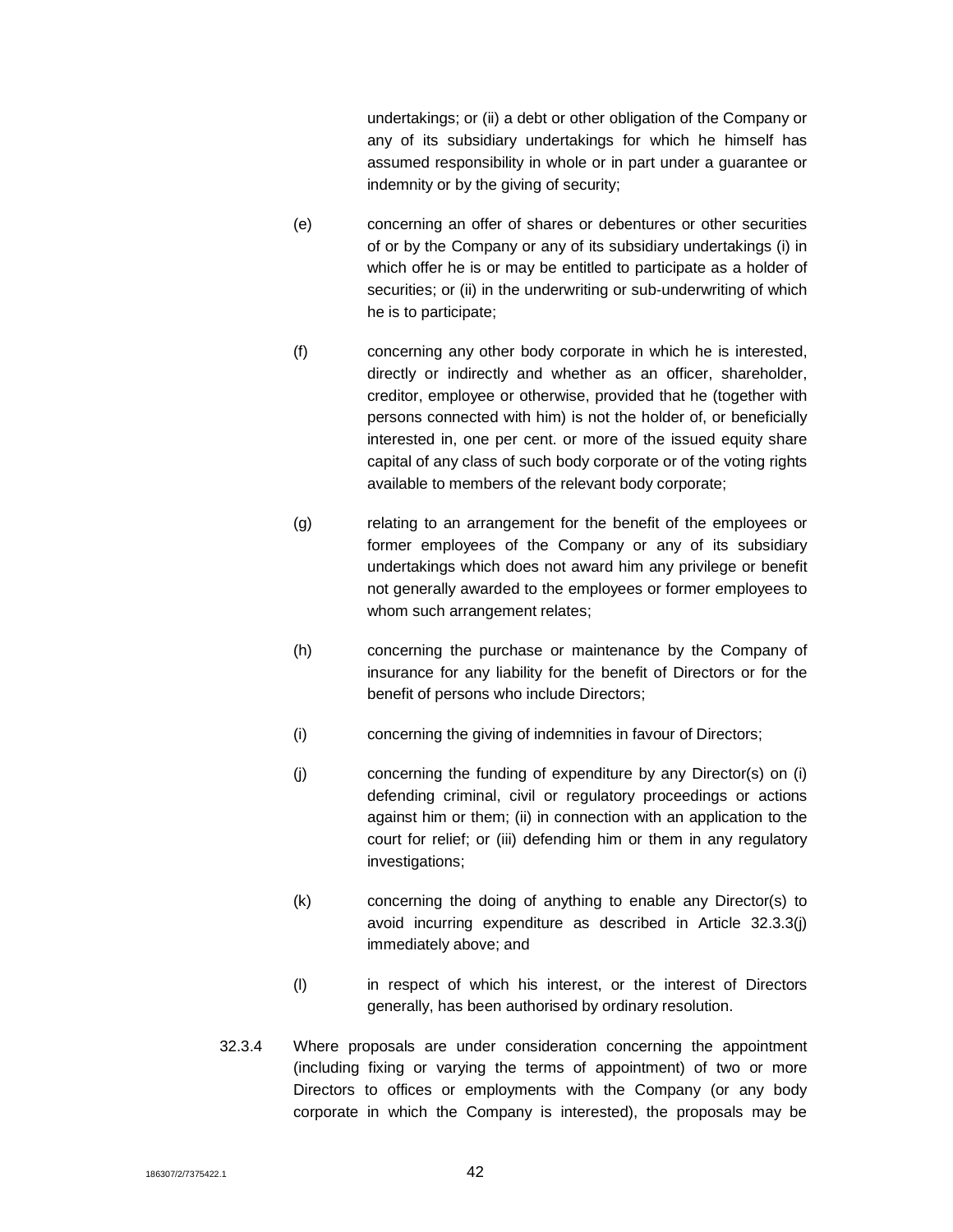divided and considered in relation to each Director separately. In such case, each of the Directors concerned (if not debarred from voting under Article 32.3.3(f)) shall be entitled to vote and be counted in the quorum, in respect of each resolution except that concerning his own appointment or the fixing or variation of the terms thereof.

32.3.5 If a question arises at any time as to whether any interest of a Director prevents him from voting, or being counted in the quorum, under this Article 32.3 and such question is not resolved by his voluntarily agreeing to abstain from voting, such question shall be referred to the chairman of the meeting and his ruling in relation to any Director other than himself shall be final and conclusive, except in a case where the nature or extent of the interest of such Director has not been fairly disclosed. If any such question shall arise in respect of the chairman of the meeting, the question shall be decided by resolution of the Directors and the resolution shall be conclusive except in a case where the nature or extent of the interest of the chairman of the meeting (so far as it is known to him) has not been fairly disclosed to the Directors.

#### 32.4 **Confidential information**

- 32.4.1 Subject to Article 32.4.2 if a Director, otherwise than by virtue of his position as Director receives information in respect of which he owes a duty of confidentiality to a person other than the Company, he shall not be required to disclose such information to the Company or to the Directors, or to any director, officer or employee of the Company, or otherwise use or apply such confidential information for the purpose of or in connection with the performance of his duties as a Director.
- 32.4.2 Where such duty of confidentiality arises out of a situation in which the director has or can have, a direct or indirect interest that conflicts, or possibly may conflict, with the interests of the Company, Article 32.4.1 shall apply only if the conflict arises out of a matter which has been authorised under Article 32.1.1 above or falls within Article 32.2 above.
- 32.4.3 This Article 32.4 is without prejudice to any equitable principle or rule of law which may excuse or release the Director from disclosing information, in circumstances where disclosure may otherwise be required under this Article 32.4.

#### 32.5 **Directors' interests - general**

- 32.5.1 For the purposes of Articles 32.1 to 32.4:
	- (a) where the context permits, any reference to an interest includes a duty and any reference to a conflict of interest includes a conflict of interest and duty and a conflict of duties;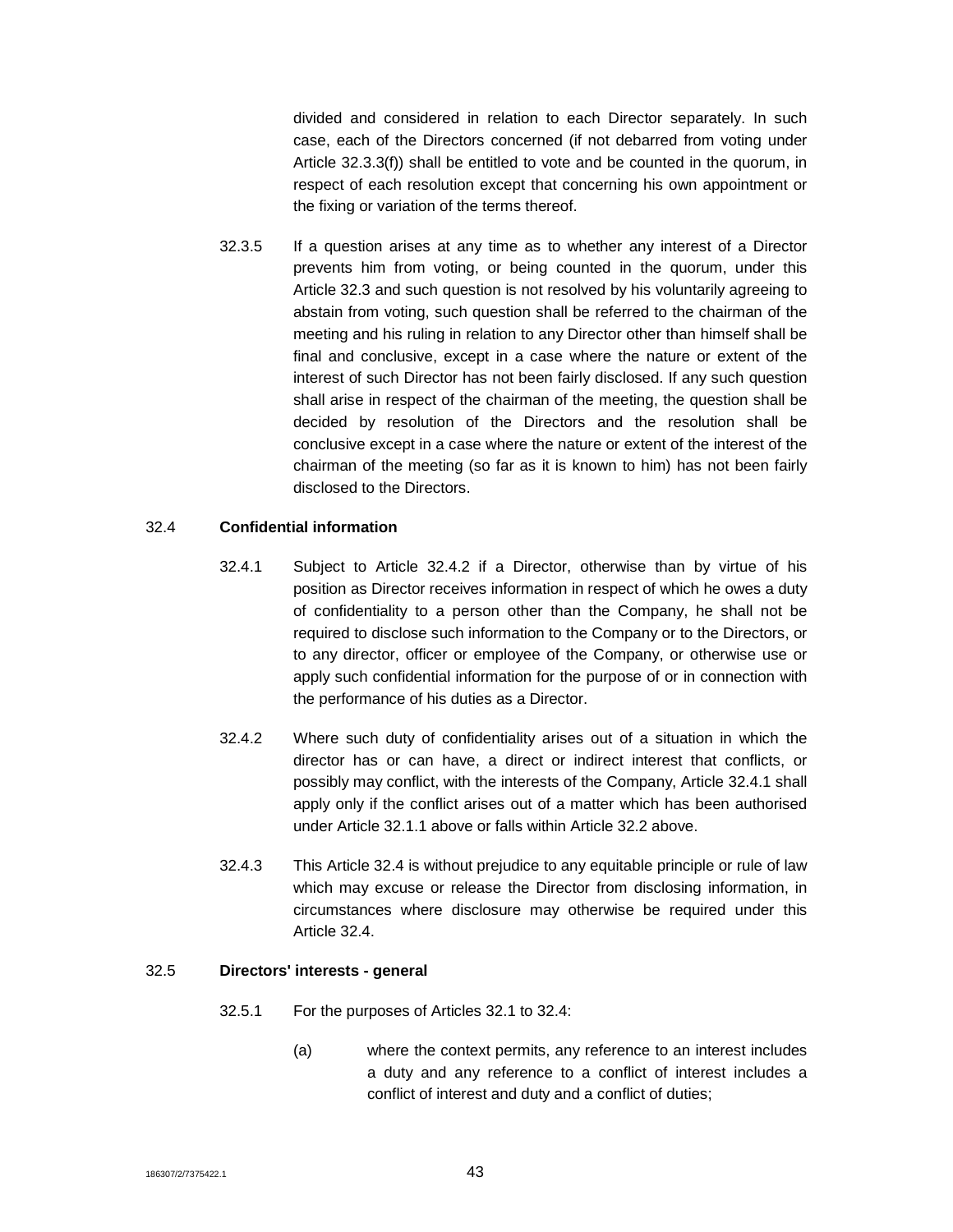- (b) an interest of a person who is connected with a Director shall be treated as an interest of the Director; and
- (c) section 252 of the CA2006 shall determine whether a person is connected with a Director.
- 32.5.2 Where a Director has an interest which can reasonably be regarded as likely to give rise to a conflict of interest, the director may and shall if so requested by the Directors take such additional steps as may be necessary or desirable for the purpose of managing such conflict of interest, including compliance with any procedures laid down from time to time by the Directors for the purpose of managing conflicts of interest generally and/or any specific procedures approved by the Directors for the purpose of or in connection with the situation or matter in question, including without limitation:
	- (a) absenting himself from any meeting or part of a meeting of the Directors at which the relevant situation or matter falls to be considered; and
	- (b) not reviewing documents or information made available to the Directors generally in relation to such situation or matter and/or arranging for such documents or information to be reviewed by a professional adviser to ascertain the extent to which it might be appropriate for him to have access to such documents or information.
- 32.5.3 The Company may by ordinary resolution ratify any contract, transaction, arrangement or proposal not properly authorised by reason of a contravention of any provisions of Articles 32.1 to 32.4.

#### 33. **PROCEEDINGS OF DIRECTORS AND COMMITTEES**

# 33.1 **Meetings of Directors**

The Directors may meet together for the despatch of business, adjourn and otherwise regulate their meetings as they think fit and determine the quorum necessary for the transaction of business. Until otherwise determined, two Directors present in person or by his alternate shall constitute a quorum. In the case of a meeting of Directors, in addition to the Directors and alternates present at such meeting, any Director or his alternate in telephonic communication with the meeting shall (providing that all persons participating in the meeting are able to hear and speak to each other throughout the meeting) be counted in the quorum. Questions arising at any meeting shall be determined by a majority of votes and in the case of an equality of votes, the chairman shall have a second or casting vote. One Director may, and the secretary shall at the request of any Director, at any time summon a meeting of the Directors.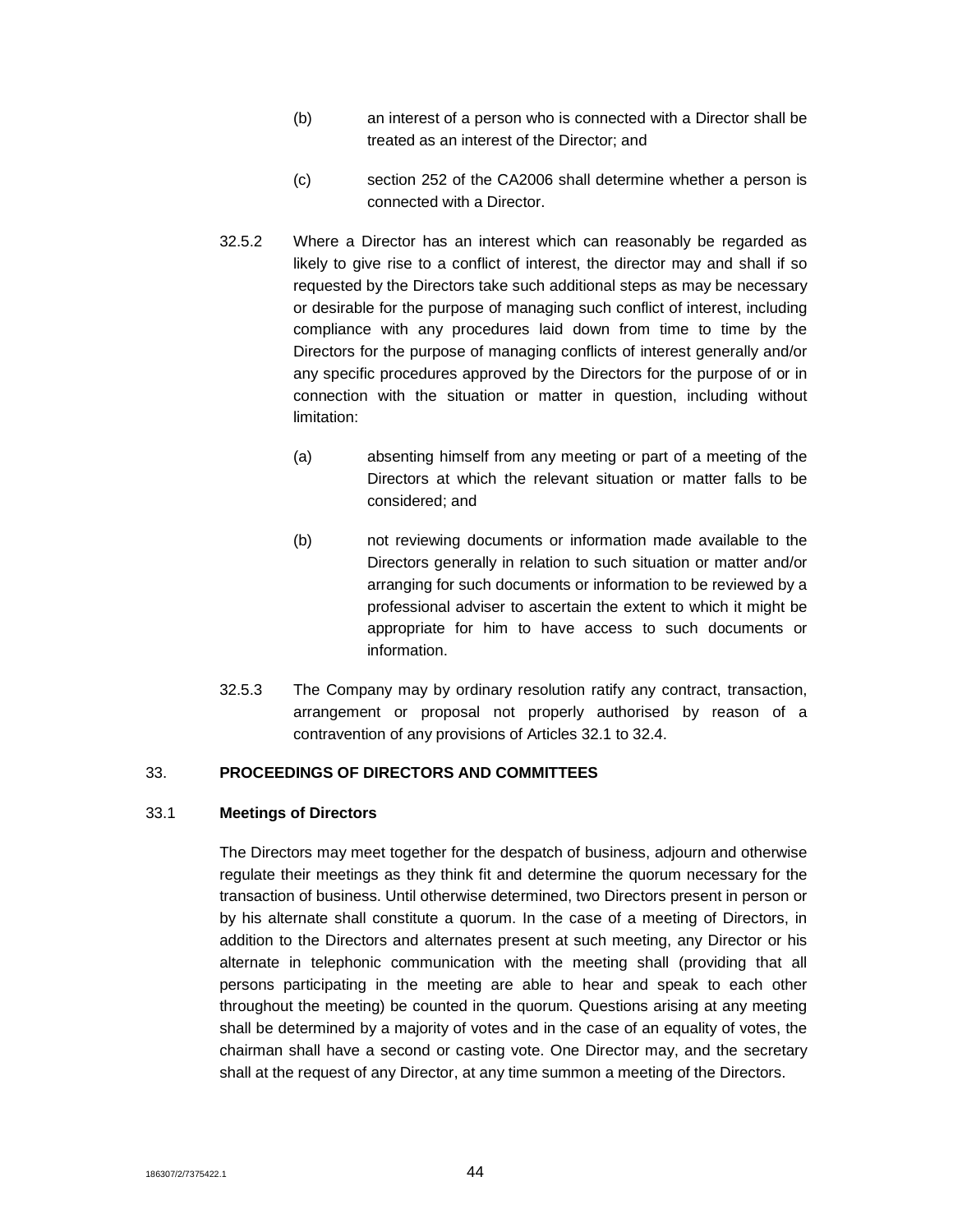#### 33.2 **Notice of meeting of Directors**

Notice of meetings of the Directors shall be deemed to be duly given to a Director if it is given to him personally or by word of mouth or sent in writing to him at his address last known to the Company or any other address given by him to the Company for this purpose or by electronic communication. A Director absent or intending to be absent from or residing outside the United Kingdom might request that notices of meetings of Directors shall during his absence be sent in writing to him at the address given by him to the Company for this purpose or by electronic communication.

#### 33.3 **Chairman of Board**

The Directors may elect a chairman and one or more deputy chairmen of their meetings and determine the period for which he is or they are to hold office, but if no such chairman or deputy chairman is elected or if at any meeting neither the chairman nor a deputy chairman is present at the time appointed for holding the same, the Directors present shall choose some one of their number to be chairman of such meeting. If the chairman is not present and two or more deputy chairmen are present, the senior of them shall act as chairman and seniority shall be determined by length of office since their last appointment or reappointment. As between two or more who have held office for an equal length of time, the deputy chairman to act as chairman shall be decided by those Directors and alternate Directors present.

#### 33.4 **Directors may act if quorum present**

A duly convened meeting of the Directors for the time being at which a quorum is present shall be competent to exercise all or any of the authorities, powers and discretions by or under these Articles for the time being vested in or exercisable by the Directors generally.

#### 33.5 **Resolution in writing**

A resolution in writing signed by all the Directors for the time being entitled to receive notice of a meeting of the Directors or by all members of a committee of the Board shall be as valid and effective for all purposes as a resolution of those Directors passed at a meeting duly convened and held, and may consist of several documents in the like form each signed by one or more of the Directors. Such a resolution need not be signed by an alternate Director if it is signed by the Director who appointed him and such a resolution need not, if it is signed by an alternate Director, be signed by the Director who appointed him.

## 33.6 **Directors may appoint committees**

The Directors may delegate any of their powers, authorities and discretions for such time and on such terms and conditions as it thinks fit to committees consisting of such Directors and other persons as they think fit and may from time to time revoke, withdraw, alter or vary any of such powers, authorities and discretions and discharge any such committee in whole or in part.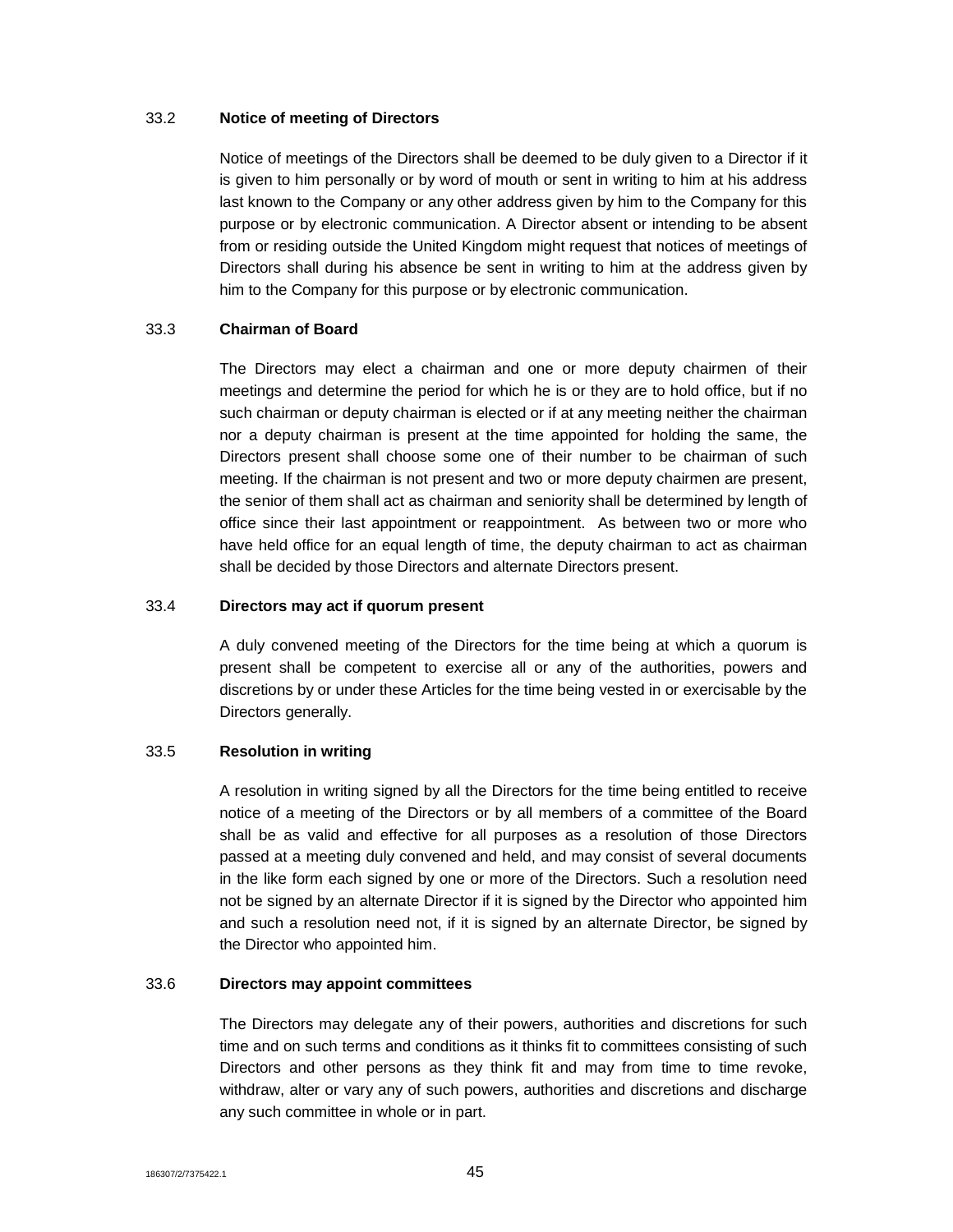## 33.7 **Committees subject to control of Directors**

All committees shall in the exercise of the powers delegated to them and in the transaction of business conform to any mode of proceedings and regulations which may be prescribed by the Directors and, subject thereto, may regulate their proceedings in the same manner as the Directors may do. A majority of the members of any committee shall be Directors. Resolutions passed by any such committee shall be valid and take effect as if they had been passed by the Directors PROVIDED THAT no resolution of any committee will be effective unless a majority of votes present when it is passed are Directors or alternate Directors.

# 33.8 **Minutes of proceedings**

- 33.8.1 The Directors shall cause minutes to be made of the following matters, namely:
	- (a) all appointments of officers and members of committees made by the Directors and their salary or remuneration;
	- (b) the names of Directors present at every meeting of the Board or of committees of Directors, and all business transacted at such meetings; and
	- (c) all orders, resolutions and proceedings of all meetings of the holders of any class of shares in the Company and of the Directors and of committees of Directors.
- 33.8.2 Any such minutes as aforesaid, if purporting to be signed by the chairman of the meeting at which the proceedings were held, or by the chairman of the next succeeding meeting, shall be receivable as prima facie evidence of the matters stated in such minutes without any further proof.

# 33.9 **Defective appointment of Directors not to invalidate their acts**

All acts done by a meeting of the Directors, or of a committee, or by any person acting as a Director, alternate Director or member of a committee, shall, notwithstanding that it be afterwards discovered that there was some defect in the appointment of any person or persons acting as aforesaid, or that they or any of them were or was disqualified from holding office or not entitled to vote, or had in any way vacated their or his office be as valid as if every such person had been duly appointed, and were duly qualified and had continued to be a Director, alternate Director or member of a committee and entitled to vote.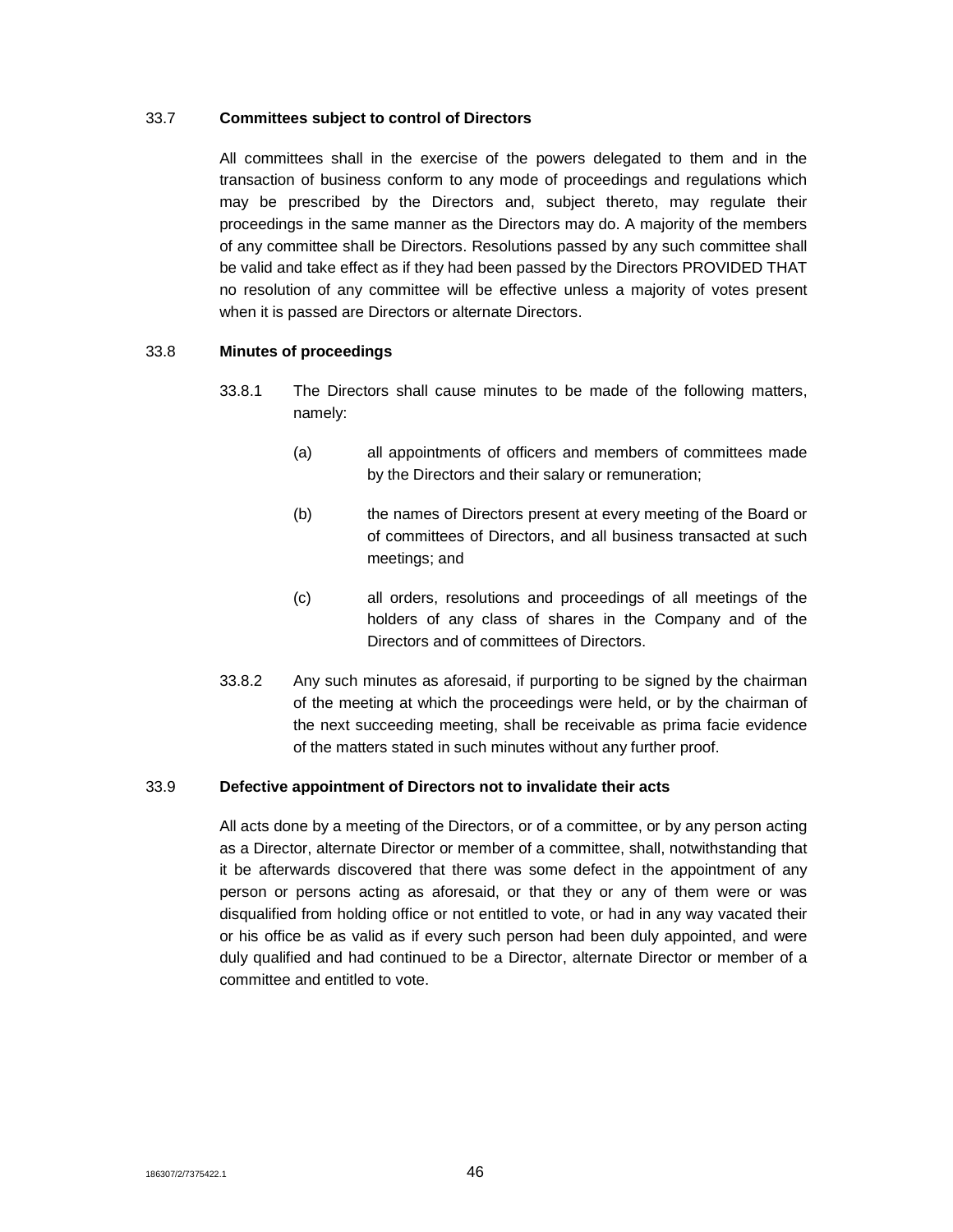## 34. **SECRETARY**

# 34.1 **Secretary**

The secretary shall be appointed by the Directors in accordance with the Statutes for such term, at such remuneration and upon such conditions as they may think fit and any secretary so appointed may be removed by them but without prejudice to any claim for damages for breach of contract or of any contract of service between him and the Company. If thought fit, two or more persons may be appointed as joint secretaries. Any provision of the Statutes or of these Articles requiring or authorising a thing to be done by or to a Director and the secretary shall not be satisfied by it being done by or to the same person acting both as Director and as, or in the place of, the secretary.

# 34.2 **Assistant Secretary**

The Directors may at any time and from time to time appoint any person to be an assistant or deputy secretary of the Company and anything authorised or required by these Articles or by law to be done by or to the secretary may be done by or to any such assistant or deputy secretary. Any assistant or deputy secretary so appointed may be removed by the Directors.

# 35. **RESERVES OUT OF PROFITS**

Subject to the Statutes, the Directors may before recommending any dividends (whether preferential, interim, final, special or otherwise) carry to reserve out of the profits of the Company, including any premiums received upon the issue of debentures or other securities of the Company, such sums as they think proper as a reserve or reserves. All sums standing to reserve may be applied from time to time in the discretion of the Directors for meeting depreciation or contingencies or for special dividends or bonuses or for equalising dividends or for repairing, improving or maintaining any asset of the Company or for such other purposes as the Directors may think conducive to the objects of the Company or any of them and, pending such application, may at the like discretion either be employed in the business of the Company or be invested in such investments as the Directors think fit. The Directors may divide the reserve into such special funds as they think fit, and may consolidate into one fund any special funds or any parts of any special funds into which the reserve may have been divided as they think fit. Any sum which the Directors may carry to reserve out of the unrealised profits of the Company shall not be mixed with any reserve to which profits available for distribution have been carried. The Directors may also without placing the same to reserve carry forward any profits which they may think it not prudent to divide.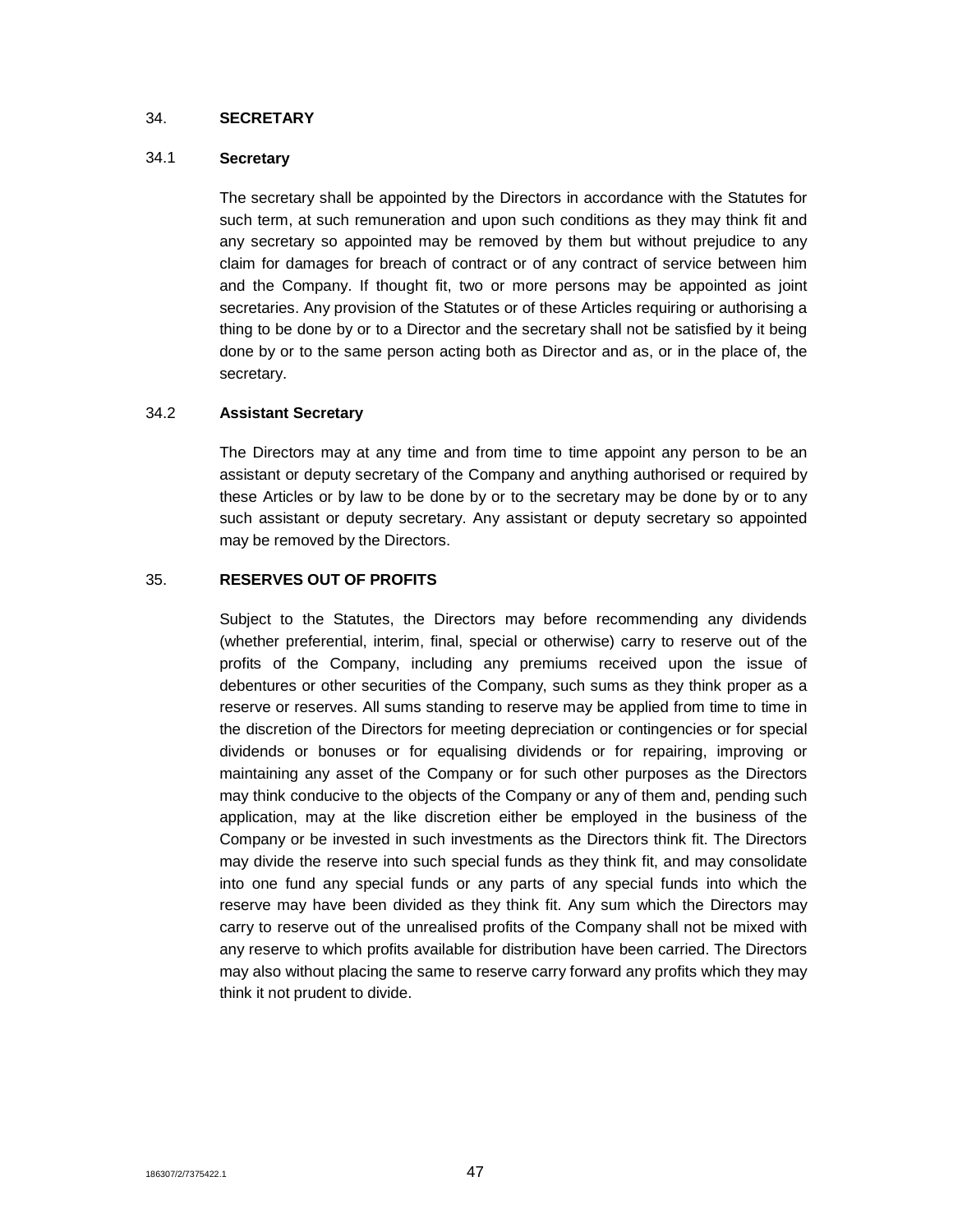#### 36. **DIVIDENDS**

#### 36.1 **Declaration of dividends**

Subject as hereinafter provided and to the Statutes, the Company by ordinary resolution in general meeting may declare a dividend to be paid to the members according to their respective rights and interests in the profits, but no larger dividend shall be declared than is recommended by the Directors.

## 36.2 **Dividends not to bear interest**

No dividend or other moneys payable by the Company in respect of a share shall bear interest as against the Company unless otherwise provided by the rights attached to the share.

#### 36.3 **Payment of dividends**

Subject to the rights of persons, if any, entitled to shares with special rights as to dividend, all dividends shall be declared and paid according to the amounts paid up on the shares in respect whereof the dividend is paid, but no amount paid up on a share in advance of calls shall be treated for the purpose of this Article 37.3 as paid up on the share. Subject as aforesaid, all dividends shall be apportioned and paid proportionately to the amounts paid up on the shares during any portion or portions of the period in respect of which the dividend is paid. If any share carries any particular rights as to dividends, such share shall rank for dividend accordingly.

#### 36.4 **Dividends to joint holders**

In case several persons are registered as joint holders of any share, any one of such persons may give effectual receipts for all dividends and payments on account of dividends in respect of such share.

#### 36.5 **Interim dividends**

Subject to the provisions of the Statutes, the Directors may declare and pay such interim dividends (including any dividend payable at a fixed rate) as appear to the Directors to be justified by the profits of the Company available for distribution. If at any time the share capital of the Company is divided into different classes, the Directors may pay such interim dividends on shares which rank after shares conferring preferential dividend rights, unless at the time of payment any preferential dividend is in arrear. Provided that the Directors act in good faith, they shall not incur any liability to the holders of shares conferring preferential rights for any loss that they may suffer by the lawful payment of any interim dividend on any shares ranking after those with preferential rights.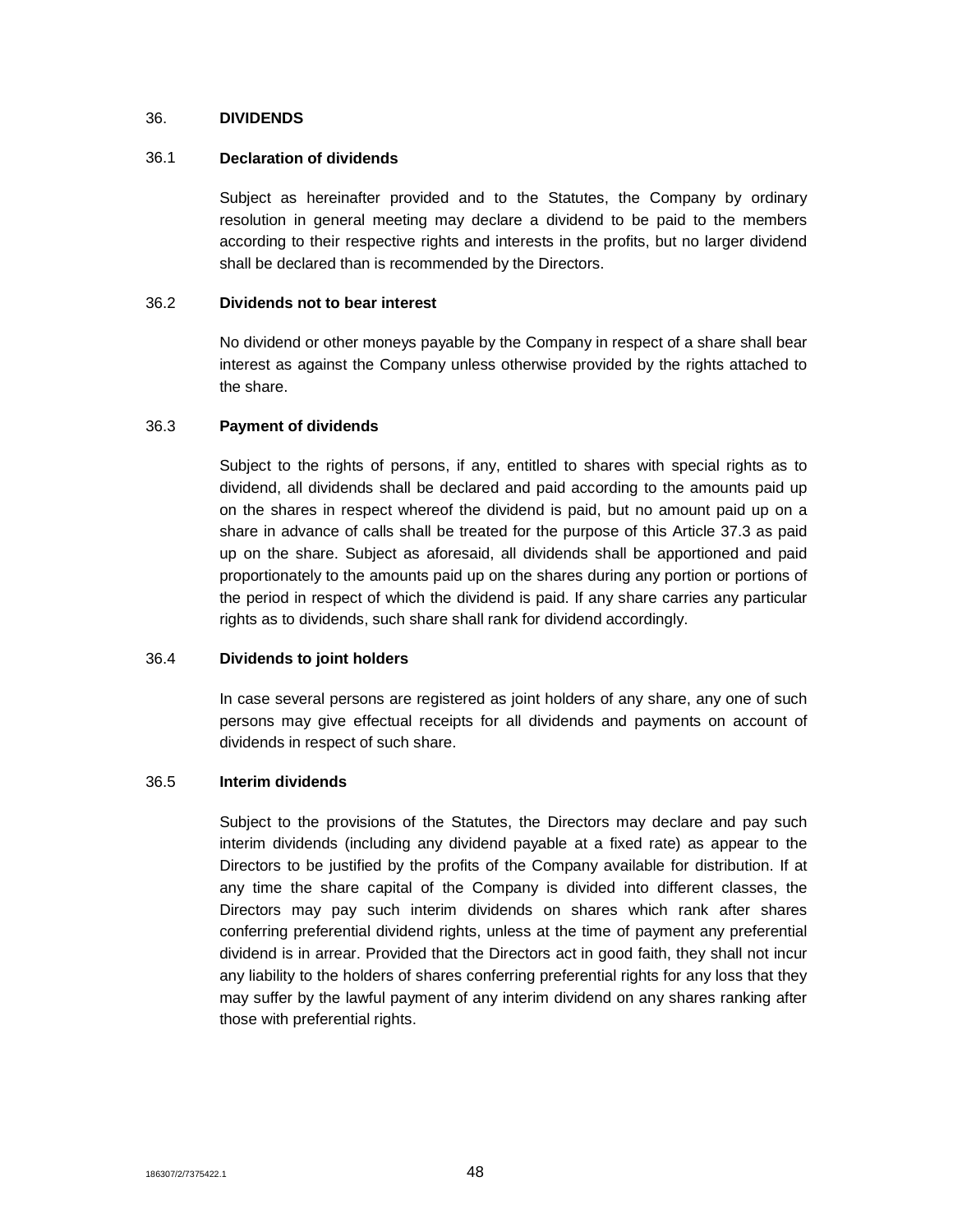#### 36.6 **Dividends payable in accordance with the Statute**

No dividend or interim dividend shall be payable except in accordance with the provisions of the Statutes.

#### 36.7 **Unclaimed dividends**

All dividends or other sums payable on or in respect of a share unclaimed for one year after having been declared may be invested or otherwise made use of by the Directors for the benefit of the Company until claimed. All dividends unclaimed for a period of twelve years from the date they became due for payment shall be forfeited and shall revert to the Company absolutely. The payment of any unclaimed dividend or other sum payable by the Company on or in respect of any share into a separate account shall not constitute the Company a trustee thereof.

#### 36.8 **Entitlement to dividends**

Every dividend shall belong and be paid (subject to the Company's lien) to those members who shall be on the Register at the date fixed by the Directors for the purpose of determining the persons entitled to such dividend (whether the date of payment or some other date) notwithstanding any subsequent transfer or transmission of shares.

#### 36.9 **Deductions and withholding**

- 36.9.1 The Directors may deduct from any dividend or other moneys payable to any member on or in respect of a share all such sums as may be due from him to the Company on account of calls or otherwise in relation to shares of the Company.
- 36.9.2 The Directors may withhold any dividend or other moneys payable to any member on or in respect of shares representing at least 0.25% (one quarter of one per cent.) of the issued shares of the relevant class if such member or any person appearing to be interested in any such shares has been duly served with, but is in default in complying with, a statutory notice in respect of such shares as described in Article 21.4.2. Any such dividend or other moneys so withheld shall be paid to the member entitled thereto within seven days after the earlier of the occurrence of the two events described in Articles 21.5.1 and 21.5.2.
- 36.9.3 Any dividends or other moneys withheld pursuant to this Article 36.8 shall not bear interest as against the Company. Pending payment, the dividends may be invested or otherwise made use of by the Directors for the benefit of the Company and the Company shall not be constituted a trustee in respect of them.
- 36.9.4 The Directors may also withhold payment of a dividend (or part of a dividend) payable to a person entitled by transmission to a share until he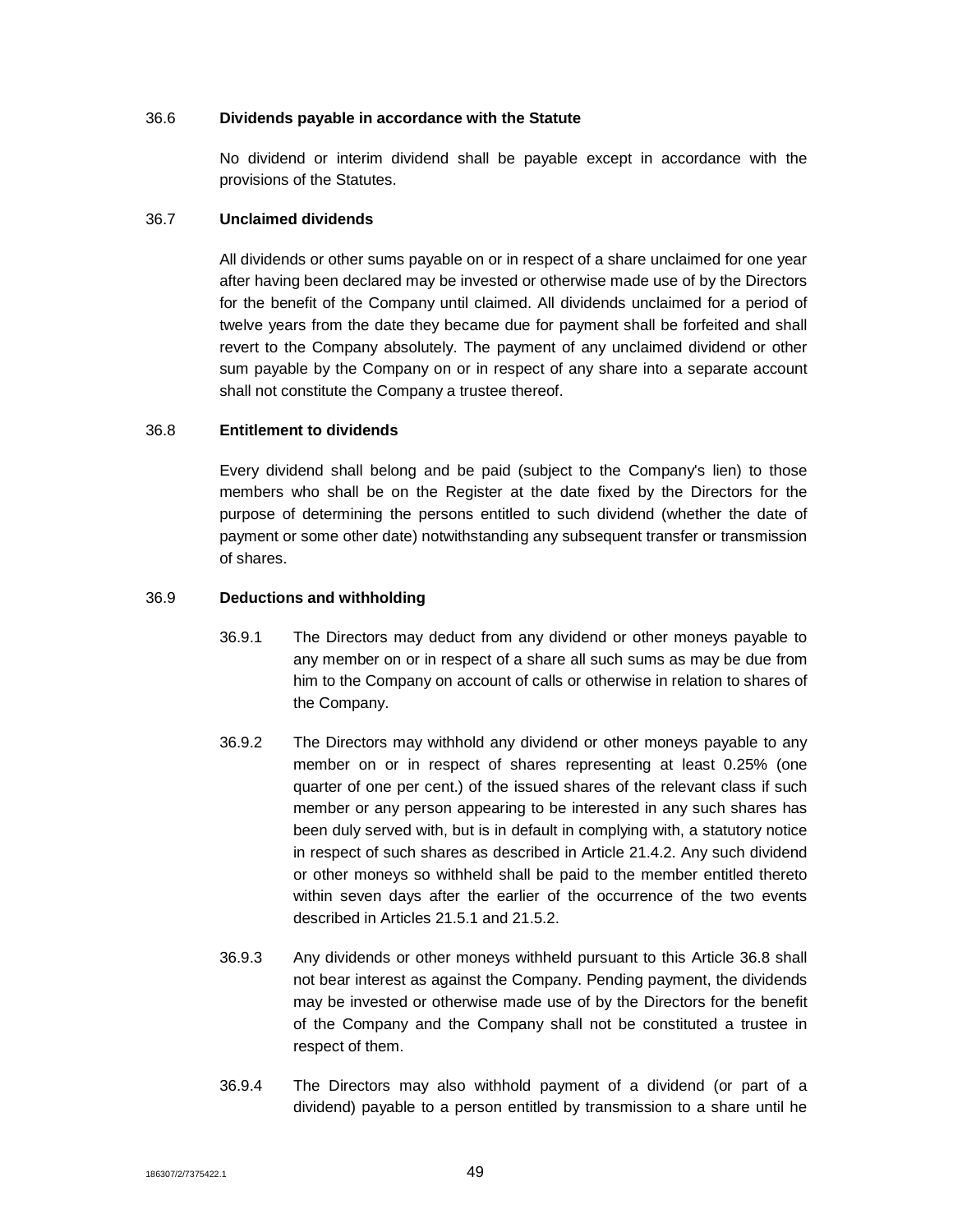has provided any evidence of his right that the Directors may reasonably require.

#### 36.10 **Method of payment of dividends**

The Company may pay any dividend or other sum payable in cash or by cheque, dividend warrant, money order, direct debit, bank transfer or otherwise by or through a bank and may render any cheque, dividend, warrant or money order by post to the members or persons entitled thereto and, in case of joint holders, to the member whose name stands first in the Register, or to such person and address as the holder or joint holders may direct, and the Company shall not be responsible for any loss of any such cheque, warrant or order. Every such cheque, warrant or order shall be made payable to the order of the person to whom it is sent, or to such person as the holder or joint holders may in writing direct, and the payment of the cheque, warrant or order shall be a good discharge to the Company. If payment is made by direct debit or bank transfer or otherwise by or through a bank, the Company shall not be responsible for amounts lost or delayed in the course of the transfer.

#### 36.11 **Payment of dividends in specie**

With the sanction of an ordinary resolution of the Company in general meeting, any dividend may be paid and satisfied either wholly or in part by the distribution of specific assets (including, without limitation, paid up shares or debentures of any other company) and the Directors shall give effect to any such resolution provided that no such distribution shall be made unless recommended by the Directors. Where any difficulty arises in regard to the distribution, the Directors may settle the same as they think expedient, and in particular may issue fractional certificates, fix the value for distribution of such specific assets or any part thereof, determine that cash payments may be made to any members upon the footing of the value so fixed in order to adjust the rights of all parties and vest any such assets in trustees upon trust for the persons entitled to the dividend as may seem expedient to the Directors.

#### 36.12 **Scrip dividend**

The Directors may with the sanction of an ordinary resolution of the Company in general meeting offer the holders of ordinary shares the right to elect to receive new ordinary shares credited as fully paid instead of cash in respect of the whole or part of such dividend or dividends as are specified by such resolution. The following provisions shall apply:

- 36.12.1 the said resolution may specify a particular dividend or may specify all or any dividends declared within a specified period but such period may not end later than the beginning of the fifth annual general meeting next following the date of the meeting at which such resolution is passed;
- 36.12.2 the entitlement of each ordinary shareholder to new ordinary shares shall be such that the value thereof shall be as nearly as possible equal to (but not in excess of ) the cash amount (disregarding any associated tax credit)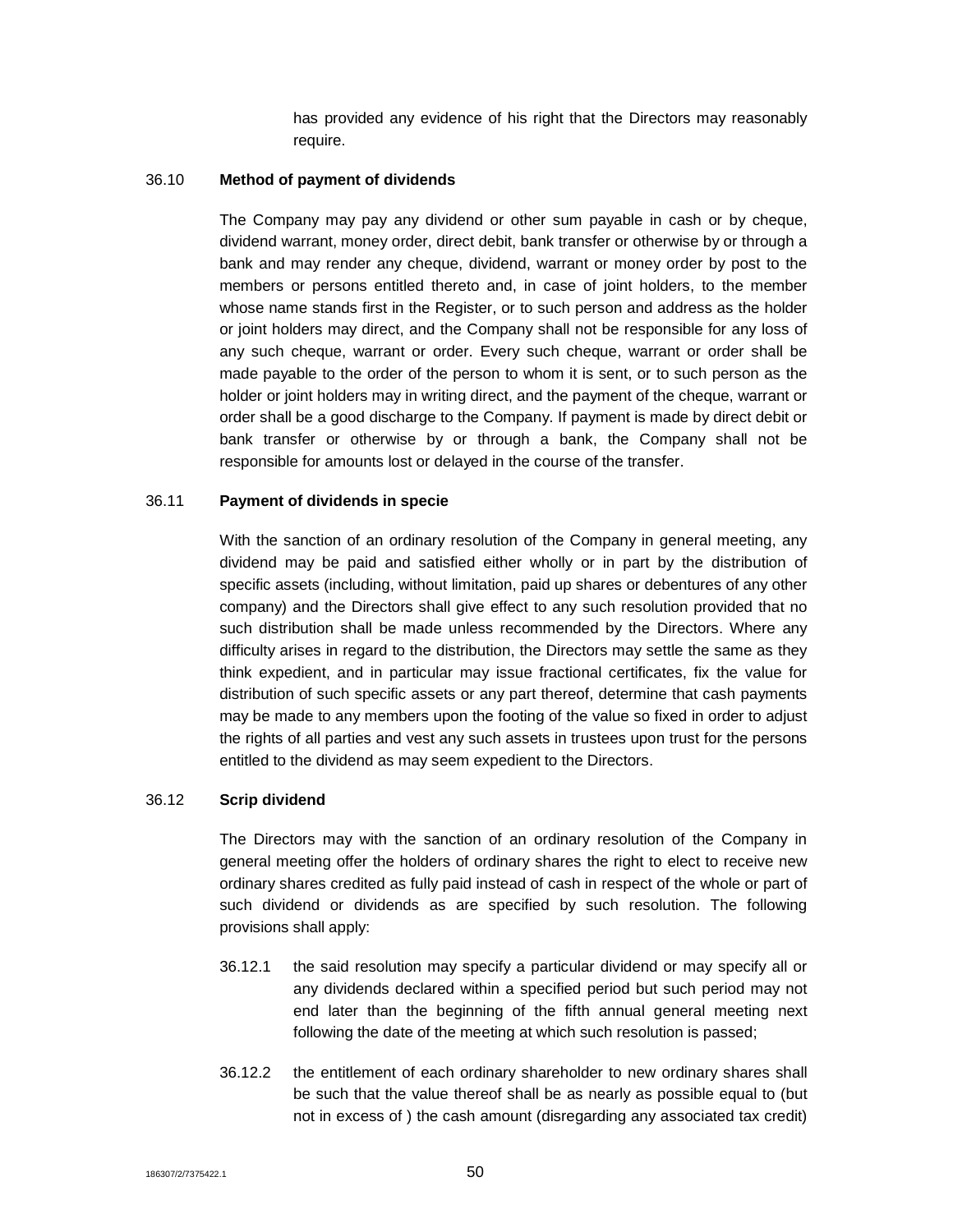that such shareholder would have received by way of dividend and, for this purpose, the value shall be the average at which bargains were recorded for the Company's ordinary shares on the London Stock Exchange Daily Official List or the AIM market of the London Stock Exchange on the day when the ordinary shares are first quoted "ex" the relevant dividend and on the four subsequent dealing days or in such other manner as may be determined by or in accordance with the ordinary resolution;

- 36.12.3 the basis of allotment shall be such that no member may receive a fraction of a share;
- 36.12.4 the Directors after determining the basis of allotment shall notify the holders of ordinary shares in writing of the right of election offered to them and shall send forms of election with or following such notification and specify the procedure to be followed and the place at which and the latest time by which duly completed forms of election must be lodged in order to be effective;
- 36.12.5 the Board may make, in relation to uncertificated shares, such other arrangements as it may in its absolute discretion think fit subject always to the facilities or requirements of the Relevant System);
- 36.12.6 the dividend (or that part of the dividend in respect of which a right of election has been offered) shall not be payable on ordinary shares in respect whereof the election has been duly made (**Elected Ordinary Shares**) and instead thereof additional ordinary shares shall be allotted to the holders of the Elected Ordinary Shares on the basis of allotment determined as aforesaid and, for such purpose, the Directors shall capitalise out of such of the sums standing to the credit of reserves (including any share premium account or capital redemption reserve) or any of the profits which could otherwise have been applied in paying dividends in cash as the Directors may determine a sum equal to the aggregate nominal amount of the additional ordinary shares to be allotted on such basis and apply the same in paying up in full the appropriate number of unissued ordinary shares for allotment and distribution to and amongst the holders of the Elected Ordinary Shares on such basis. A resolution of the Directors capitalising any part of such reserves or profits shall have the same effect as if such capitalisation had been declared by ordinary resolution of the Company in accordance with Article 37 and, in relation to any such capitalisation, the Directors may exercise all the powers conferred on them by Article 37 without the need of such ordinary resolution;
- 36.12.7 unless the Board otherwise determines, (and subject always to the Regulations and the requirements of the Relevant System concerned) the additional ordinary shares so allotted shall be issued as certificated shares (where the ordinary shares in respect of which they have been allotted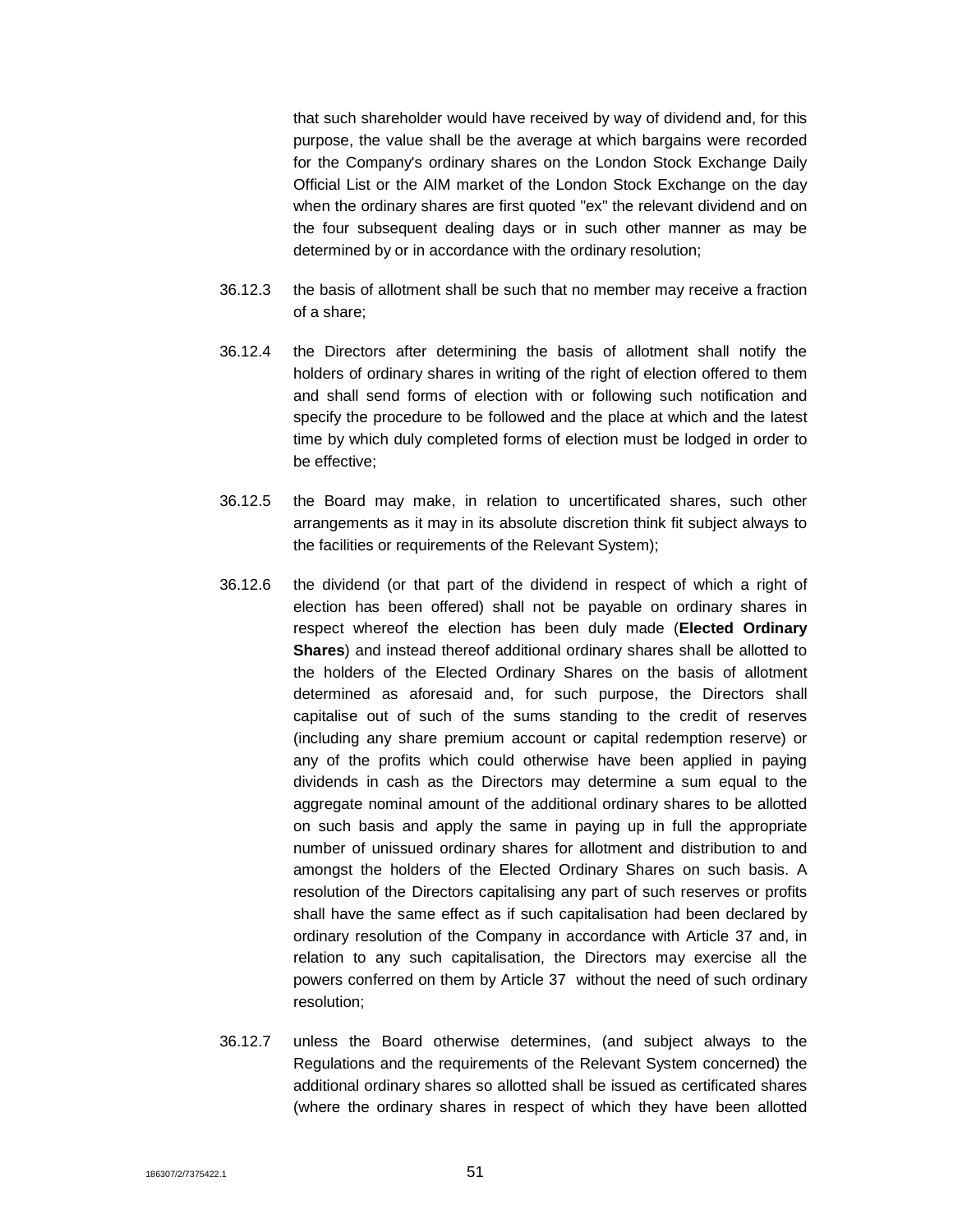were certificated shares at the Scrip Record Time) or as uncertificated shares (where the ordinary shares in respect of which they have been allotted were uncertificated shares at the Scrip Record Time) provided that if the Company is unable under the facilities and requirements of the Relevant System to issue ordinary shares in respect of the person entitled thereto as uncertificated shares able to be evidenced and transferred without a written instrument, such shares shall be issued as certificated shares; for these purposes, the Scrip Record Time means such time on the record date for determining the entitlements of members to make elections as described in this Article 36 or on such other date, as the Board may in its absolute discretion determine;

- 36.12.8 no fraction of a share shall be allotted. The Board may make such provision as it thinks fit for any fractional entitlements including provision whereby, in whole or in part, the benefit thereof accrues to the Company and/or under which fractional entitlements are accrued and/or retained and in each case accumulated on behalf of any holder and such accruals or retentions are applied to the allotment of fully paid shares to such holder and/or provision whereby cash payments may be made to holders in respect of their fractional entitlements. Shares representing fractional entitlements to which any member would, but for this Article, become entitled may be issued as certificated shares or uncertificated shares;
- 36.12.9 the additional ordinary shares so allotted shall rank pari passu in all respects with the fully paid ordinary shares in issue on the record date for the dividend in respect of which the right of election has been offered, except that they will not rank for any dividend or other distribution or other entitlement which has been declared, paid or made by reference to such record date;
- 36.12.10 the Directors may apply such exclusions or other arrangements as they may deem necessary or expedient to deal with legal or practical problems (including, without limitation, the requirements of any regulatory body or stock exchange) in respect of overseas shareholders;
- 36.12.11 the Directors may terminate, suspend or amend any offer of the right to elect to receive new ordinary shares in lieu of any cash dividend at any time.

#### 37. **CAPITALISATION OF PROFITS AND RESERVES**

The Directors may with the authority of an ordinary resolution of the Company in general meeting:

37.1 subject as hereinafter provided, resolve to capitalise any undivided profits of the Company (whether or not the same are available for distribution and including profits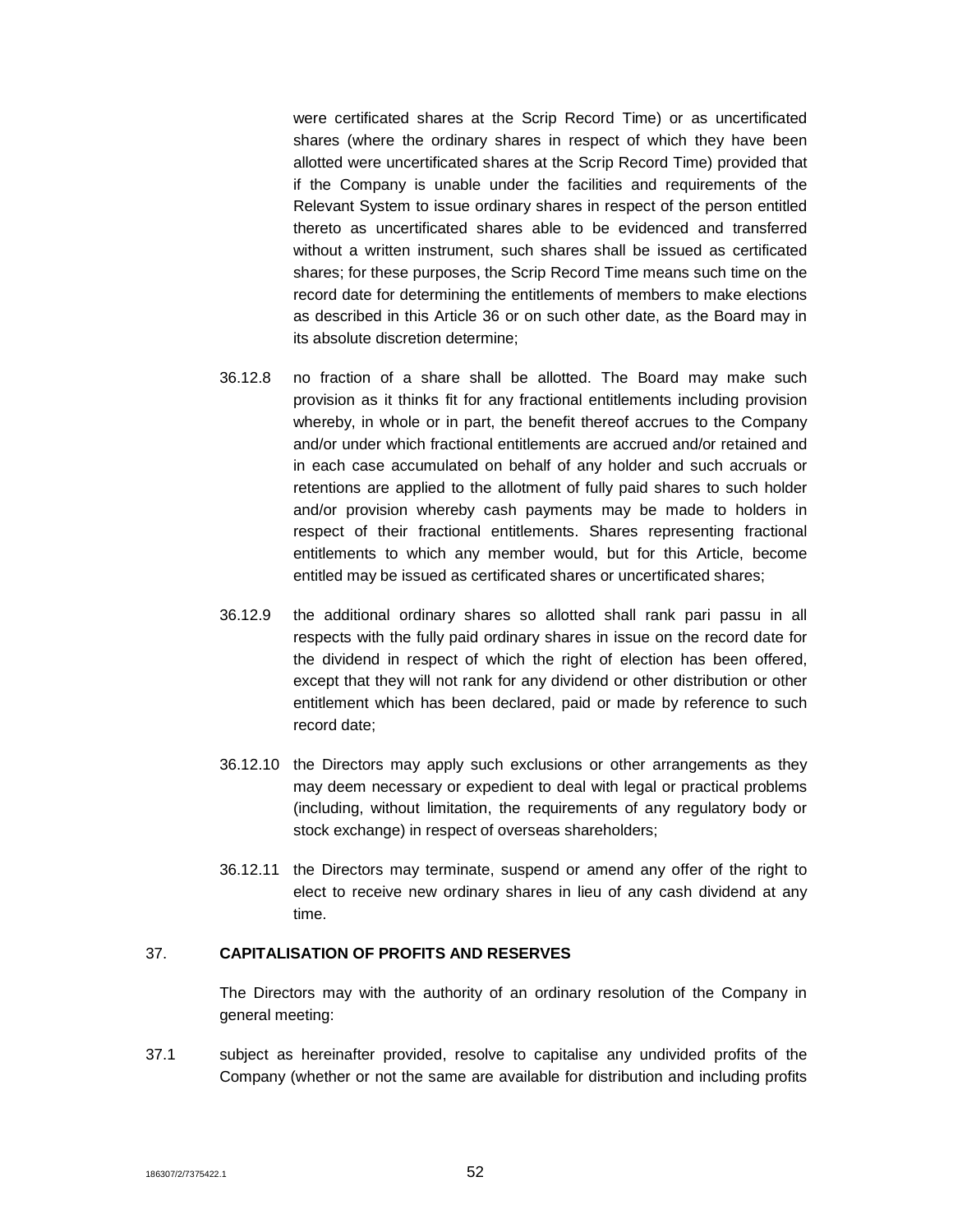standing to any reserve) or any sum standing to the credit of the Company's share premium account or capital redemption reserve;

- 37.2 appropriate the profits or sum resolved to be capitalised to the members who would have been entitled to it if it were distributed by way of dividend and in the same proportion and apply such profits or sum on their behalf, either in or towards paying up the amounts, if any, for the time being unpaid on any shares held by them respectively, or in paying up in full unissued shares or debentures of the Company of a nominal amount equal to such profits or sum, and allot and distribute such shares or debentures credited as fully paid-up, to and amongst such members or as they may direct, in those proportions, or partly in one way and partly in the other provided that:
	- 37.2.1 the share premium account and the capital redemption reserve and any such profits which are not available for distribution may, for the purposes of this Article 37.1, only be applied in the paying up of unissued shares to be issued to members credited as fully paid; and
	- 37.2.2 in the case where any sum is applied in paying amounts for the time being unpaid on any shares of the Company or in paying up in full debentures of the Company, the amount of the net assets of the Company at that time is not less than the aggregate of the called up share capital of the Company and its undistributable reserves as shown in the latest audited accounts of the Company or such other accounts as may be relevant and would not be reduced below that aggregate by the payment thereof;
- 37.3 resolve that any shares allotted under this Article 37.1 to any member in respect of a holding by him of any partly paid shares shall, so long as such shares remain partly paid rank for dividends only to the extent that such partly paid shares rank for dividend;
- 37.4 make such provisions by the issue of fractional certificates or by payment in cash or otherwise as the Directors think fit for the case of shares or debentures becoming distributable under this Article 37.1 in fractions (including the sale of fractional entitlements for the benefit of the Company);
- 37.5 authorise any person to enter on behalf of all the members concerned into an agreement with the Company providing for the allotment to them respectively, credited as fully paid-up, of any shares or debentures to which they may be entitled upon such capitalisation (any agreement made under such authority being thereupon effective and binding on all such members);
- 37.6 generally do all acts and things required to give effect to such resolution as aforesaid.

# 38. **RECORD DATES**

Notwithstanding any other provision of these Articles but subject to the Statutes and rights attached to shares, the Company or the Board may fix any date as the record date for any dividend, distribution, allotment or issue and such record date may be on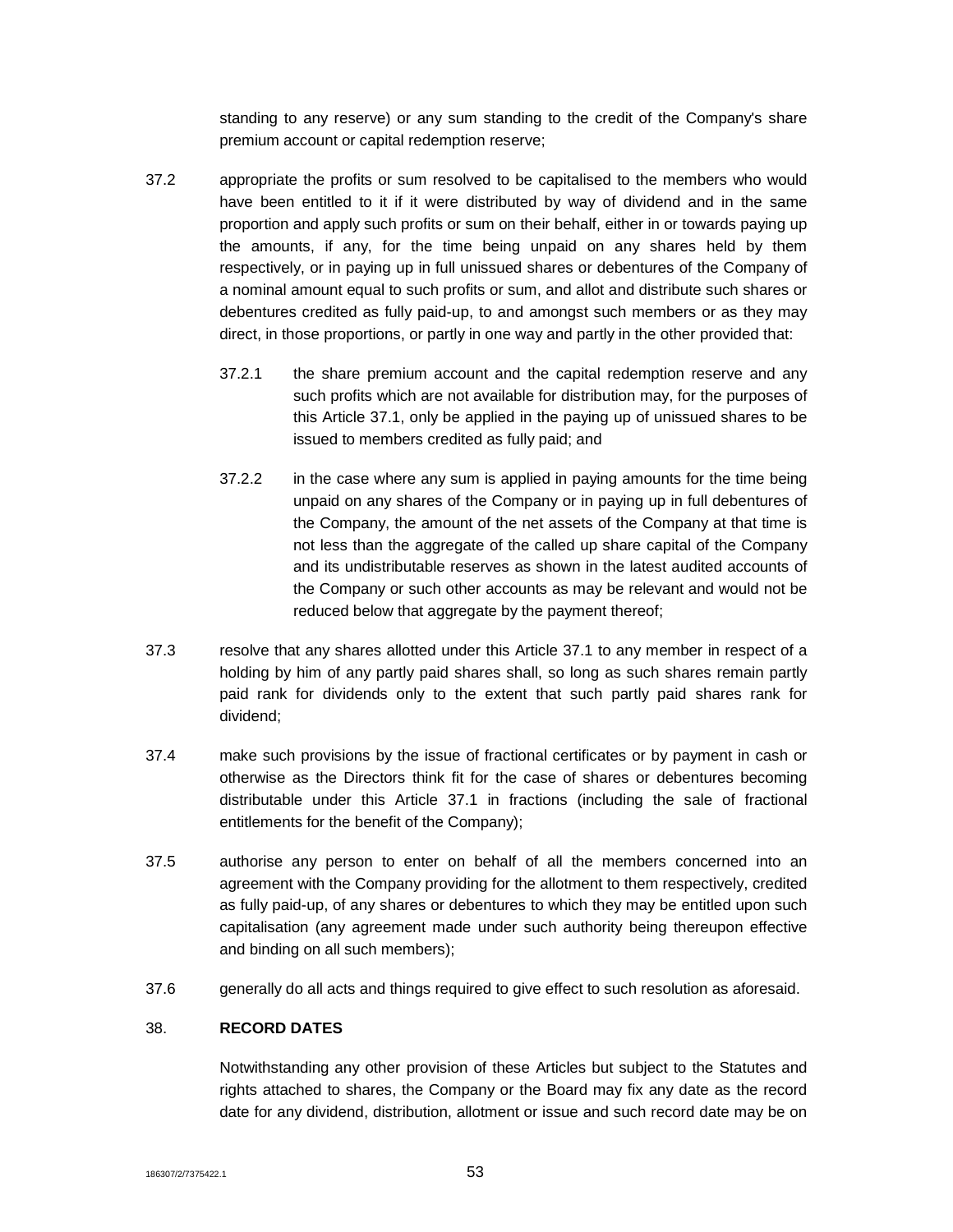or at any time before any date on which such dividend, distribution, allotment or issue last paid or made and on or at any time before or after any date on which such dividend, distribution, allotment or issue is declared.

# 39. **ACCOUNTS**

## 39.1 **Inspection of accounting records and Register**

- 39.1.1 The Directors shall ensure that accounting records are kept in accordance with the Statutes.
- 39.1.2 The accounting records shall be kept at the Office or, subject to the provisions of the Statutes, at such other place as the Directors think fit, and shall be available during normal business hours for the inspection by the Directors and other officers of the Company.
- 39.1.3 The Directors shall from time to time determine whether and to what extent and at what times and places, and under what conditions or regulations the accounting records of the Company, or any of them, shall be open to the inspection of the members, and no member shall have any right of inspecting any accounting record or other document of the Company except as conferred by the Statutes or authorised by the Directors or by the Company in general meeting. The Register shall be open for inspection by any member or other person entitled to inspect the same, and any person other than a member inspecting the same shall pay such fee as is laid down by the Statutes.

# 39.2 **Copy of Reports and Accounts to be sent to members**

39.2.1 Subject as hereinafter provided, a printed copy of every profit and loss account and balance sheet, including all documents required by law to be annexed to the balance sheet which is to be laid before the Company in general meeting, together with copies of the Directors' and of the Auditors' reports shall (in accordance with and subject as provided by the Statutes) not less than twenty one Clear Days before the date of the meeting be sent (which includes using electronic communications to send copies of the documents to such an address given by the member to the Company) to every member (whether he is or is not entitled to receive notices of general meetings of the Company) and every holder of debentures of the Company (whether he is or is not so entitled) and the Auditors and all other persons, being persons so entitled. The requisite number of copies of these documents shall (if necessary) at the same time be forwarded to the appropriate department of the London Stock Exchange. The requirements of this Article 39 shall be deemed to be satisfied in relation to members and holders of debentures by sending to each member and holder of debentures, where permitted by and in accordance with the Statutes and instead of the said copies, a summary financial statement derived from the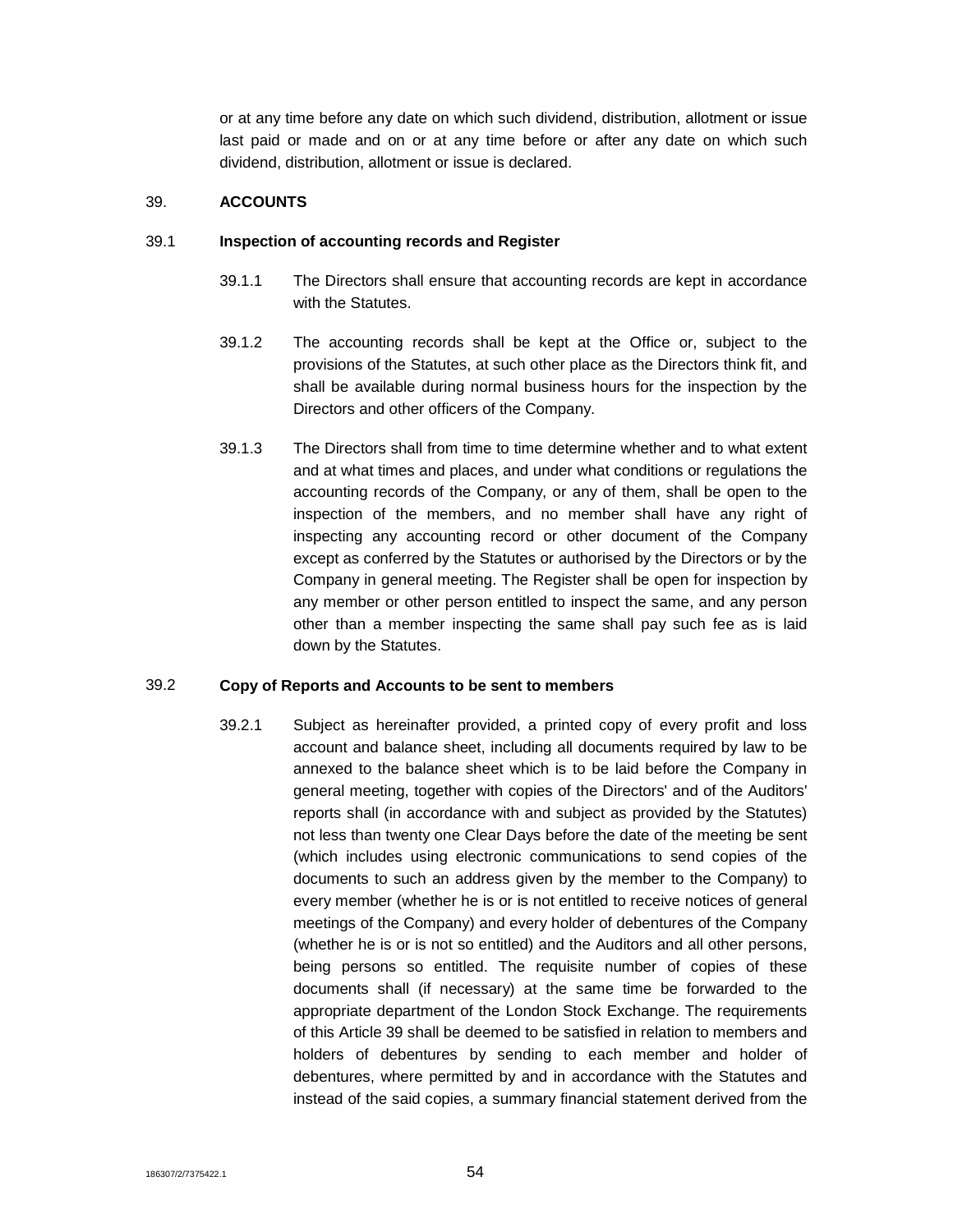Company's annual accounts and the Directors' report and prepared in the form and containing the information prescribed by the Statutes and any regulations made thereunder. This Article shall not require copies of such documents to be sent to any person of whose address the Company is not aware nor to more than one of the joint holders of any shares or debentures.

39.2.2 For the purposes of these Articles, copies of those documents shall be treated as being sent to a member where the Company and the member have agreed to the member having access to those documents on a web site and the member has been notified not less than twenty one days before the date of the meeting that the documents have been published on a website, the address of the website and the location on the website of those documents and how they may be accessed.

#### 40. **SEALS AND AUTHENTICATION OF DOCUMENTS**

# 40.1 **Common Seal**

The Directors may provide a common seal for the Company and shall have power from time to time to destroy the same and to substitute a new Seal in lieu of it.

#### 40.2 **Official Seal**

The Directors may exercise the powers conferred on the Company by section 50 CA2006 with regard to having an official seal solely for sealing documents creating or evidencing securities issued by the Company. Any such documents to which such official seal is affixed need not be signed by any person.

#### 40.3 **Official Seal for use abroad**

The Company may exercise the powers conferred by section 49 CA2006 with regard to having an official seal for use abroad and such powers shall be vested in the Directors.

#### 40.4 **Safe custody of seals**

40.4.1 The Directors shall provide for the safe custody of every seal of the Company. The Seal shall never be affixed to any document except by the authority of a resolution of the Directors which authority may be of a general nature and need not apply only to specific documents or transactions. Subject as in this Article 40.4 provided, two Directors or a Director and the secretary or some other person authorised by a resolution of the Directors shall sign autographically every instrument to which the Seal shall be affixed and, in favour of any purchaser or person bona fide dealing with the Company, such signatures shall be conclusive evidence of the fact that the Seal has been duly affixed. Any certificate for shares, stock or debenture or loan stock (except where the trust deed or other instrument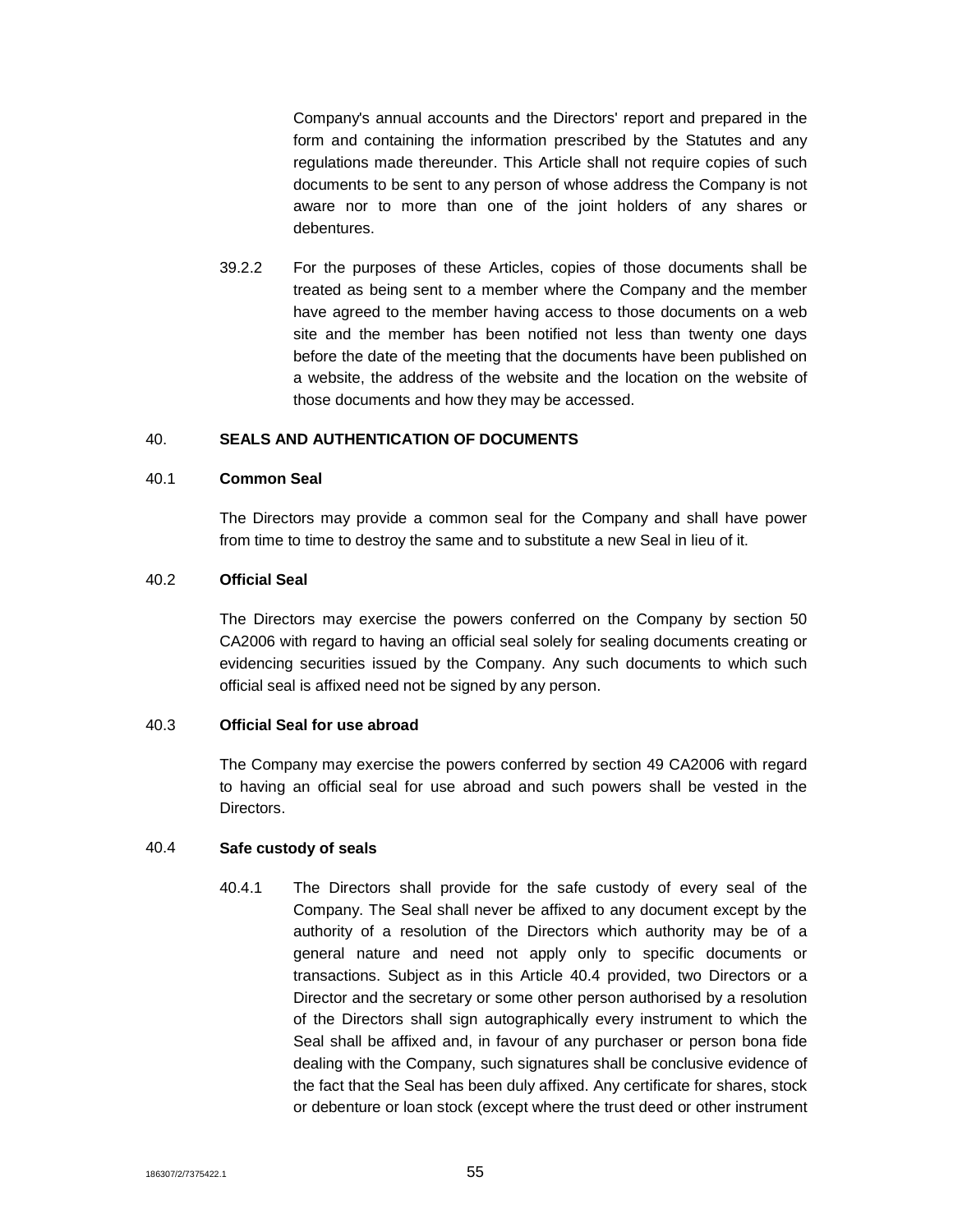constituting any debenture or loan stock provides to the contrary) or representing any other form of security of the Company to which an official seal of the Company is, or is required to be, affixed need not be signed by any person.

40.4.2 Without prejudice to the provisions of Article 40.4.1, any document expressed to be made as and with the intention of creating a deed may be executed by or on behalf of the Company in any manner prescribed by the Statutes, provided always that any such document shall not be executed except with the prior authority of a resolution of the Directors.

## 40.5 **Authentication of documents**

Any Director or the secretary or any person appointed by the Board for the purpose may authenticate any document affecting the constitution of the Company and any resolution passed by the Company or the Board or a committee of the Board and any books, records, documents and accounts relating to the business of the Company and may certify copies thereof or extracts therefrom as true copies or extracts and, if any books, records, documents or accounts are elsewhere than at the Office, the local manager or other officer of the Company having the custody thereof shall be deemed to be a person so appointed by the Board. A document purporting to be a copy of a resolution or a copy of or an extract from the minutes of a meeting of the Company or of the Board or a committee of the Board which is so certified shall be conclusive evidence in favour of all persons dealing with the Company upon the faith thereof that such resolution has been duly passed or, as the case may be, that such minutes or copy or extract is a true and accurate record of proceedings at a duly constituted meeting.

#### 41. **NOTICES**

#### 41.1 **Service of notice on members**

A notice or other document may be given or served by the Company upon any member, either personally or by sending it through the post in a prepaid letter or, in the case of service to an address outside the United Kingdom, by prepaid air mail addressed to such member at his registered address, or at any other address in any country which the member shall have in writing given to the Company as his address for service, or by using electronic communications to an address which the member shall have given to the Company for that purpose or (where a member has consented or is deemed to have consented under CA2006) by making it available on a website. In this Article an address in relation to electronic communications includes any number or address used for the purpose of such communication.

#### 41.2 **Notice binding on transferees etc**

A person who becomes entitled to a share by transmission, transfer or otherwise is bound by a notice in respect of that share (other than a notice served by the Company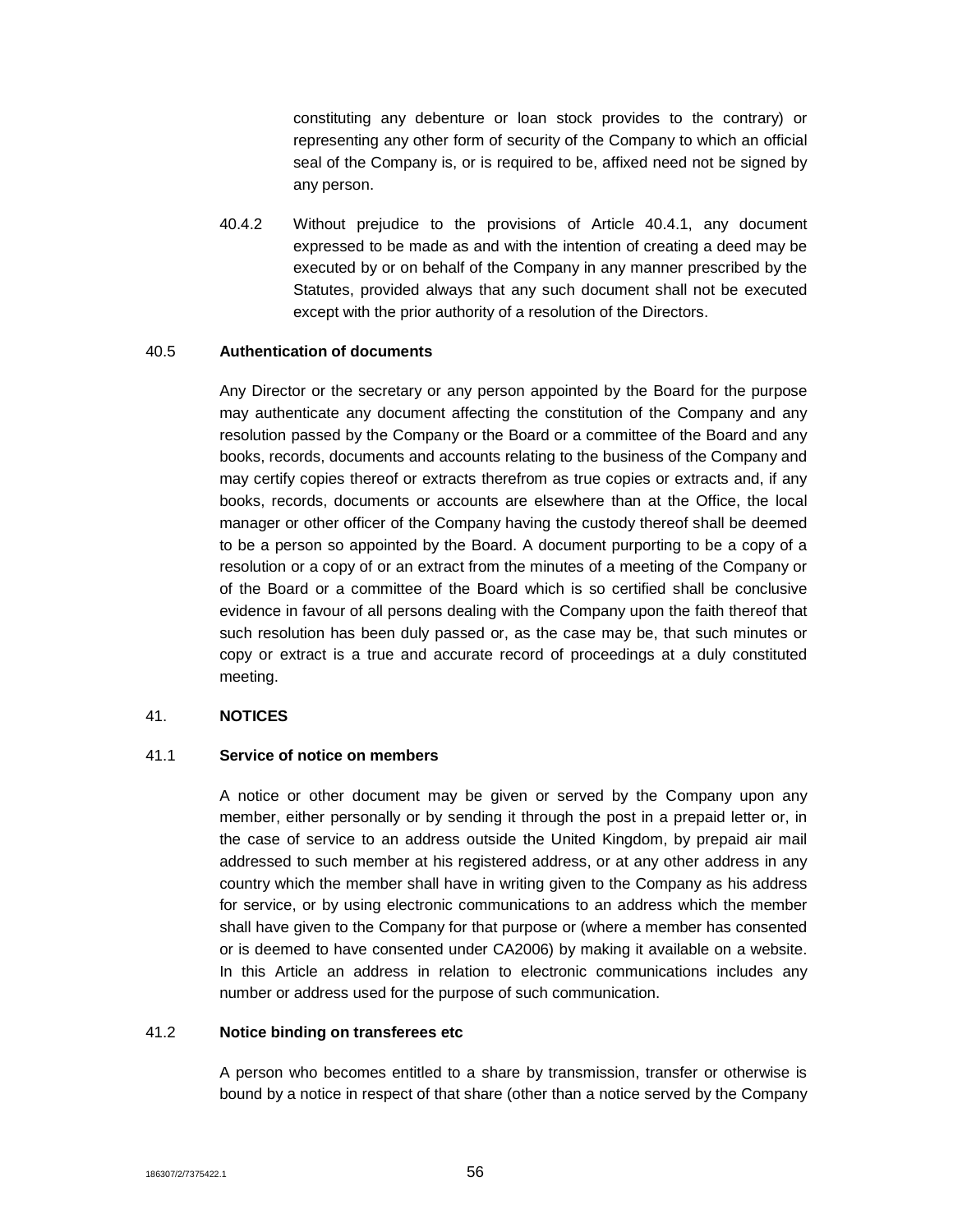under section 793 CA2006) which, before his name is entered in the Register, has been properly served on a person from whom he derives his title.

## 41.3 **When registered address not in the United Kingdom**

Any member whose registered address shall not be in the United Kingdom and who shall not have given to the Company an address within the United Kingdom at which notices may be given to him, or an address to which notices may be sent using electronic communications, shall not be entitled to receive any notices whatsoever, but the Directors may, if they think proper, serve any notice upon such member in the manner above mentioned.

#### 41.4 **Evidence of service**

A notice or other document addressed to a member at his registered address for service in the United Kingdom, shall, if served by post, be deemed to have been served at the latest within twenty four hours if prepaid as first class and within forty eight hours if prepaid as second class, after the same shall have been posted, and in proving such service it shall be sufficient to prove that the cover containing the same was properly addressed and put into a post office. A notice or other document contained in an electronic communication shall be deemed to have been served at the expiration of forty eight hours after the time it was sent. Proof that a notice contained in an electronic communication was sent in accordance with guidance issued by the Institute of Chartered Secretaries and Administrators shall be conclusive evidence that notice was given.

# 41.5 **Notice to joint holders**

All notices or other documents directed to be given to the members shall, with respect to any share to which persons are jointly entitled, be given to whichever of such persons is named first in the Register in respect of the joint holding. Any notice or document so given shall be sufficiently given to all the holders of such share.

#### 41.6 **Notice in case of death or bankruptcy**

A person entitled to a share in consequence of the death or bankruptcy of a member shall (upon supplying to the Company such evidence as the Directors may reasonably require to show his title to the share, and upon supplying also an address within the United Kingdom for the service of notices or an address to which notices may be sent using electronic communications) be entitled to have served upon or delivered to him at such address any notice or document to which the member but for his death or bankruptcy would be entitled. Such service or delivery shall for all purposes be deemed a sufficient service or delivery of such notice or document on all persons interested (whether jointly with or as claiming through or under him) in the share. Save as aforesaid, any notice or document delivered or sent by post to or left at the registered address of any member or sent to any number or address used for the purpose of electronic communications in pursuance of these Articles shall, notwithstanding that such member be then dead or bankrupt and whether or not the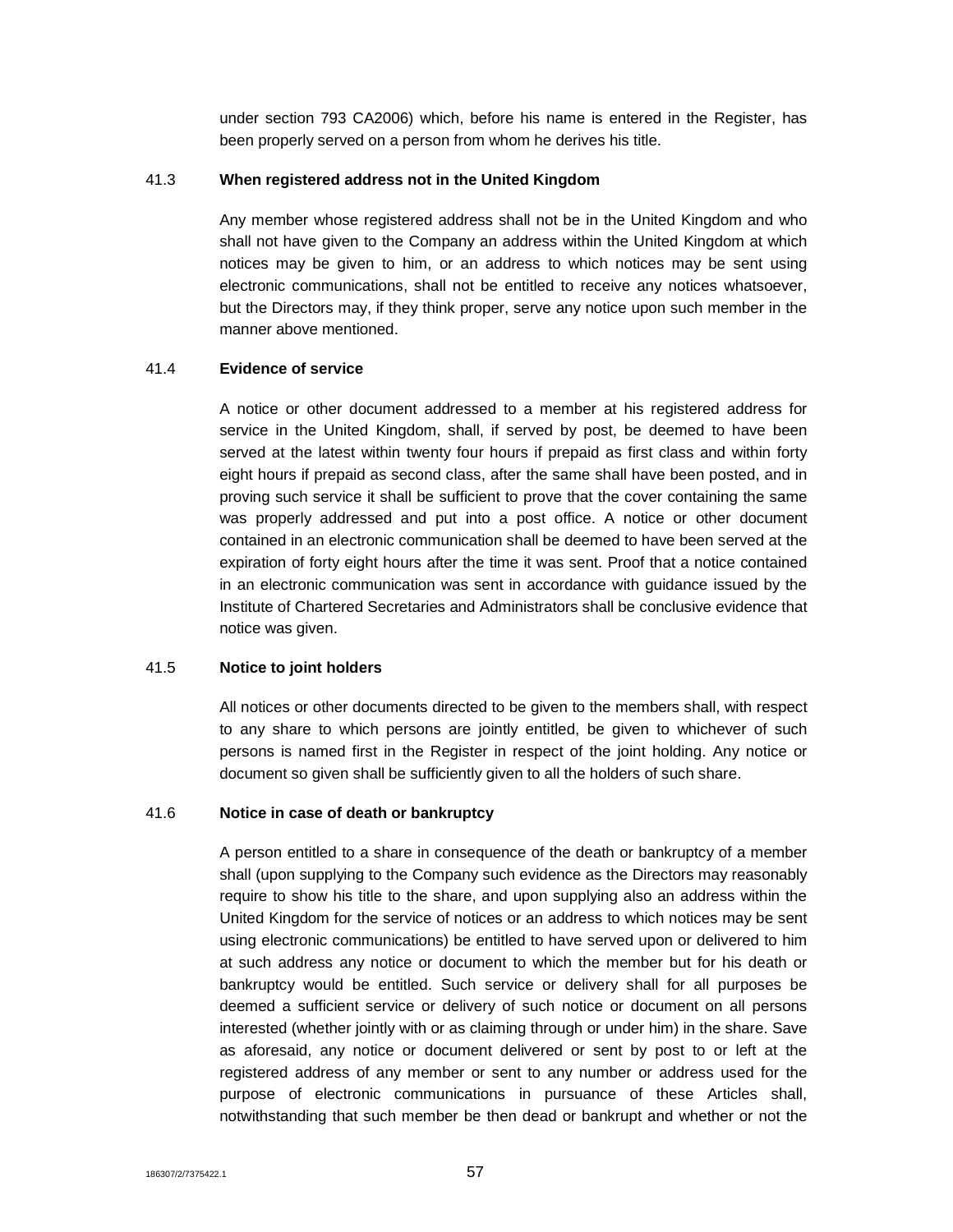Company has notice of his death or bankruptcy, be deemed to have been duly served or delivered in respect of any share registered in the name of such member as sole or joint holder.

# 41.7 **Signature on notices**

The signature to any notice or document to be given by the Company may be written or printed.

# 41.8 **Notice by advertisement**

If at any time, by reason of suspension or curtailment of postal services within the United Kingdom, the Company is unable effectively to convene a general meeting by notices sent through the post, a general meeting may be convened by a notice advertised on the same date in at least one national UK daily newspaper and such notice shall be deemed to have been duly served on all members and other persons entitled to it at 12 noon on the day when the advertisement appears. In any such case, the Company shall send confirmatory copies of the notice by post if, at least seven days prior to the meeting, the posting of notices to addresses throughout the United Kingdom again becomes practicable.

# 42. **UNTRACED SHAREHOLDERS**

- 42.1 The Company shall be entitled to sell at the best price reasonably obtainable any shares of a member or any shares to which a person is entitled by transmission (including, without limitation and in any such case, any shares issued during the twelve year period referred to below by reference to any such shares) if and provided only that:
	- 42.1.1 for a period of twelve years no cheque, warrant or money order sent by the Company through the post in a pre-paid letter addressed to the member or to any person entitled by transmission to the shares at his address on the Register or other last known address given by the member or any person entitled by transmission to the Company to which cheques, warrants and money orders are to be sent has been cashed and no communication has been received by the Company from the member or the person entitled by transmission, provided that, in any such period of twelve years, the Company has paid at least three dividends (whether interim, final, special or otherwise) in respect of the shares in question and no such dividend has been claimed;
	- 42.1.2 the Company has at the expiration of the said period of twelve years by advertisement in one national UK daily newspaper and in a newspaper circulating in the area in which the address referred to in Article 42.1.1 is located given notice of its intention to sell such shares;
	- 42.1.3 the Company has not, during the further period of three months after the date of the advertisement and prior to the exercise of the power of sale,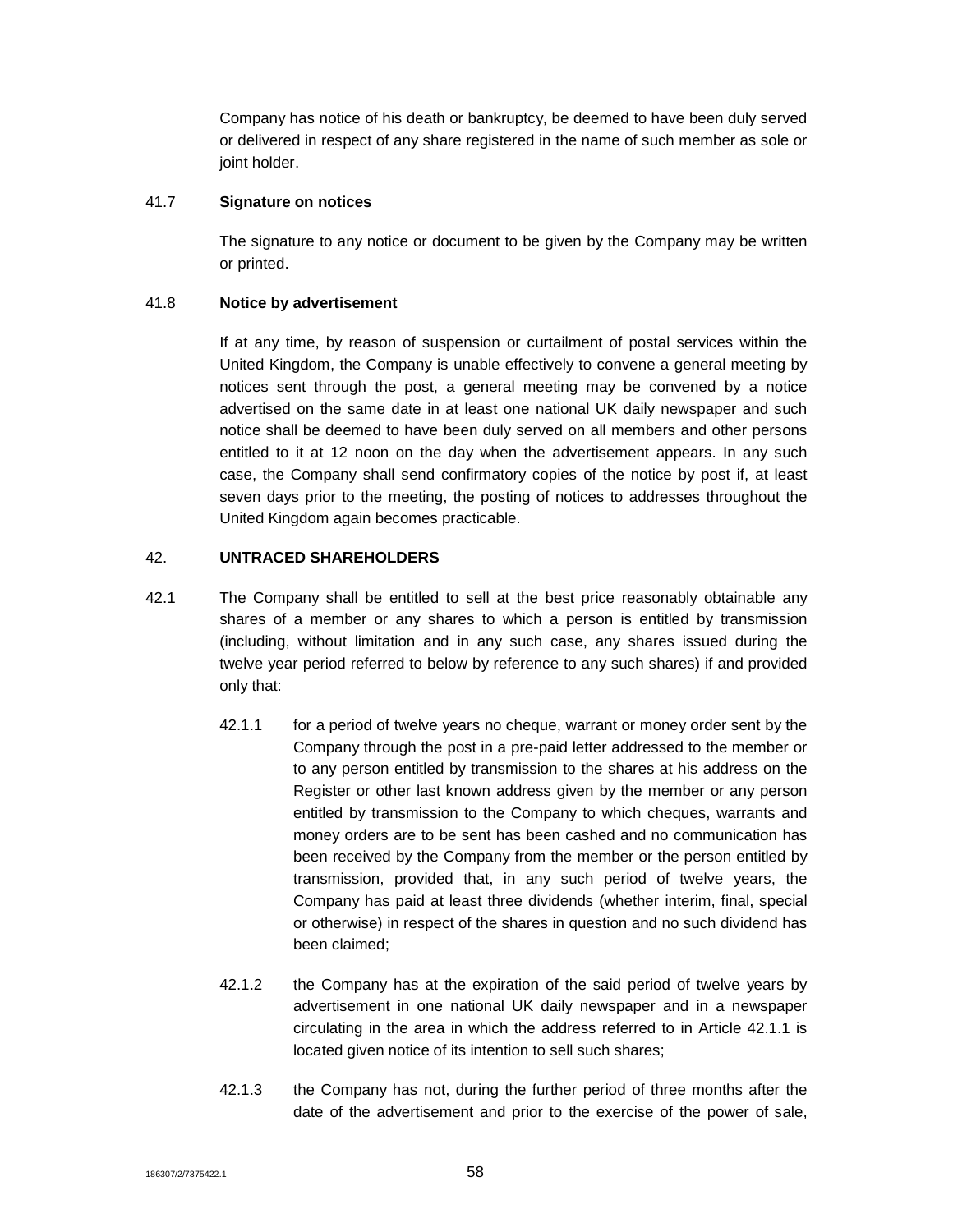received any communication from the member or person entitled by transmission; and

- 42.1.4 the Company has first given notice in writing to the London Stock Exchange of its intention to sell such shares.
- 42.2 To give effect to any such sale, the Company may, in the case of certificated shares, nominate any person to execute as transferor an instrument of transfer of such shares, or, in the case of uncertificated shares, nominate any person to transfer such shares and in either case such transfer shall be as effective as if it had been effected by the registered holder of or person entitled by transmission to such shares. The Company shall account to the member or other person entitled to such shares for the net proceeds of such sale by placing all moneys in respect thereof in a separate account which shall be a permanent debt of the Company (provided always that the Company shall not be liable to earn any interest thereon nor to account for any interest thereon) and the Company shall be deemed to be a debtor (and not a trustee) in respect thereof for such member or other person. Moneys placed in such separate account may either be employed in the business of the Company or invested in such investments (other than shares of the Company or its holding company (if any)) as the Directors may from time to time think fit.
- 42.3 The Company shall be entitled to cease sending dividend warrants, cheques or money orders by post or transfers through a bank to any member if such warrants, cheques or money orders have been returned undelivered or left uncashed or the transfer is not accepted on two consecutive occasions.

#### 43. **AUDITORS**

#### 43.1 **Appointment of Auditors**

The provisions of the Statutes as to the appointment, powers, rights, remuneration and duties of the Auditors shall be complied with.

# 43.2 **Acts of Auditors valid**

Subject to the provisions of the Statutes, all acts done by any person acting as an Auditor shall as regards all persons dealing in good faith with the Company, be valid, notwithstanding that there was some defect in his appointment or that he was at the time of his appointment not qualified for appointment.

# 43.3 **Notices to Auditors**

The Auditors shall be entitled to attend any general meeting, to receive all notices of and other communications relating to any general meeting which any member is entitled to receive and to be heard at any general meeting on any part of the business of the meeting which concerns them as auditors of the Company.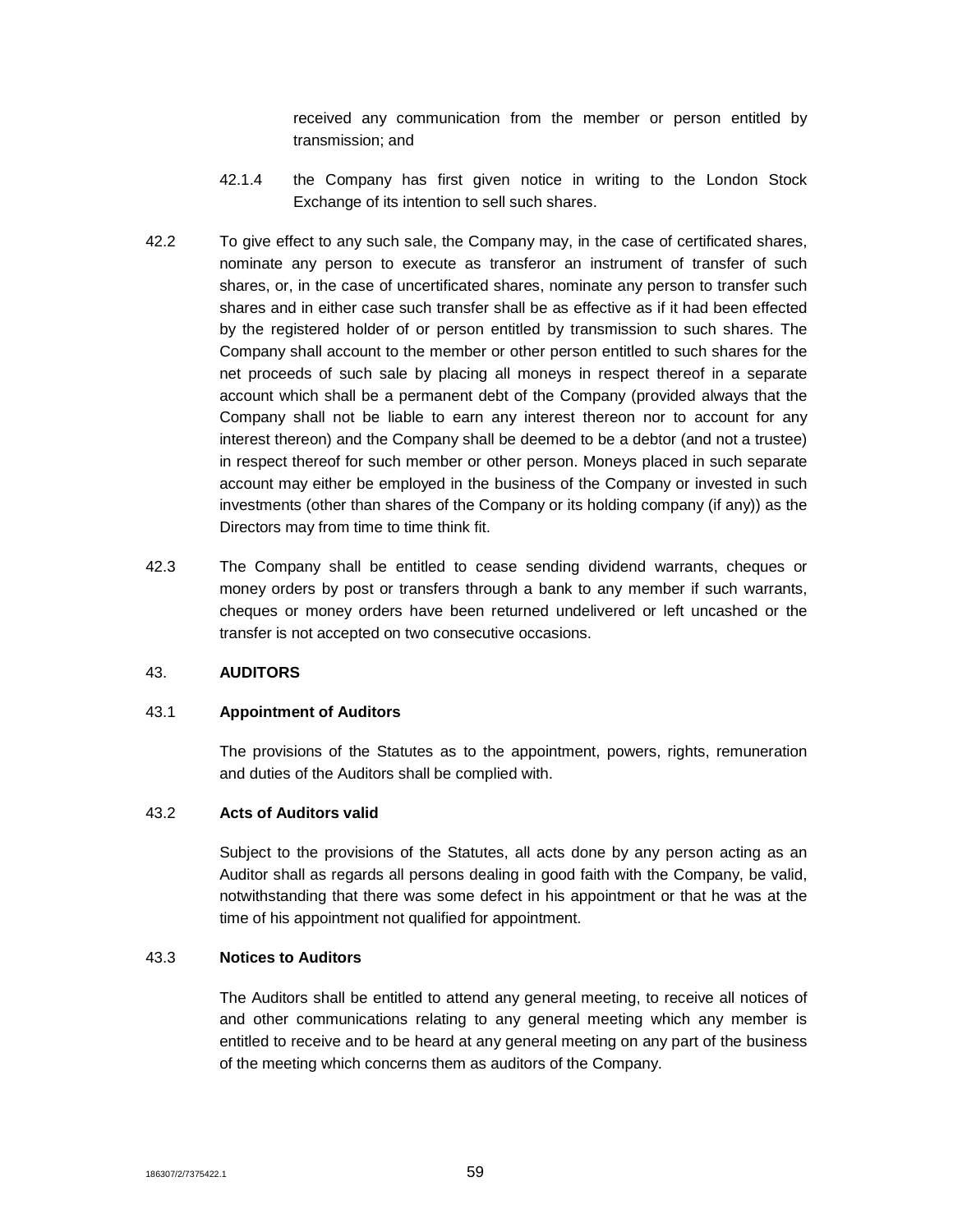#### 44. **CHANGE OF NAME**

The name of the Company may be changed by a decision of the board.

#### 45. **MISCELLANEOUS**

#### 45.1 **Division of assets in specie**

The liquidator on any winding-up of the Company (whether voluntary or under supervision or compulsory) may, with the authority of a special resolution and after deduction of any provision made under section 187 of the Insolvency Act 1986 and section 247 CA2006, divide among the members in kind the whole or any part of the assets of the Company and whether or not the assets shall consist of property of one kind, or shall consist of properties of different kinds, and for such purpose may set such value as he deems fair upon any one or more class or classes of property, and may determine how such division shall be carried out as between members or classes of members. If any such division shall be otherwise than in accordance with the existing rights of the members every member shall have the same right of dissent and other ancillary rights as if such resolution were a special resolution passed in accordance with section 110 of the Insolvency Act 1986.

#### 45.2 **Indemnity against claims in result of shares**

- 45.2.1 Whenever any law for the time being of any country, state or place imposes or purports to impose any immediate or future or possible liability on the Company to make any payment, or empowers any government or taxing authority or government official to require the Company to make any payment, in respect of any shares held either jointly or solely by any member or in respect of any dividends or other monies due or payable or accruing due or which may become due or payable to such member by the Company or in respect of any such shares or for or on account or in respect of any member in consequence of:
	- (a) the death of such member;
	- (b) the non-payment of any income tax or other tax by such member in respect of any shares in the Company or dividend or other payment in respect of such shares; or
	- (c) the non-payment of any estate, probate, succession, death, stamp or other tax or duty by the executor or administrator of such member or by or out of his estate;

the Company in every such case:

(d) shall be fully indemnified by such member or his executor or administrator from all liability arising by virtue of such law; and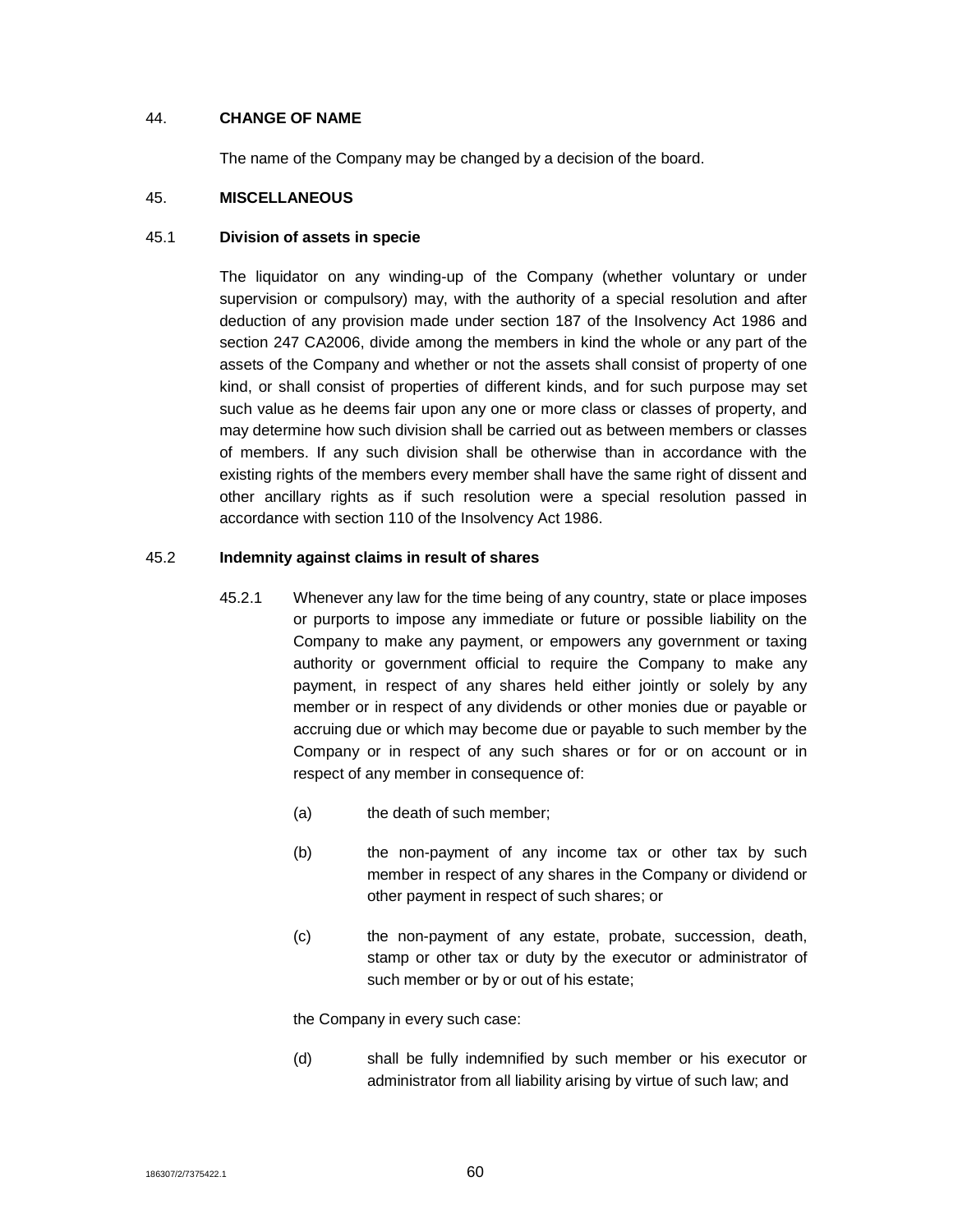- (e) may recover as a debt due from such member or his executor or administrator (wherever constituted or residing) any monies paid by the Company under or in consequence of any such law, together with interest thereon at the rate of 15% (fifteen per cent.) per annum thereon from the date of payment to the date of repayment.
- 45.2.2 Nothing contained in this Article shall prejudice or affect any right or remedy which any law may confer or purport to confer on the Company and, as between the Company and every such member as aforesaid, his executor, administrator, and estate wherever constituted or situated, any right or remedy which such law shall confer or purport to confer on the Company shall be enforceable by the Company.

# 45.3 **Indemnity**

- 45.3.1 A relevant Director (as defined in Article 45.3.3 below) shall be indemnified out of the Company's assets against any liability (other than a liability to the Company or an associated company) which that Director incurs in connection with:
	- (a) civil proceedings in relation to the Company or an associated company (other than a liability incurred in defending proceedings brought by the Company or an associated company in which final judgment is given against the Director);
	- (b) criminal proceedings in relation to the Company or an associated company (other than a fine imposed in such proceedings, or a liability incurred in defending proceedings in which the Director is convicted and the conviction is final);
	- (c) regulatory action taken by or a regulatory investigation by a regulatory authority in relation to the Company or an associated company (unless a sum is payable to a regulatory authority by way of a penalty in respect of non-compliance with any requirement of a regulatory nature (however arising)); or
	- (d) any application for relief:
		- (i) under section 661(3) or (4) CA2006 (acquisition of shares by innocent nominee); or
		- (ii) section 1157 CA2006 (general power to grant relief in case of honest and reasonable conduct),

unless the court refuses to grant the Director relief, and the refusal of relief is final.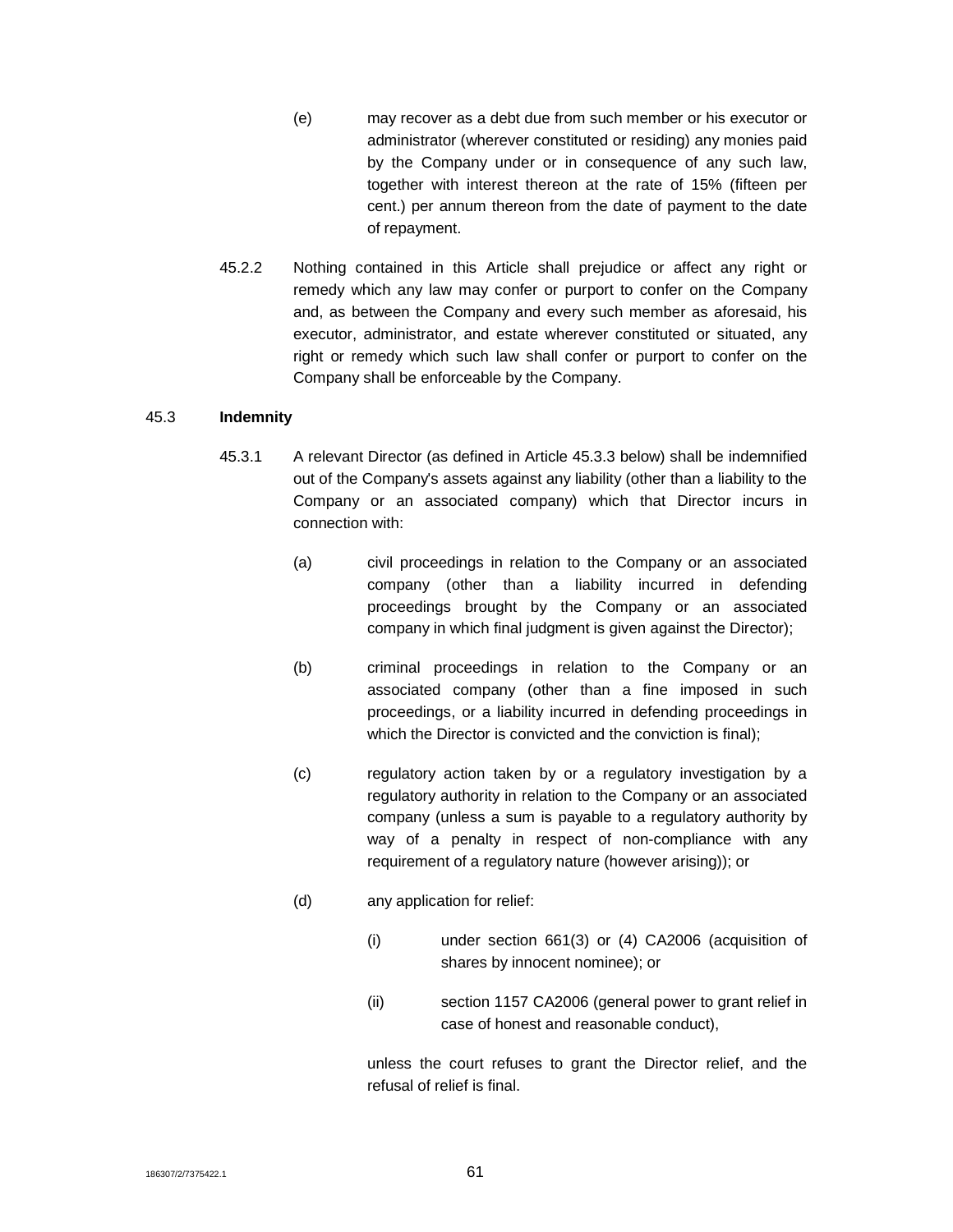- 45.3.2 For the purposes of Article 45.3, a judgment, conviction or refusal of relief becomes final:
	- (a) if not appealed against, at the end of the period for bringing an appeal; or
	- (b) if appealed against, at the time when the appeal (or any further appeal) is disposed of, and an appeal is disposed of:
		- (i) if it is determined and the period for bringing any further appeal has ended; or
		- (ii) if it is abandoned or otherwise ceases to have effect.

#### 45.3.3 In this Article 45.3:

- (a) companies are **associated** if one is a subsidiary of the other or both are subsidiaries of the same body corporate; and
- (b) a **relevant Director** means any director or former director of the Company.

#### 45.4 **Insurance**

- 45.4.1 The directors may decide to purchase and maintain insurance, at the expense of the Company, for the benefit of any relevant officer in respect of any relevant loss.
- 45.4.2 In this Article 45.4:
	- (a) a **relevant officer** means any director or former director of the Company, any other officer or employee or former officer or employee of the Company (but not its auditors) or any trustee of an occupational pension scheme (as defined in section 235(6) CA2006) for the purposes of an employees' share scheme of the Company; and
	- (b) a **relevant loss** means any loss or liability which has been or may be incurred by a relevant officer in connection with that relevant officer's duties or powers in relation to the Company, any associated company (within the meaning of Article 45.3.3 above) or any pension fund or employees' share scheme of the Company.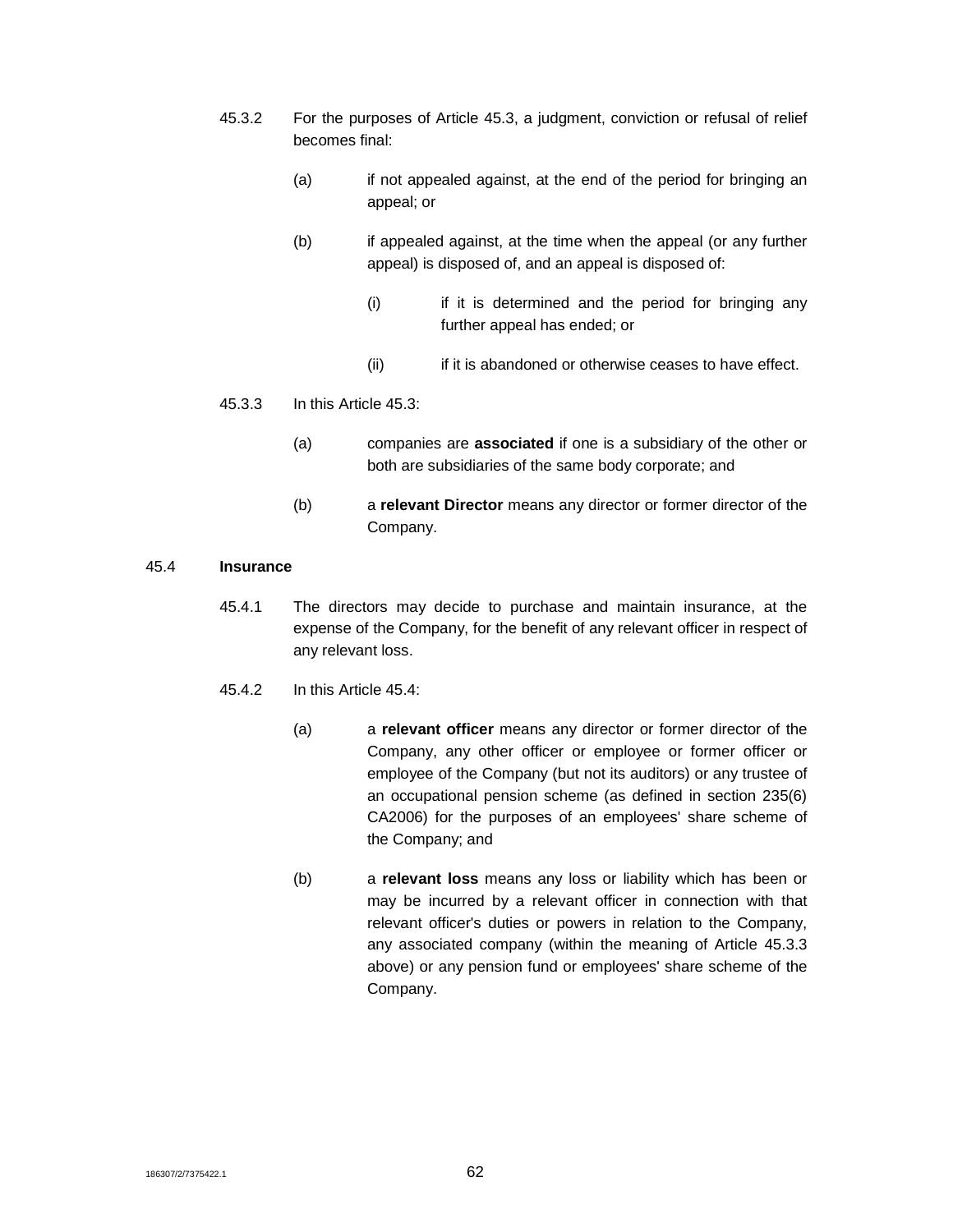#### 45.5 **Electronic Communications**

45.5.1 Documents sent in electronic form by the Company

Subject to any requirement of the Statutes and provided that the Company has complied with all applicable regulatory requirements, the Company may send any documents or notices to its members in electronic form and such documents or notices will be validly sent provided that:

- (a) the member has agreed either generally or in respect of a specific matter (or, in the case of a company, is deemed to have agreed by a provision in CA2006 that documents or notices can be sent in electronic form);
- (b) the documents are documents to which the agreement applies; and
- (c) copies of the documents are sent in electronic form to the address notified by the member to the Company for that purpose.
- 45.5.2 Documents communicated by website
	- (a) Subject to any requirement of the Statutes and provided that the Company has complied with all applicable regulatory requirements, the Company may send any documents or notices to its members by means of a website and any such documents or notices will be validly sent provided that:
		- (i) the member has expressly agreed (generally or specifically) that documents or notices may be sent by means of a website to him or he has been asked (individually) to agree that documents and notices can be sent by means of a website and the Company has received no response to that request within 28 days from the date on which the request was sent;
		- (ii) the documents are documents to which the agreement applies; and
		- (iii) the member is notified (by email or by post) of the presence of the documents on the website, the address of the website, the place on the website where the documents may be accessed and how they may be accessed.